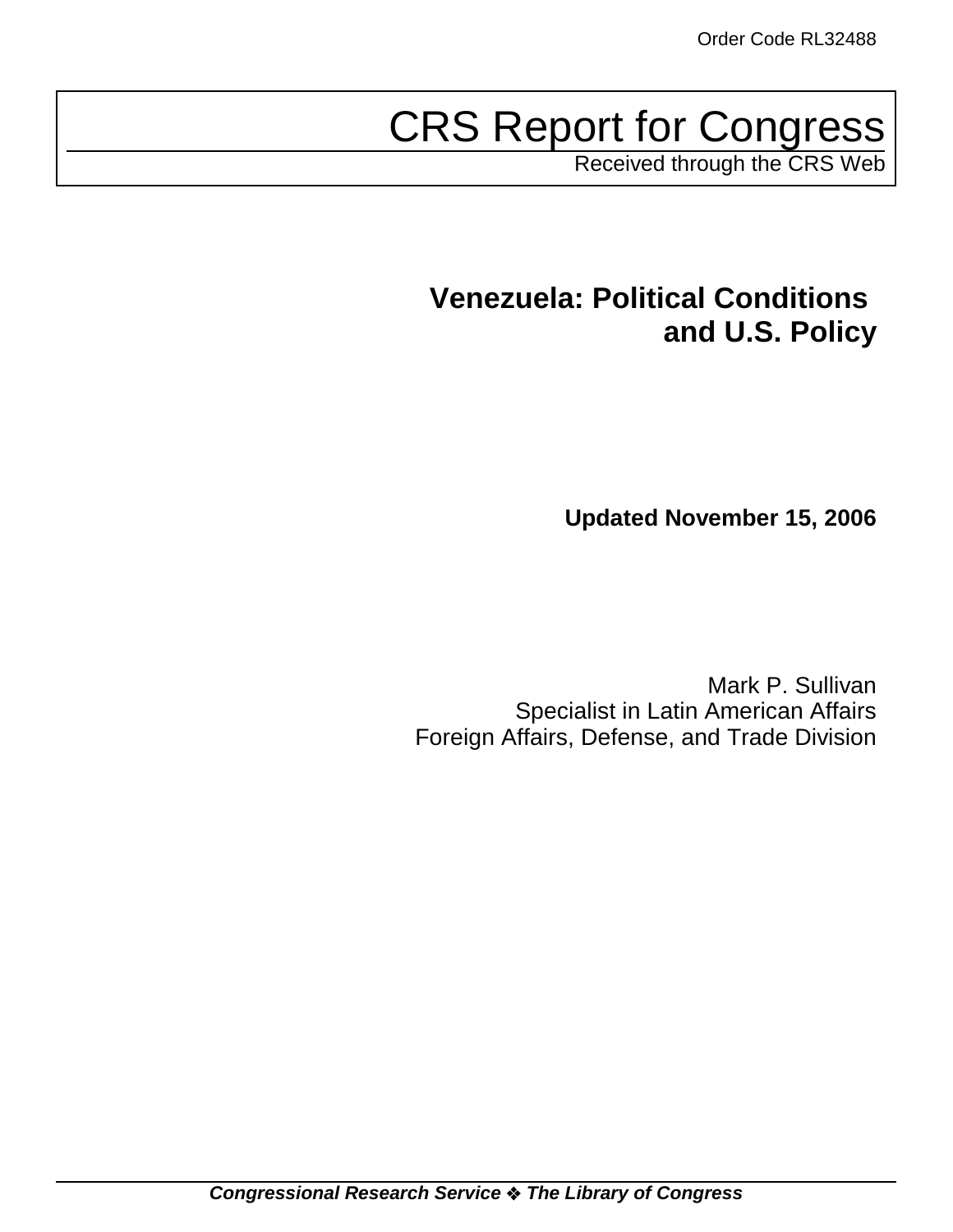# Venezuela: Political Conditions and U.S. Policy

# **Summary**

Under the populist rule of President Hugo Chávez, first elected in 1998, Venezuela has undergone enormous political changes, with a new constitution, a new unicameral legislature, and even a new name for the country, the Bolivarian Republic of Venezuela. U.S. officials and human rights organizations have expressed concerns about the deterioration of democratic institutions and threats to freedom of speech and press under the Chávez government. Chávez has survived several attempts to oust him from power, including an April 2002 coup attempt and an August 2004 recall referendum, which Chávez survived by a vote of 59% to 41%. The country's next presidential elections are set for December 3, 2006, and polls show Chávez with a substantial lead over opposition candidate Manuel Rosales. The government has benefitted from the rise in world oil prices, which has sparked an economic boom. As a result, Chávez has been able to increase government expenditures on antipoverty and other social programs associated with his populist agenda.

The United States traditionally has had close relations with Venezuela, the fourth major supplier of foreign oil to the United States, but there has been friction in relations with the Chávez government. U.S. officials have expressed concerns about President Chávez's plans for military arms purchases, his relations with such countries as Cuba and Iran, and his efforts to export his brand of populism to other Latin American countries. A dilemma for U.S. policymakers has been how to press the Chávez government to adhere to democratic principles without taking sides in Venezuela's polarized political conflict.

In the 109<sup>th</sup> Congress, the FY2006 Foreign Operations appropriations measure (P.L. 109-102) provided \$2 million in Democracy Funds for Venezuela, and \$2.2 million in assistance under the Andean Counterdrug Initiative (ACI). For FY2007, the Administration requested \$1 million in ACI funding, \$1.5 million in Economic Support Funds (ESF) for democracy initiatives, and \$45,000 for International Military Education and Training. The House-passed FY2007 Foreign Operations appropriation bill, H.R. 5522, would provide no ACI funding for Venezuela, while the Senate Appropriations Committee report to the bill (S.Rept. 109-277) recommends full funding of the Administration's ACI and ESF requests. H.Con.Res. 400 (Burton), approved July 26, 2006, condemns Venezuela's failures to stem the flow of narcotics through its territory and calls for steps to restore cooperation between Venezuela and the DEA. Pending legislation includes the House-passed version of H.R. 2601, which would authorize \$9 million for each of FY2006 and FY2007 for democracy programs in Venezuela and authorize funds for U.S. government broadcasting to Venezuela; H.Con.Res. 224 (Fortuño), which would call on the Venezuelan government to uphold human rights and civil liberties; H.Con.Res. 328 (Mack), which would condemn President Chávez's anti-democratic actions; S. 2435 (Lugar), which would increase hemispheric cooperation on energy issues; H.Res. 1033 (Graves) and S.Res. 607 (Bunning), which would condemn President Chávez's anti-American rhetoric at the United Nations; and S.Res. 587 (Santorum), which would condemn the anti-democratic actions and statements of the leaders of Iran, Cuba, and Venezuela and express concern about the national security implications of the relationships between those leaders.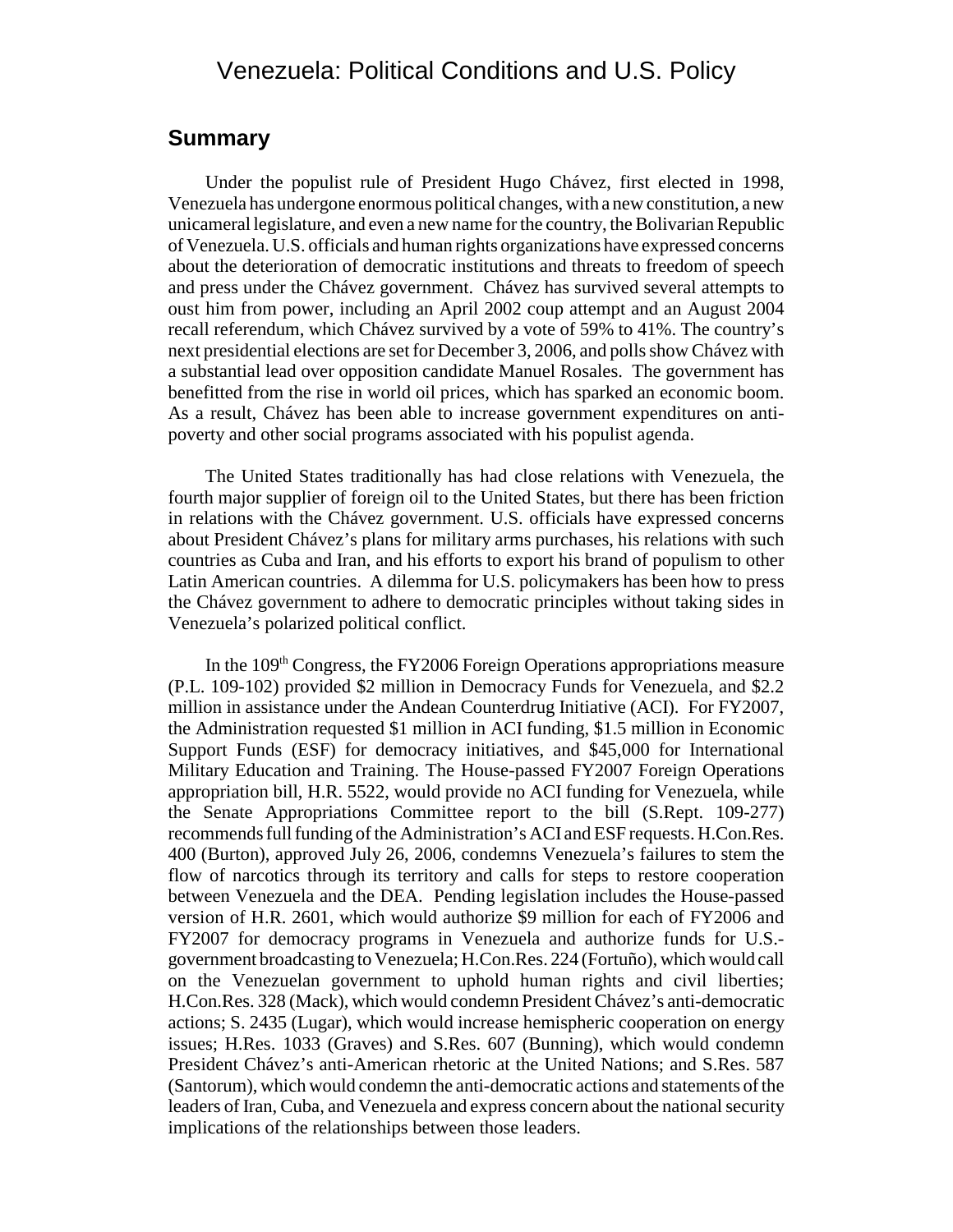# **Contents**

# **List of Figures**

|--|--|--|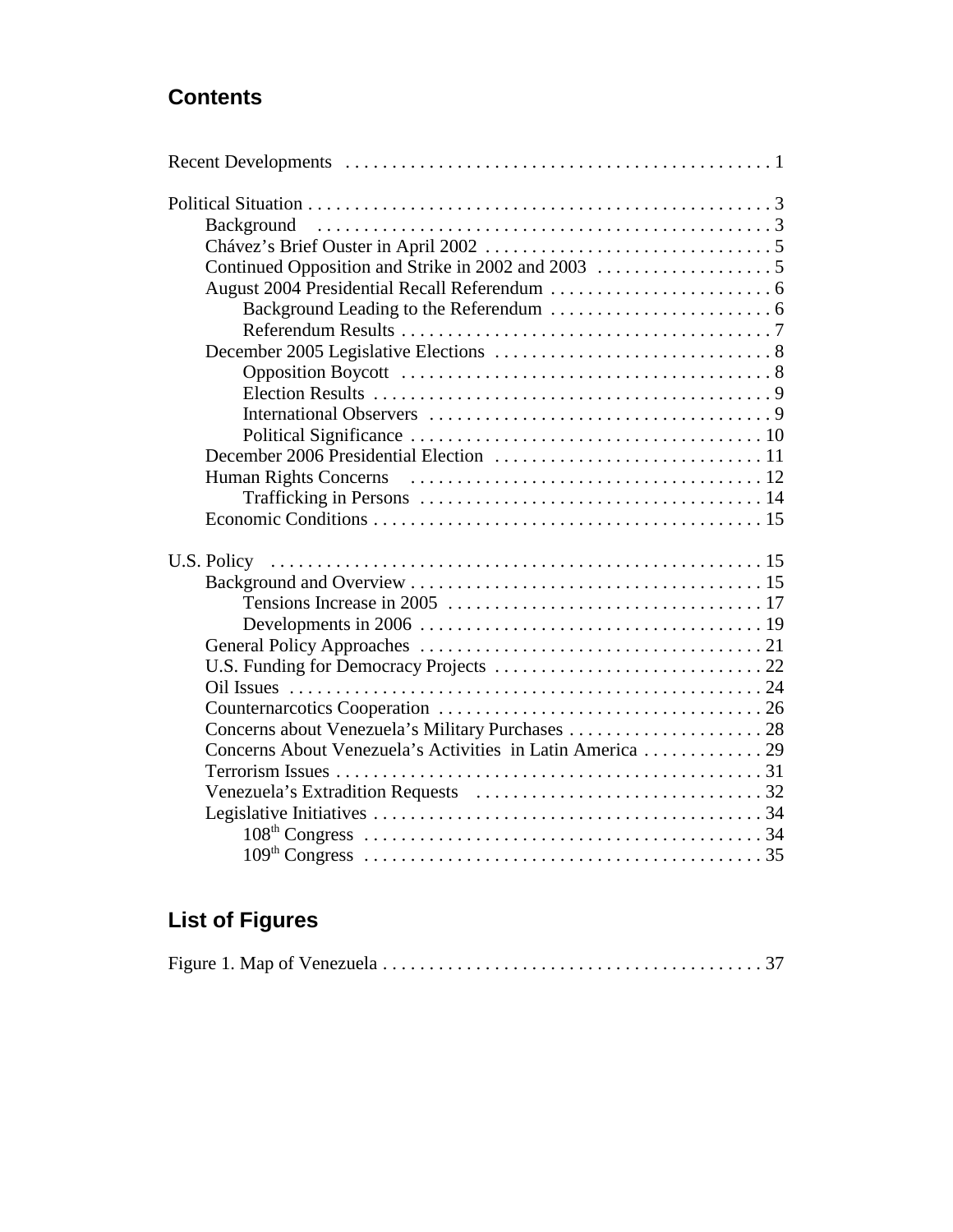# Venezuela: Political Conditions and U.S. Policy

# **Recent Developments**

On November 1, 2006, after 47 rounds of voting, both Venezuela and Guatemala gave up efforts to secure a two-year rotating Latin America seat on the United Nations Security Council. During most of the voting rounds, Guatemala had received about 25-30 votes more than Venezuela, but neither country received the two-thirds vote needed for the seat. Ultimately, both countries turned to Panama as a compromise candidate. Many observers attribute Venezuela's defeat in part to President Chávez's strong anti-American speech before the U.N. General Assembly in September.

In a September 20, 2006, speech before the U.N. General Assembly, President Chávez strongly criticized U.S. foreign policy and spoke pejoratively of President Bush, repeatedly referring to him as the Devil.

On September 15, 2006, President Bush — for the second year in a row designated Venezuela as a country that has failed demonstrably to adhere to its obligations under international narcotics agreements, although he waived economic sanctions that would have curtailed U.S. assistance for democracy programs in Venezuela. (See "Counternarcotics Cooperation" below.)

On August 18, 2006, U.S. Director of National Intelligence John Negroponte announced the establishment of the position of Mission Manager for Cuba and Venezuela responsible for integrating collection and analysis on the two countries across the Intelligence Community. Venezuelan officials responded that they would reconsider signing an anti-drug cooperation agreement negotiated between the two countries.

On July 26, 2006, the House approved H.Con.Res. 400 (Burton), by voice vote, which, among other provisions, condemns Venezuela's failures to stem the flow of narcotics through its territory and calls for, among other measures, steps to restore cooperation between Venezuela and the Drug Enforcement Administration.

On July 13, 2006, the House International Relations Committee's Subcommittee on International Terrorism and Nonproliferation held a hearing examining Venezuela and international terrorism.

On June 27, 2006, the Government Accountability Office (GAO) issued a report on the issue of potential Venezuelan oil supply disruption. The report concluded that a sudden loss of all or most Venezuelan oil from the world market could raise world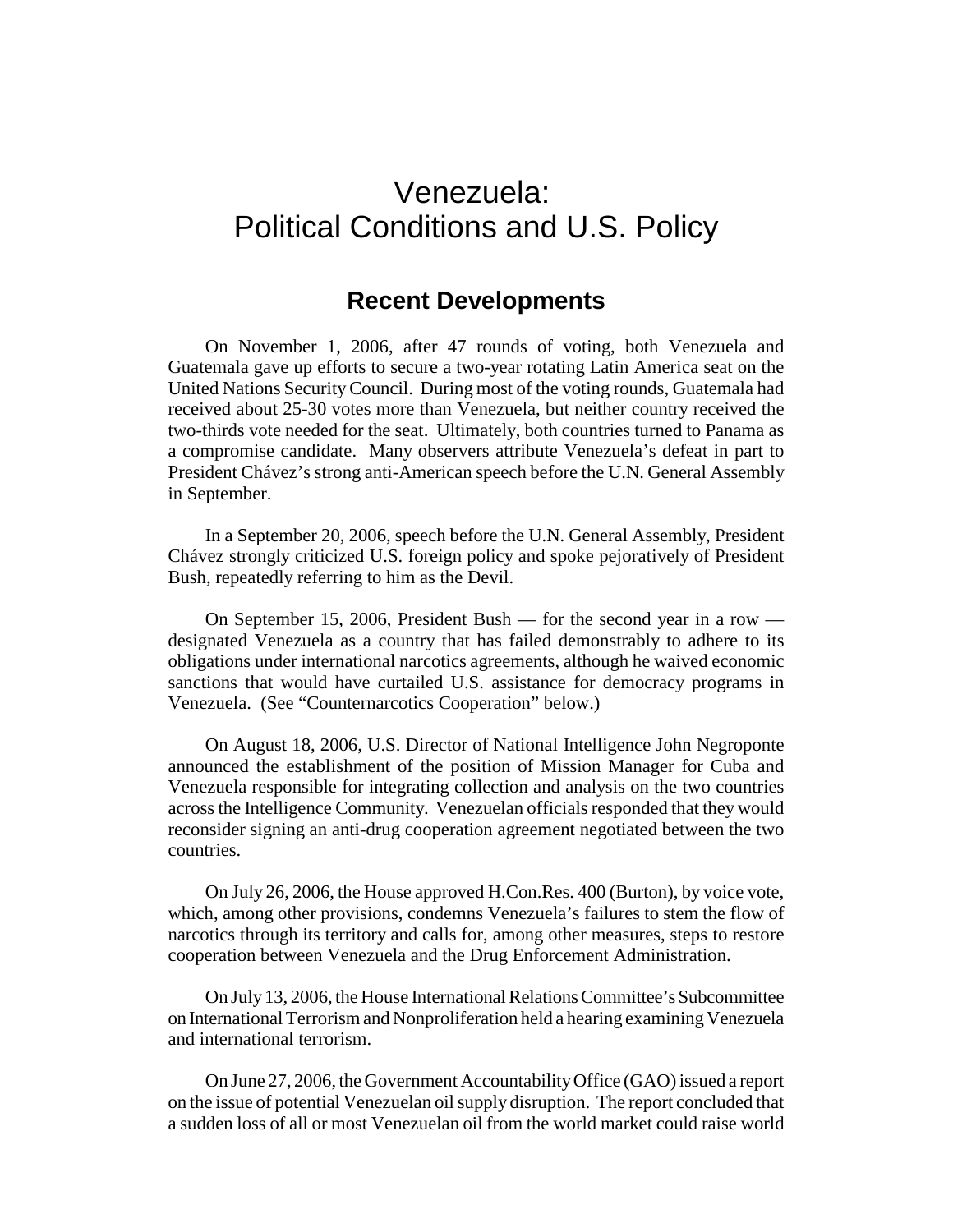prices up to \$11 per barrel and decrease U.S. gross domestic product by about \$23 billion. It also concluded that if Venezuela does not maintain or expand its current level of oil production, then the world oil market may become even tighter than it is now, putting pressures on both the level and volatility of energy prices (U.S. GAO, "Energy Security: Issues Related to Potential Reductions in Venezuelan Oil Production," GAO-06-668, June 2006).

On May 15, 2006, the State Department announced, pursuant to Section 40A of the Arms Export Control Act, that it was prohibiting the sale or license of defense articles and services to Venezuela because of its lack of cooperation on antiterrorism efforts.

On April 28, 2006, the State Department released its annual *Country Reports on Terrorism*, which asserted that "Venezuela virtually ceased its cooperation in the global war on terror, tolerating terrorists in its territory and seeking closer relations with Cuba and Iran, both state sponsors of terrorism."

On March 8, 2006, the State Department issued its annual human rights report for 2005, which asserted that Venezuela's "new laws governing libel, defamation, and broadcast media content, coupled with legal harassment and physical intimidation," have "resulted in limitations on media freedoms and a climate of selfcensorship." (Also see "Human Rights Concerns" below.)

On March 1, 2006, the State Department issued its annual *International Narcotics Control Strategy Report*, which maintained that corruption and a weak judicial system have contributed to an increase in drug trafficking in Venezuela but also stated that continued U.S. work with Venezuelan law enforcement led to record cocaine seizures in 2005. (Also see "Counternarcotics Cooperation" below.)

On February 24, 2006, Venezuela announced its intention to reduce flights by U.S. carriers, effective March 1, until Venezuelan carriers are allowed to expand service to the United States. Delta and Continental Airlines' flights to Venezuela would be terminated, while American Airlines flights would be reduced. Venezuela subsequently extended the deadline. American Airlines, which met with representatives of the Venezuelan government, called on the U.S. Federal Aviation Administration to raise its rating of Venezuela under its International Aviation Safety Assessments Program. The FAA had downgraded Venezuela's safety rating in 1995, which prohibited expansion of services to the United States by Venezuelan carriers. After an FAA team visited Venezuela in March 2006, the agency announced on April 21, 2006, that it was upgrading the country's safety rating.

On February 16, 2006, Secretary of State Condoleezza Rice stated in congressional testimony before the House International Relations Committee that one of the biggest problems for the United States in Latin America was Venezuela, which she characterized as "attempting to influence its neighbors away from democratic processes." The Secretary also expressed concerns about Venezuela's relationships with Cuba and Iran.

On February 2, 2006, Secretary of Defense Donald Rumsfeld compared President Chávez to Adolf Hitler in terms of someone who was elected legally and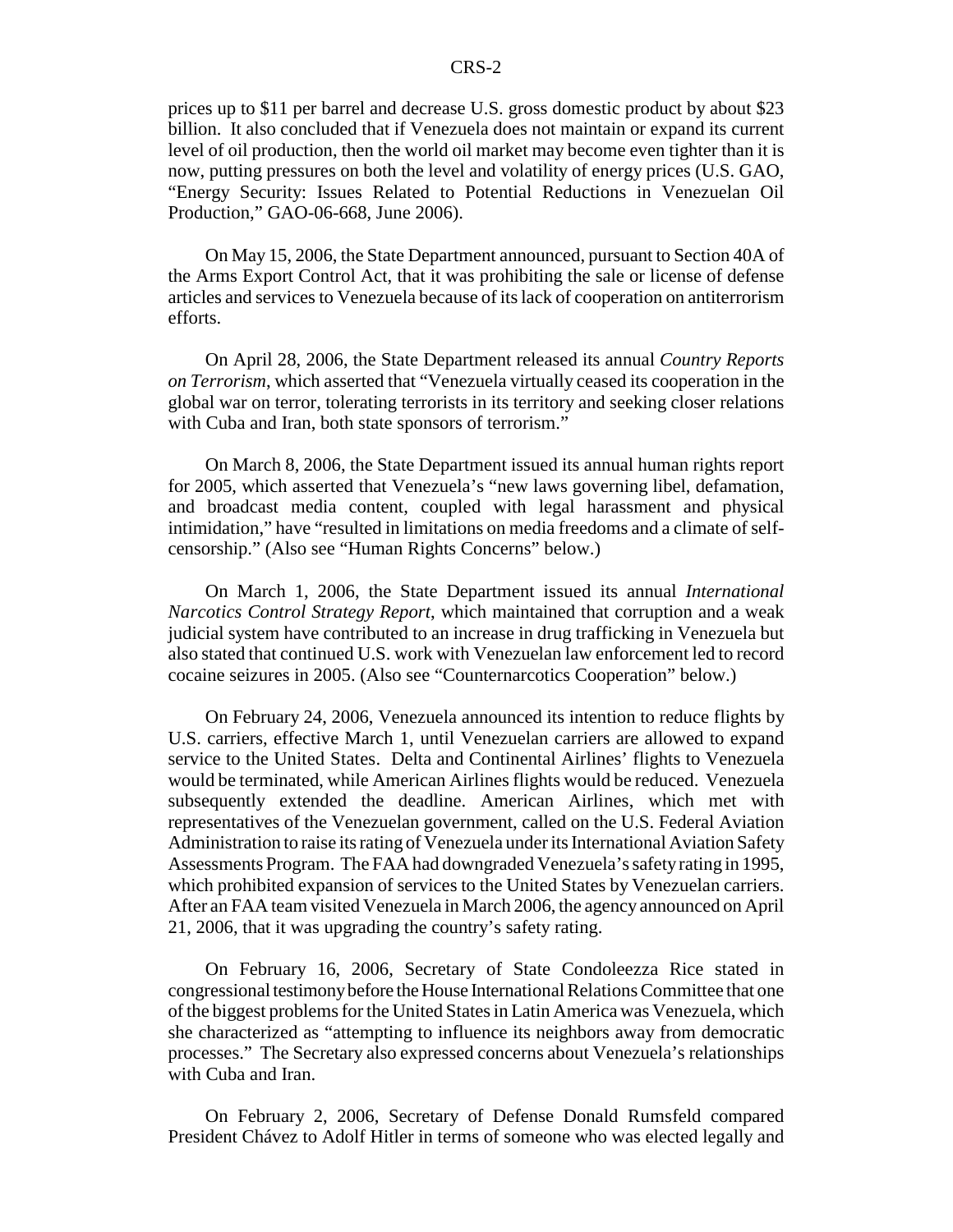then consolidated power. Chávez subsequently responded by referring to President Bush as Hitler and as a "madman," with plans to invade Venezuela.

On February 2, 2006, President Chávez announced that his government would expel a U.S. naval attache for spying, which U.S. officials strongly denied. In response, the United States expelled a Venezuelan diplomat based in Washington.

On February 2, 2006, Director of National Intelligence John Negroponte expressed concerns in congressional testimony before the Senate Select Committee on Intelligence that President Chávez "is seeking closer economic, military, and diplomatic ties with Iran and North Korea."

On January 13, 2006, the State Department indicated that the United States had denied licenses to transfer U.S. technology for use in planes (10 military transport planes and 2 maritime patrol aircraft) that Spanish companies had contracted to sell to Venezuela.

In December 4, 2005 legislative elections, pro-Chávez parties won all 167 seats in the National Assembly after opposition parties pulled out of the race just days before the vote. International observers lamented the withdrawal of the opposition, but also raised questions and had criticisms regarding the conduct of the elections.

# **Political Situation**

### **Background**

With his election as President in December 1998, Hugo Chávez began to transform Venezuela's political system. The watershed election, in which former coup leader Chávez received 56% of the vote (16% more than his closest rival), illustrated Venezuelans' rejection of the country's two traditional parties, Democratic Action (AD) and the Social Christian party (COPEI), that had dominated Venezuelan

politics for much of the past 40 years. Elected to a five-year term, Chávez was the candidate of the Patriotic Pole, a leftleaning coalition of 15 parties, with Chávez's own Fifth Republic Movement (MVR) the main party in the coalition.

Most observers attribute Chávez's rise to power to Venezuelans' disillusionment with politicians whom they judge to have squandered the country's oil wealth through poor management and endemic corruption. A central theme of

#### **Chávez Biography**

Hugo Chávez Frias was born on July 28, 1954, in a small farming town in the western Venezuelan state of Barinas. The son of school teachers, Chávez was a 1975 graduate of Venezuela's Military Academy. He reached the rank of lieutenant colonel by 1990. In February 1992, Chávez led an unsuccessful attempt to overthrow the elected government of President Carlos Andres Perez. He was imprisoned for two years for the coup attempt before being pardoned. While in the military, Chávez founded the nationalistic and left-leaning Bolivarian Revolutionary Movement, which was later transformed into the Fifth Republic Movement in the 1998 elections when Chávez was first elected president.

**Source**: Current Leaders of Nations, Gale Group. May 20, 2004.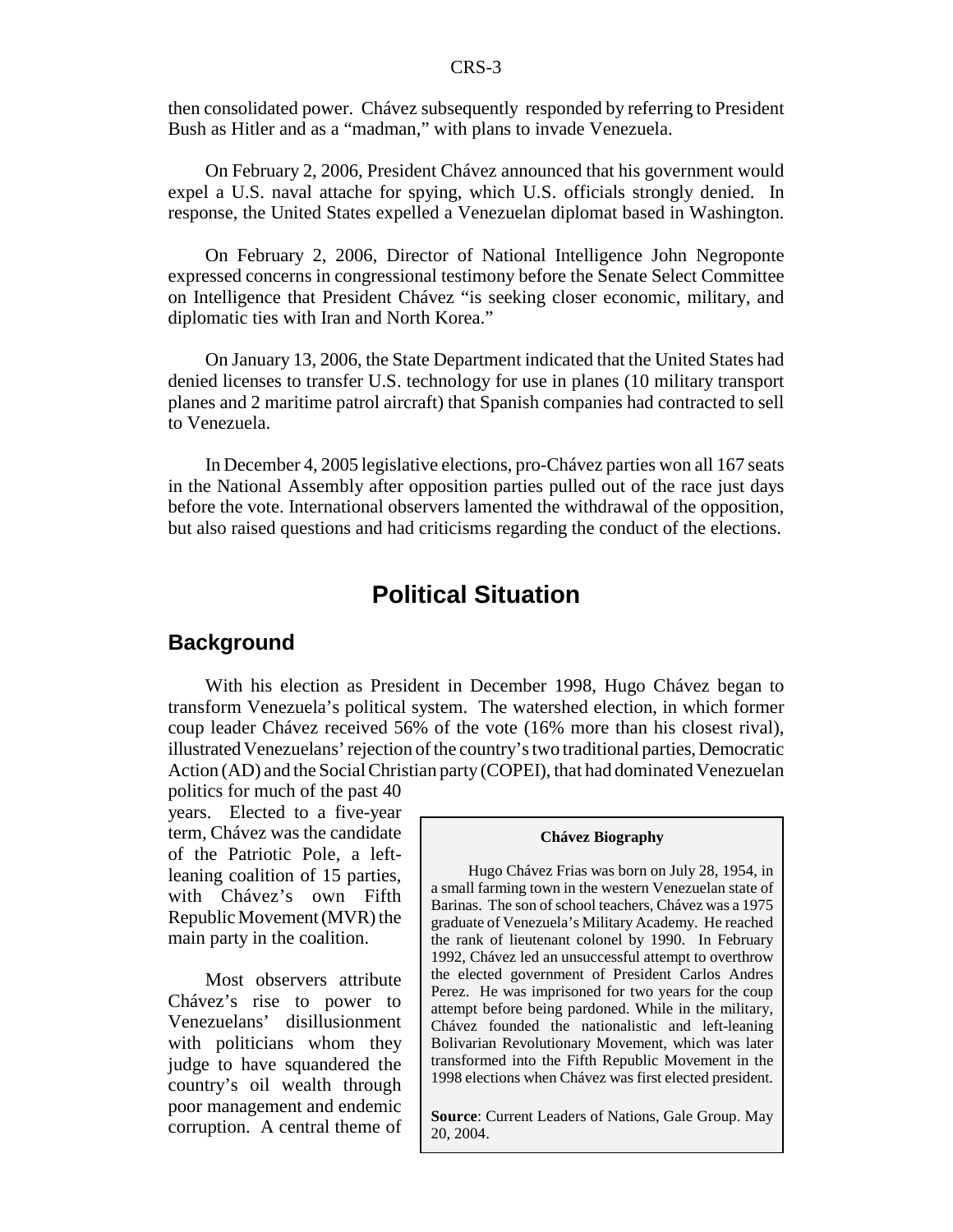his campaign was constitutional reform; Chávez asserted that the system in place allowed a small elite class to dominate Congress and that revenues from the state-run oil company, Petroleos de Venezuela (PdVSA), had been wasted.

Although Venezuela had one of the most stable political systems in Latin America from 1958 until 1989, after that period numerous economic and political challenges plagued the country and the power of the two traditional parties began to erode. Former President Carlos Andres Perez, inaugurated to a five-year term in February 1989, initiated an austerity program that fueled riots and street violence in which several hundred people were killed. In 1992, two attempted military coups threatened the Perez presidency, one led by Chávez himself, who at the time was a lieutenant colonel railing against corruption and poverty. Ultimately the legislature dismissed President Perez from office in May 1993 on charges of misusing public funds, although some observers assert that the President's unpopular economic reform program was the real reason for his ouster.<sup>1</sup> The election of elder statesman and former President Rafael Caldera as President in December 1993 brought a measure of political stability to the country, but the Caldera government soon faced a severe banking crisis that cost the government more than \$10 billion. While the macro-economy began to improve in 1997, a rapid decline in the price of oil brought about a deep recession beginning in 1998.

Under President Chávez, Venezuela has undergone enormous political changes, with a new constitution in place and even a new name for the country, the Bolivarian Republic of Venezuela, named after the 19<sup>th</sup> century South American liberator Simon Bolivar, whom Chávez often invokes. In 1999, Venezuelans went to the polls on three occasions — to establish a constituent assembly that would draft a new constitution, to elect the membership of the 165-member constituent assembly, and to approve the new constitution — and each time delivered victory to President Chávez. The new document revamped political institutions, eliminating the Senate and establishing a unicameral National Assembly, and expanded the presidential term of office from five to six years, with the possibility of immediate re-election for a second term. Under the new constitution, voters once again went to the polls in July 2000 for a so-called mega-election, in which the President, national legislators, and state and municipal officials were selected. President Chávez easily won election to a new six-year term, capturing about 60% of the vote while his opponent, fellow former coup leader Francisco Arias, received 38%; Chávez's term will expire in January 2007. Chávez's Patriotic Pole coalition also captured 14 of 23 governorships and a majority of seats in the National Assembly.

From the outset, critics raised concerns about Chávez and his government. They fear that he is moving toward authoritarian rule and point to his domination of most government institutions. Some argue that Chávez has replaced the country's multiparty democracy with a political system that revolves around himself, in essence a cult of personality; others point to Chávez's open admiration of Fidel Castro and close relations with Cuba as a disturbing sign. Other observers express concern about the increased role of the military in the government, with Chávez appointing

<sup>&</sup>lt;sup>1</sup> For example, see M. Delal Baer, "Revenge of the Venezuelan Dinosaurs," Wall Street *Journal*, June 18, 1993.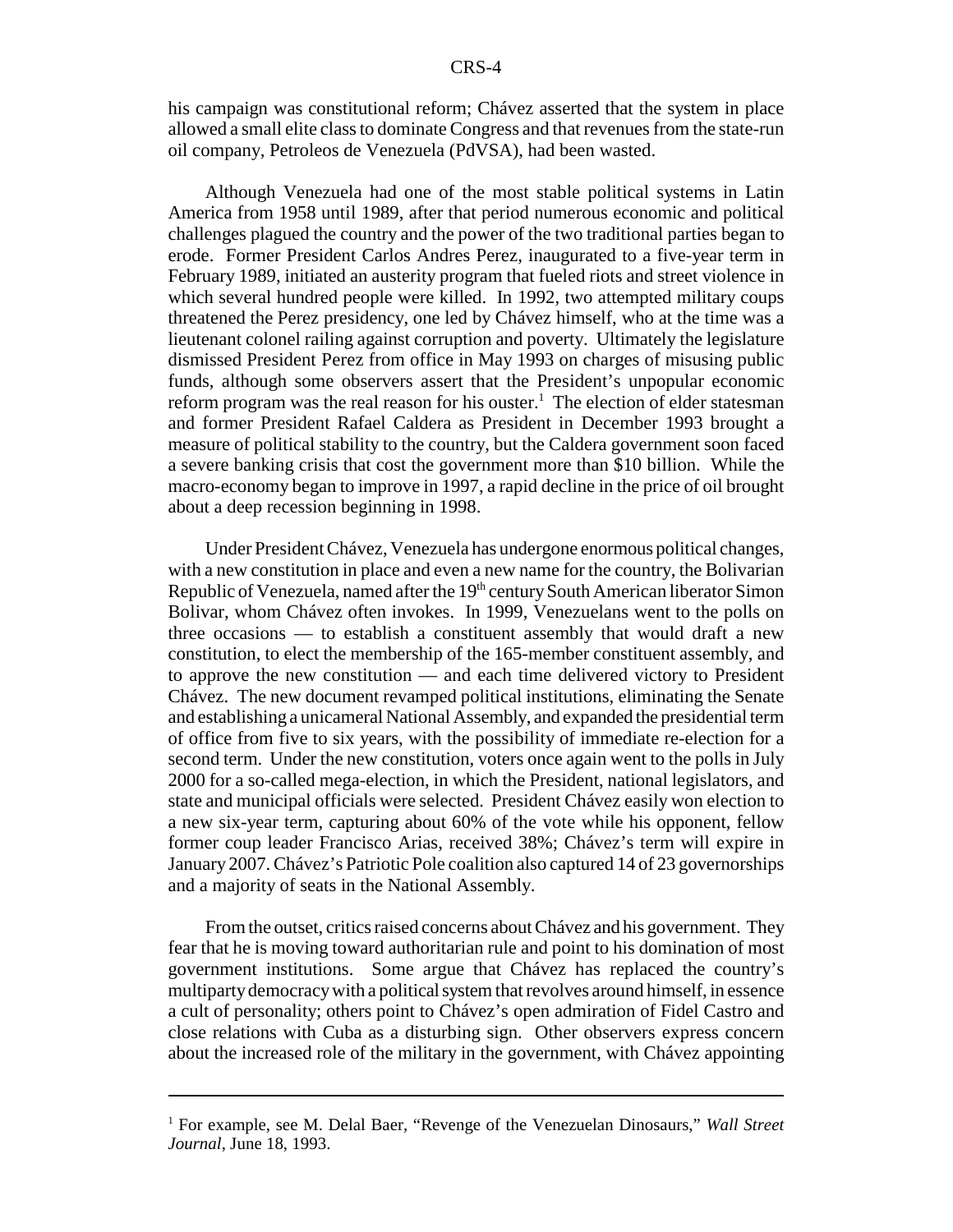dozens of retired and active duty officers to key positions, as well as the mobilization of thousands of army reservists for social projects. Still other critics of Chávez believe that he is trying to politicize the educational system by making changes to school curriculums. They fear Chávez's call for his followers to form political cells in schools, hospitals, and businesses in order to support his revolution and believe that such groups, known as Bolivarian circles, could mirror Cuba's controversial neighborhood committees.2

### **Chávez's Brief Ouster in April 2002**

Although President Chávez remained widely popular until mid-2001, his standing eroded considerably after that, amid concerns that he was imposing a leftist agenda on the country and that his government was ineffective in improving living conditions in Venezuela. In late 2001 and early 2002, opposition to Chávez's rule grew into a broad coalition of political parties, unions, and business leaders. Trade union opposition became stronger amid the President's attempt to replace the Venezuelan Workers Confederation (CTV) with a pro-government union. President Chávez's own Fifth Republic Movement also became plagued with internal dissent.

In April 2002, massive opposition protests and pressure by the military led to the ouster of Chávez from power for a brief period. However, he ultimately was restored to power by the military. Chávez was ousted from office on April 11, 2002, after protests by hundreds of thousands of Venezuelans and the death of at least18 people. Venezuelan military leaders expressed outrage at the massacre of unarmed civilians and blamed President Chávez and his supporters. On April 12, Pedro Carmona of the country's largest business association — the Federation of Associations and Chambers of Commerce and Industry (Fedecamaras) — proclaimed himself interim president, but Carmona quickly lost the support of the military when he took such hardline measures as dismantling the National Assembly, firing the Supreme Court, and suspending the Constitution. Carmona stepped down just a day after he took office, paving the way for Chávez's return to power early in the morning of April 14. The interim government's hardline polices as well as strong support in the streets from Chávez supporters convinced military commanders to back Chávez's return. Moreover, some military factions had continued to support Chávez during his ouster.

### **Continued Opposition and Strike in 2002 and 2003**

After Chávez's return to power, some 40 disparate opposition groups united in a coalition known as the Democratic Coordinator (CD) in an effort to remove Chávez from office, focusing on efforts to hold him accountable for the death of civilian protestors in April 2002 and to push for a national referendum on his presidency. The CD demanded a non-binding referendum on Chávez's rule in early February 2003, which they believed would force the President to resign, but Venezuela's Supreme Court ruled against holding such a referendum. President Chávez

<sup>&</sup>lt;sup>2</sup> For example, see William S. Prillman, "The Castro in Caracas: Venezuelan Strongman Hugo Chávez, in Fidel's Image," *National Review*, Apr. 3, 2003; Stephen Johnson, "Venezuela Erupting," *National Review*, Mar. 5, 2004.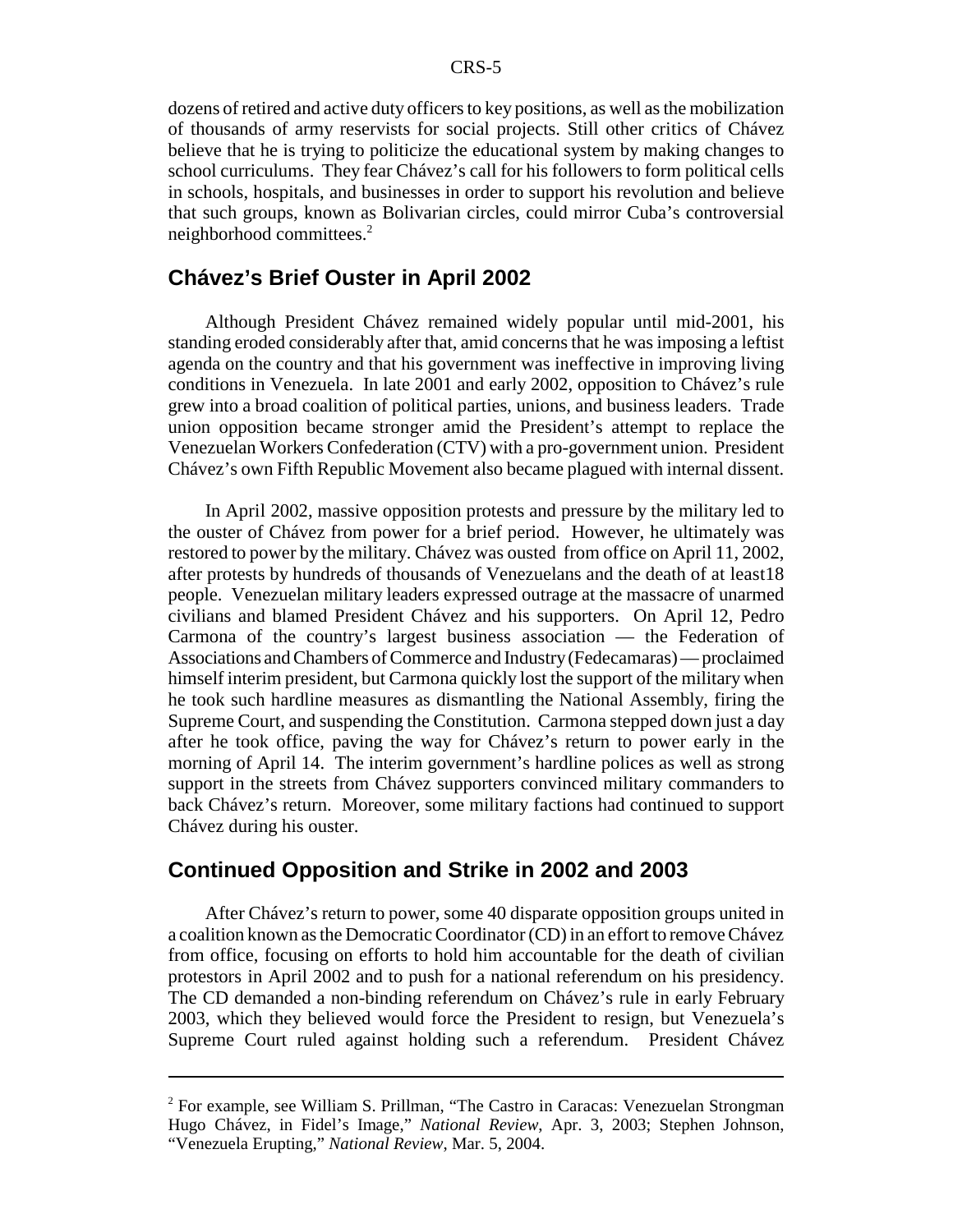maintained that, according to the constitution (Article 72), a binding referendum on his rule could take place after the halfway point of his term, which would occur in August 2003.

From early December 2002 until early February 2003, the CD orchestrated a general strike that severely curtailed Venezuela's oil exports and disrupted the economy but was unsuccessful in getting President Chávez to agree to an early nonbinding referendum on his rule or new elections. At various junctures, there were violent clashes between Chávez supporters and the opposition, resulting in several deaths. The Chávez government responded to the oil sector strike by firing 13,000- 16,000 PdVSA employees.

### **August 2004 Presidential Recall Referendum**

After months of negotiations facilitated by the OAS and the Carter Center, the government of Hugo Chávez and the opposition signed an agreement on May 29, 2003, that set forth mechanisms to help resolve the political crisis. Implementation of the accord was difficult at times and hampered by political polarization between supporters and opponents of President Chávez. Nevertheless, Venezuela's National Electoral Council (CNE) announced on June 8, 2004, that a presidential recall referendum would be held on August 15, 2004. Chávez won the referendum convincingly by a margin of 59.3% to 40.7%, according to the CNE's final official results.3

**Background Leading to the Referendum.** For a recall referendum to take place, the constitution required a petition signed by 20% of registered voters (which means 2.4 million signatures out of a registry of 12.3 million). Petition signatures were collected during a four-day period beginning in late November 2003, but on March 2, 2004, the CNE ruled that there were only 1.83 million valid signatures supporting a presidential recall referendum. The CNE subsequently updated this to 1.91 million valid signatures, with almost 1.2 million signatures that could be valid if individuals confirmed their signatures in a *reparo* or "repair" period. This meant that about 525,000 signatures of those under review would need to be validated for a referendum to be required. The CNE's announcement that there were not yet enough valid signatures for a referendum prompted strong opposition protests, but the opposition ultimately agreed to participate in a repair period that was held May 27-31, 2004, in more than 2,600 centers around the country. About 100 observers from the OAS and the Carter Center monitored the repair period; President Carter reported that the overall process was peaceful and orderly, although he did note some initial concern about the temporary suspension of the CNE's tabulation process.<sup>4</sup>

On June 3, 2004, the CNE announced that enough signatures had been secured for a recall referendum, and subsequently scheduled the referendum for August 15. The date of the referendum was significant because under the constitution, if it were

<sup>&</sup>lt;sup>3</sup> "CNE Emitió Resultados Oficiales Del Referendo Revocatorio Presidencial," Consejo Nacional Electoral, Aug. 26, 2004.

<sup>&</sup>lt;sup>4</sup> "President Carter's Trip Report on Venezuela, May 29-June 1, 2004," The Carter Center, June 4, 2004.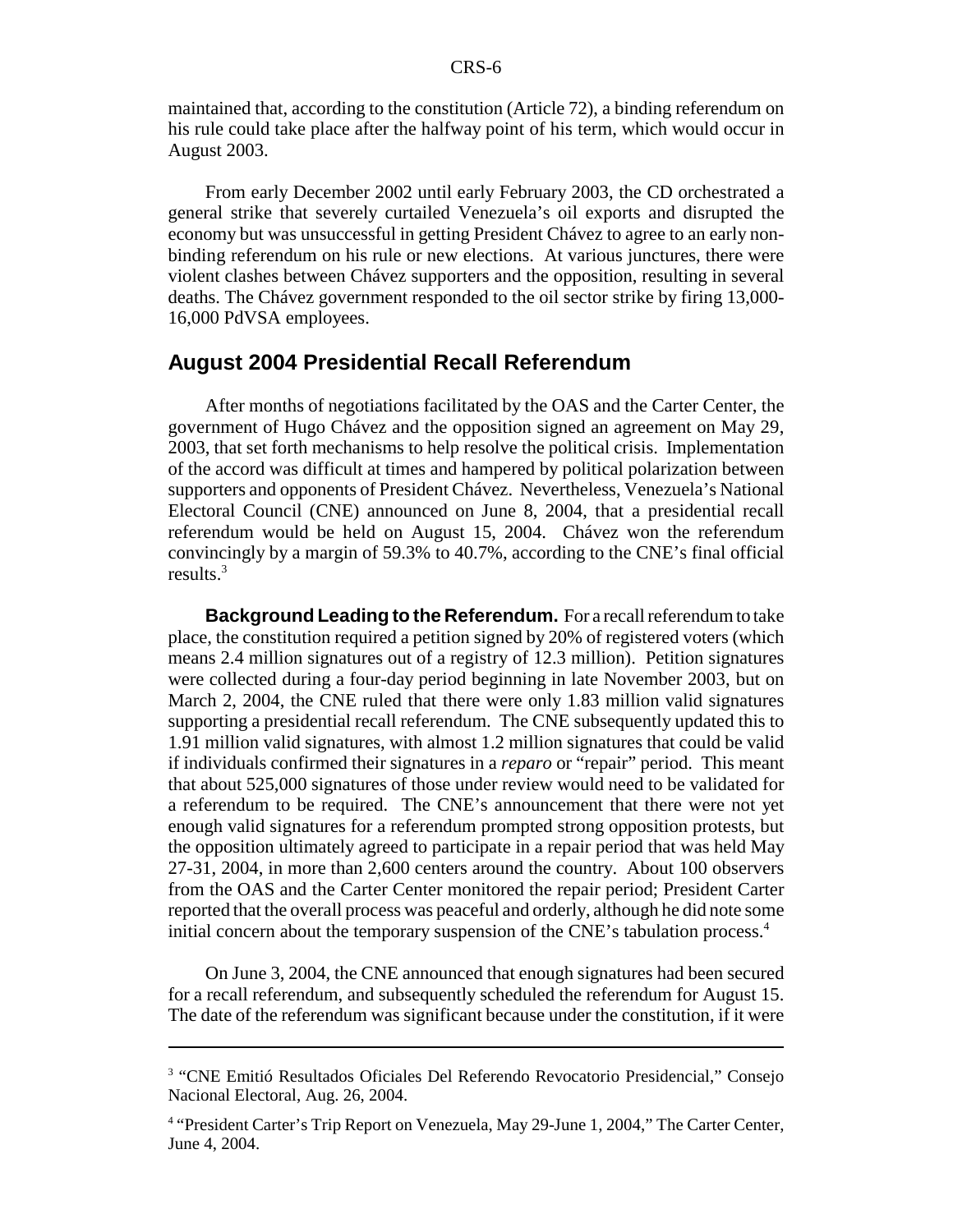held after August 19 (one year after the half-way point of Chávez's term) and Chávez lost the referendum, then Vice President Jose Vicente Rangel (a Chávez ally) would serve the remainder of the President's term until January 2007.

In order for President Chávez to be recalled, the majority of voters needed to vote "yes" and the number of votes to recall him needed to exceed the number that he received when last elected in July 2000 (3.75 million). If Chávez had been recalled, new presidential elections would have been held within 30 days. It was unclear whether President Chávez would have been allowed to run for re-election, but most observers believed that the Supreme Court would have ruled that he was eligible to run. One of the problems that plagued the opposition was that it did not have a well-organized or coherent political coalition. As a result, it could have been difficult for the opposition to present a single candidate who could have defeated Chávez in new elections, assuming that he was permitted to run.

Public opinion polls conducted in June and July 2004 by various survey firms yielded significantly different results, with some favoring the opposition and some favoring Chávez, but by early August 2004 a number of polls showed Chávez with an advantage. A June 2004 poll by Datanálisis, a Venezuelan research firm, showed that 57% of Venezuelans would vote to recall President Chávez, while another poll in June by the U.S.-based Greenberg, Quinlan, Rosner Research firm found that only 44% would vote to recall the president.<sup>5</sup> Another poll by North American Opinion Research Inc. published in early July 2004 showed that 41% would vote to recall Chávez, compared to 57% favoring the president. $6$  A poll in late July by the U.S. firm of Evans/McDonough and Varianzas Opinión of Venezuela showed that 43% would vote against Chávez and 51% would vote for him.<sup>7</sup> In early August, a newspaper that has been a strong opposition supporter, *Ultimas Noticias*, published four polls showing that Chávez would win by at least 10%.<sup>8</sup> Some observers, however, maintained that many people were not being truthful in these opinion polls because of fear of retribution for answering truthfully; they maintained that these socalled "hidden voters" could determine the outcome of the referendum.<sup>9</sup>

**Referendum Results.** With a turnout of about 70% of registered voters, President Chávez won the recall referendum convincingly with 5.80 million people voting "no" to reject his recall, or 59.25% of the vote, and 3.989 million people, or 40.74%, voting "yes" in favor of his recall.10 Observers from the OAS and the Carter Center maintained that these results were compatible with their own quick count results. The opposition claimed that massive fraud had taken place and cited their

<sup>5</sup> "Battle of the Polls is Engaged," *Latin American Weekly Report*, July 6, 2004.

<sup>6</sup> "Venezuela's Recall Referendum," *BBC Worldwide Monitoring*, July 8, 2004.

<sup>&</sup>lt;sup>7</sup> "A Poll of Polls," Miami Herald, Aug. 11, 2004.

<sup>8</sup> "Chávez on Course for Victory," *Latinnews Daily*, Aug. 9, 2004.

<sup>9</sup> Steven Dudley, "Chávez Recall Vote Confounds Pollsters," *Miami Herald*, Aug. 11, 2004.

<sup>&</sup>lt;sup>10</sup> "CNE Emitió Resultados Oficiales Del Referendo Revocatorio Presidencial," Consejo Nacional Electoral, Aug. 26, 2004.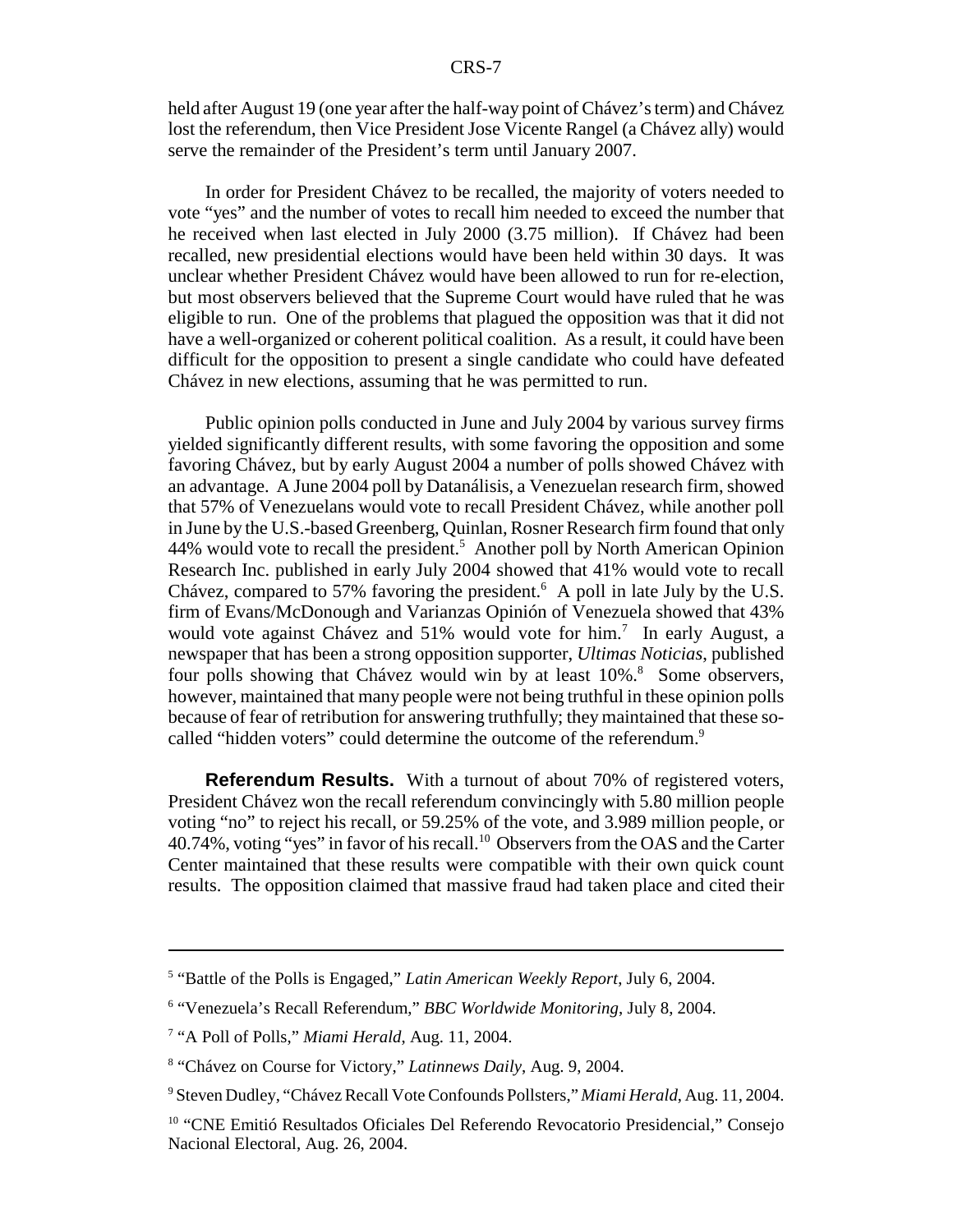exit polls showing that 59% had voted to recall President Chávez.<sup>11</sup> The Carter Center and the OAS conducted a second audit of the vote on August 19-21 and concluded that the vote results announced by the CNE reflect the will of the Venezuelan people.<sup>12</sup>

On August 26, 2004, the OAS approved a resolution expressing "satisfaction with the holding of the presidential recall referendum" and calling "upon all players to respect the results." In the resolution, the OAS also welcomed the offer made by President Chávez "to foster national dialogue" and called "for a process of reconciliation ... in which differences are settled in the framework of the democratic systems and in a spirit of transparency, pluralism, and tolerance."<sup>13</sup>

Various factors explain President Chávez's victory in the recall referendum. The economy, fueled by proceeds from high oil prices, turned around in 2004. The president was able to use oil proceeds to boost social spending for the poor. He made anti-poverty programs an important focus of his administration. Another factor has been the strength of the opposition. As noted above, the opposition in Venezuela has been fragmented and did not wage an effective campaign during the recall referendum. Even if it had won the referendum, it was unclear whether it would have been able to present a single candidate to challenge Chávez in a subsequent election.

After the August 2004 recall referendum, President Chávez's rule was further strengthened when his allies won a majority of gubernatorial and municipal posts in elections held in late October 2004 and municipal posts in municipal elections held in August 2005.

# **December 2005 Legislative Elections**

**Opposition Boycott.** Just days before the December 4, 2005, elections, in which all 167 seats in the National Assembly were at stake, Venezuela's five major opposition parties announced that they would boycott the election. They maintained that the National Electoral Council (CNE) was dominated by the government and accused it of making decisions in favor of parties supporting the government. The parties withdrawing from the race consisted of the country's two parties that had been historically dominant until 1998, Democratic Action (AD) and the Social Christian Party (COPEI), and three other key opposition parties: the Movement to Socialism (MAS), the center-right Justice First party (PJ), and Project Venezuela (PV).

Before the boycott, the opposition's major concern was the CNE's plan to use digital fingerprint machines. The opposition feared that the government would be

<sup>&</sup>lt;sup>11</sup> Andy Webb-Vidal, "Auditing of Chávez Vote Begins as Fraud Allegations Multiply," *Financial Times*, Aug. 20, 2004.

<sup>12</sup> *Last Phase of the Venezuelan Recall Referendum: Carter Center Report* (English and Spanish), Carter Center, Aug. 21, 2004.

<sup>&</sup>lt;sup>13</sup> Organization of American States, Permanent Council. "Results of the Presidential Recall Referendum Held in Venezuela on August 15, 2004," CP/RES. 869 (1436/04), Adopted Aug. 26, 2004.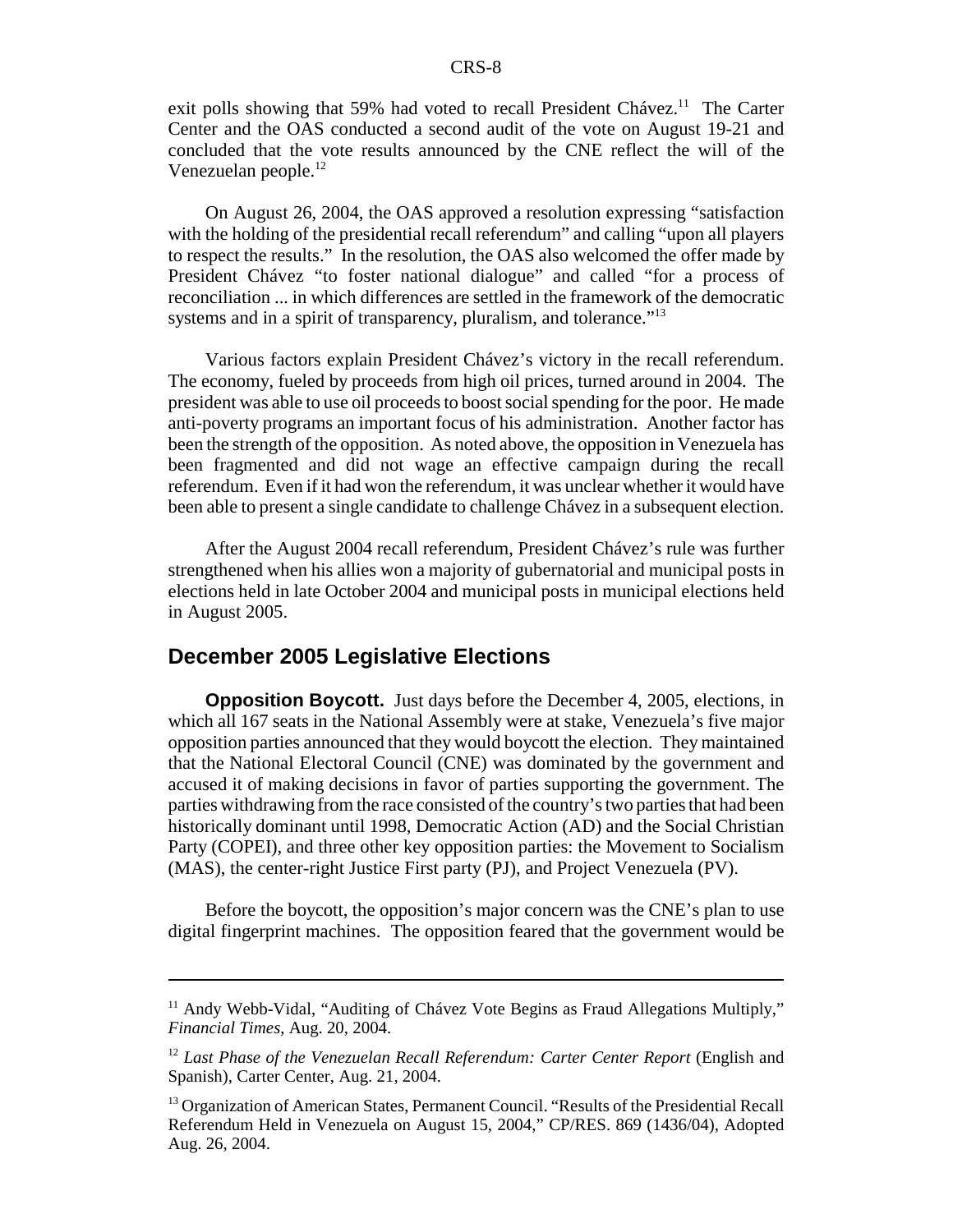able to determine how individuals had voted and that this information would be used for political retribution, just as they assert that there was discrimination against those people who signed the petition in favor of having the 2004 presidential recall referendum. On November 28, 2005, however, the CNE, in a decision brokered by the Organization of American States, announced that it would not use the controversial digital fingerprint machines. Nevertheless, a day later, opposition parties began announcing their boycott of the legislative elections. The move surprised election officials, and some reports indicate that international observers were unhappy that the opposition had reneged on a commitment to participate in the elections if the digital fingerprint machines were not used. $14$ 

In the lead up to the legislative elections, some opposition groups had also objected to parties fielding candidates under two separate banners in order to increase the chances of winning additional seats. (Venezuela's electoral system utilizes a combination of proportional representation on a national party list and electoral districts where individuals who win a majority of votes are elected.) The pro-Chávez coalition had used this method to win some 77% of seats in municipal elections held in August 2005. In late October 2005, Venezuela's Supreme Court rejected an injunction against this practice that was filed by the opposition  $AD$ <sup>15</sup>

**Election Results.** Because of the opposition boycott, pro-Chávez parties won all 167 seats in the National Assembly, with 114 going to the President's Fifth Republic Movement (MVR) and the remaining 53 going to smaller pro-Chávez parties as well as to independents and representatives of some social groups that support the government. The voter participation rate was low and estimated at 25%, or 2.9 million voters out of an electorate of 14.5 million. Legislators were elected for five-year terms that began on January 5, 2006. In the previous National Assembly, which had 165 members, pro-Chávez supporters controlled 86 seats, while opposition parties controlled 79. In the lead-up to the December 2005 election, observers predicted that the opposition would struggle to win one-third of the seats in the Assembly and that the pro-Chávez parties would win a two-thirds majority control of the legislature. The opposition's boycott guaranteed that pro-Chávez supporters will completely control the legislative branch.

**International Observers.** Both the OAS and the European Union sent delegations to observe the elections. Both groups lamented the withdrawal of the opposition, but also raised questions and had criticisms regarding the conduct of the elections.

The EU observer group maintained that wide sectors of Venezuelan society do not have trust in the electoral process and in the independence of the electoral authority. It found that the electoral campaign focused almost exclusively on the issue of distrust in the electoral process and the lack of independence of the CNE. Overall, the EU concluded that the elections represented a lost opportunity and did not contribute to the reduction of the fracture in Venezuelan society. Nevertheless,

<sup>&</sup>lt;sup>14</sup> Phil Gunson, "Vote Boycott Sparks Test of Wills," *Miami Herald*, Dec. 3, 2005.

<sup>15 &</sup>quot;Court Rebuffs AD Bid to Change Electoral Rules," *Latin American Weekly Report*, Nov. 1, 2005.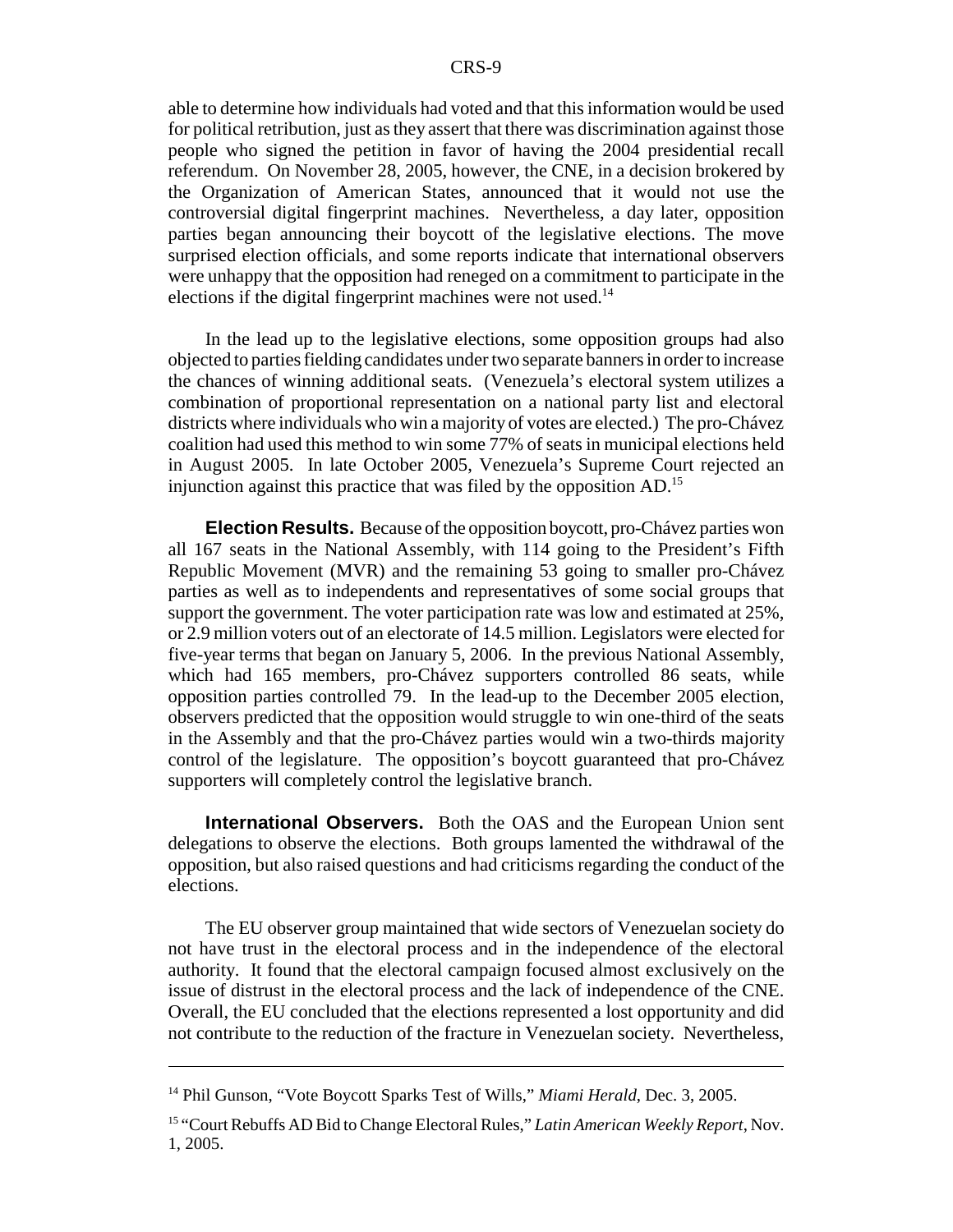the EU lauded the steps taken by the CNE to open the automated voting system to external scrutiny and to modify various aspects that were questioned by the opposition. In particular, the EU stated the CNE's decision to eliminate the digital fingerprint devices from the voting process was timely, effective, and constructive, and noted with surprise the opposition's withdrawal just four days before the election.16

The OAS delegation noted that there remains a distrust of the CNE on the part of a significant segment of the population in terms of the origin and composition of the CNE and the perception that its actions lack transparency and impartiality. It suggested that a new democratic consensus be reached through dialogue that could include a discussion of the election of the CNE, the automated voting system, the electoral law, the process of issuing identification cards, a parliamentary system to ensure proportional representation of minorities, and the strengthening of the principle of separation, independence, and balance of powers. It criticized the opposition's withdrawal from the election, stating that every democracy requires an institutional opposition committed to the electoral process, so that it can loyally participate in the democratic system.<sup>17</sup>

**Political Significance.** With Chávez supporters controlling the legislature, it will be far easier for the government to enact its legislative agenda and to enact constitutional changes. Chávez supporters have indicated that they would like to amend the constitution to end limits on presidential re-election. Currently, Chávez is only eligible to run for one more six-year term in December 2006.

With opposition parties having no representation in the legislature, they will virtually have no official role in the political system. Some observers question the wisdom of the opposition's boycott of the election and contend that the decision not to participate will erode its legitimacy. According to Jose Miguel Vivanco from Human Rights Watch, which has been a critic of President Chávez, the opposition's tactics will not help them "gain any ground," and it will be difficult for "them to present themselves as victims that deserve solidarity from the international community."18 Other observers contend that the high abstention rate in the election could allow the opposition to question the legitimacy of the National Assembly. According to this view, the boycott helped send a message that democracy is at threat in Venezuela and could bolster international support to press the Chávez government for transparency and accountability.

<sup>&</sup>lt;sup>16</sup> EU Election Observation Mission to Venezuela, Parliamentary Elections 2005," Preliminary Statement," Dec. 6, 2005.

<sup>&</sup>lt;sup>17</sup> "Preliminary OAS Observations on the Legislative Elections in Venezuela," Press Release, Dec. 6, 2005.

<sup>18</sup> Juan Forero, "Chavez's Grip Tightens as Rivals Boycott Vote," *New York Times*, Dec. 5, 2005.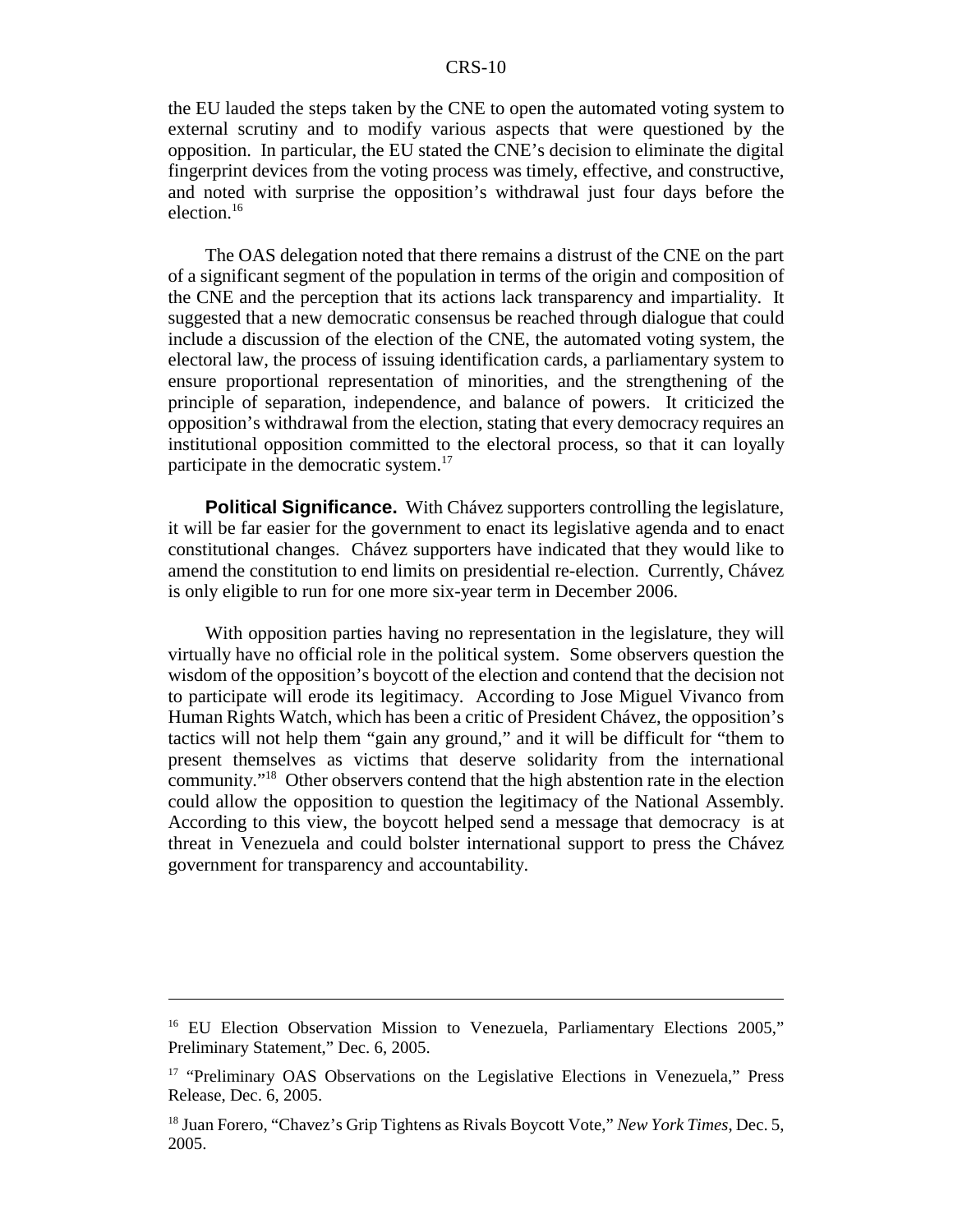## **December 2006 Presidential Election**

Venezuela's next presidential elections are scheduled for December 3, 2006, and there is a strong chance that Chávez will win another six-year term. Polls show Chávez with a substantial lead over opposition candidate Manuel Rosales. The government has benefitted from the rise in world oil prices, which has increased government revenues, and sparked an economic boom. As a result, Chávez has been able to increase government expenditures on anti-poverty and other social programs associated with the populist agenda of his Bolivarian revolution. In his re-election campaign, President Chávez describes himself not as a populist but as a revolutionary.

Although the political opposition remained weak and fragmented in the aftermath of the August 2004 recall referendum and their boycott of the December 2005 legislative elections, it managed to agree on a single unified 2006 presidential candidate, Manuel Rosales, governor of the western oil-rich state of Zulia and former mayor of Maracaibo, Venezuela's second largest city. A primary had been scheduled for August 13, 2006 to select the opposition candidate, but on August 9, eight other candidates dropped out of the presidential race in support of Rosales who was the frontrunner. Those standing down in favor of Rosales included Julio Borges of the center-right Justice First Party, and Teodoro Petkoff, a leftist newspaper editor and former planning minister.

There will be 22 candidates on the presidential ballot, but Chávez and Rosales are the two leaders in the race. Most polls have shown Chávez with a lead of more than 20 percentage points over Rosales. A Zogby International poll in late October 2006 showed Chávez with 59% and Rosales with 24%, while another poll from early November by the U.S.-based Evans/McDonough Company and Consultores 30.11, a Venezuelan company, showed 57% for Chávez and 35% for Rosales.<sup>19</sup> Although Rosales trails in the polls, most observers credit him with running a strong campaign that has resonated with many Venezuelans.

Rosales is running a populist campaign that emphasizes social justice and an alliance between lower income sectors and the middle class. He has criticized the Chávez government for not doing enough to reduce poverty and called for a program to transfer oil revenues directly to the poor via a debit card, controversially named "Mi Negra," that would provide payments to poor families ranging from \$280 to \$460 monthly. He supports efforts to bolster the private sector and a strategy to increase both domestic and foreign investment. Rosales has also called for efficiency and transparency in the judicial system and has pledged to crack down on soaring crime. He has vowed to call new legislative elections with a system of proportional representation and supports a reduction in the presidential term of office from six to four years. He has criticized President Chávez for providing so much assistance to

<sup>&</sup>lt;sup>19</sup> "Venezuela Poll: Chávez Widens Lead for Reelection," Miami Herald, Oct. 25, 2006; Natalie Obiko Pearson, "Poll Gives Venezuela's Chávez 22-point Lead Ahead of Presidential Vote," *Associated Press*, Nov. 7, 2006.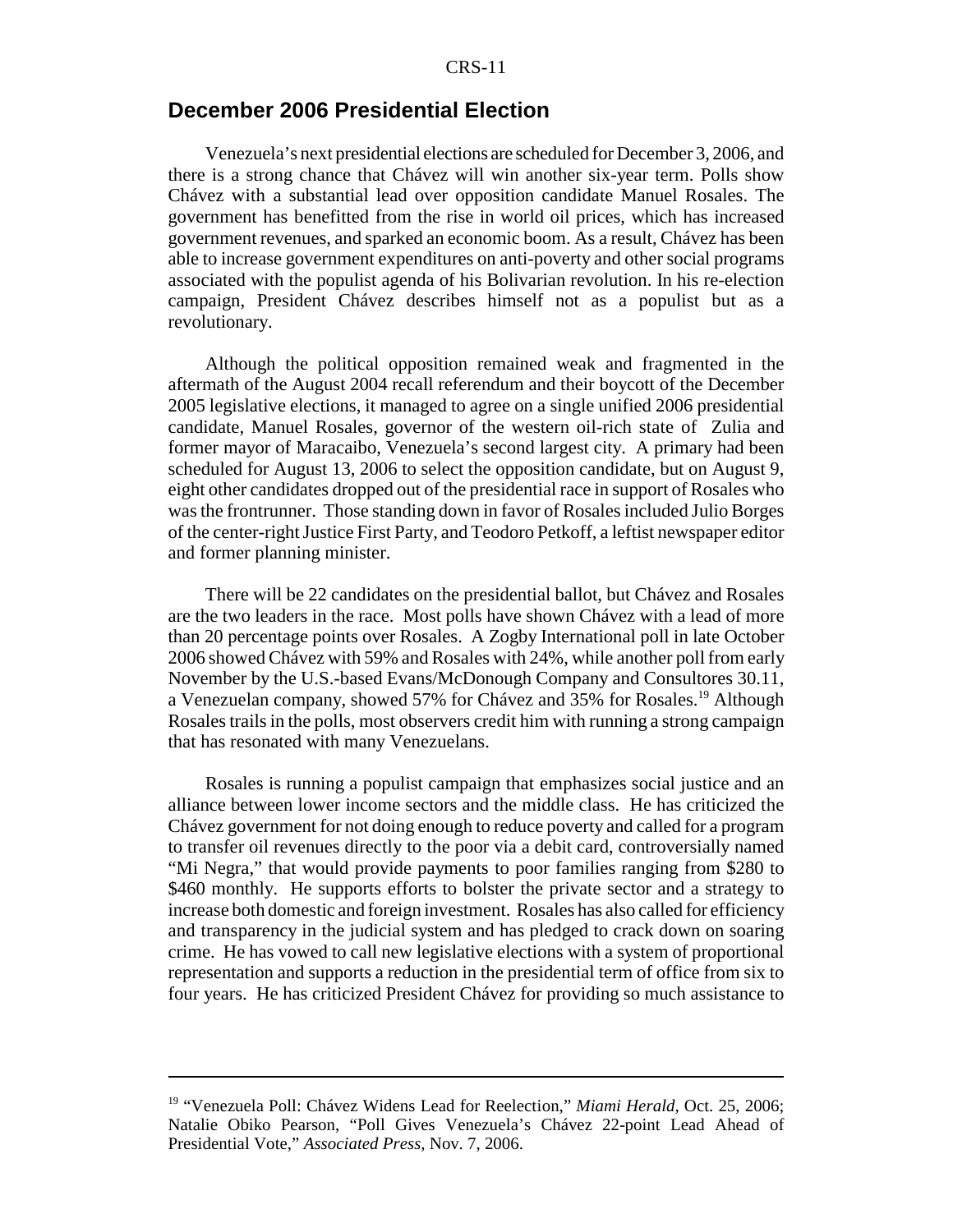foreign countries while there is extensive poverty in Venezuela, and he has criticized the government's alliances with countries like Cuba and Iran.<sup>20</sup>

Opposition supporters and other observers have complained that President Chávez has used state resources for his re-election, with government expenditures for advertising and access to television. They ague that Chávez government already has distributed Christmas bonuses for public-sector employees, which normally would not be due until the end of the year. Observers also assert that the government is using political coercion to ensure support among public sector employees and point to a recent video of Venezuela's Minister of Energy and Petroleum urging PdVSA workers to support Chávez's re-election.<sup>21</sup> While Venezuela's National Electoral Council (CNE) initiated an investigation into the incident for violating campaign rules, the opposition asserts that the CNE continues to be dominated by Chávez supporters.

Both the Organization of American States and the European Union will be sending delegations to observe the elections.

# **Human Rights Concerns**

U.S. officials and human rights organizations have expressed concerns about the deterioration of democratic institutions and threats to freedom of speech and press in Venezuela under the Chávez government. The State Department's human rights report for 2005 asserts that Venezuela's "new laws governing libel, defamation, and broadcast media content, coupled with legal harassment and physical intimidation," have "resulted in limitations on media freedoms and a climate of self-censorship." At the same time, however, a majority of Venezuelans (almost 60%) have expressed satisfaction with how democracy in their country is working, according to a 2005 poll by Latinobarómetro, a far greater percentage than in most Latin American countries.<sup>22</sup>

The Inter-American Commission on Human Rights (IACHR) issued in 2004 expressing concerns about the Chávez government's tendency to militarize public administration. The Commission expressed extreme concern about reports of "undue influence of the armed forces in the country's political affairs" and "excessive involvement by the armed forces in political decision-making."<sup>23</sup> According to the State Department's February 2005 human rights report on Venezuela, "the military has played an increasingly larger role in civilian life," with active and retired military

<sup>20 &</sup>quot;Can Rosales Win?,"*Andean Group Report*, Nov. 7, 2006; "Venezuela: Opposition Candidate Proposes Building New Social Democracy," *Open Source Center* (Caracas Globovision Televison) Nov. 7, 2006; Simon Romero, "Venezuelans Square Off Over Race, Oil and a Populist Political Slogan," *New York Times*, Nov. 12, 2006.

<sup>21</sup> Steven Dudley, "Government Power Give Chávez Campaign Edge," *Miami Herald*, Nov. 11, 2006; Elizabeth M. Nunez, "Opponents of Chávez Release Video," *Associated Press*, Nov. 3, 2006.

<sup>22 &</sup>quot;Ten-Year Rut, The Latinobarómetro Poll," *The Economist*, Oct. 29, 2005.

<sup>&</sup>lt;sup>23</sup> Inter-American Commission on Human Rights, "Report on the Situation of Human Rights in Venezuela," Dec. 29, 2003 (original in Spanish); released in March 2004.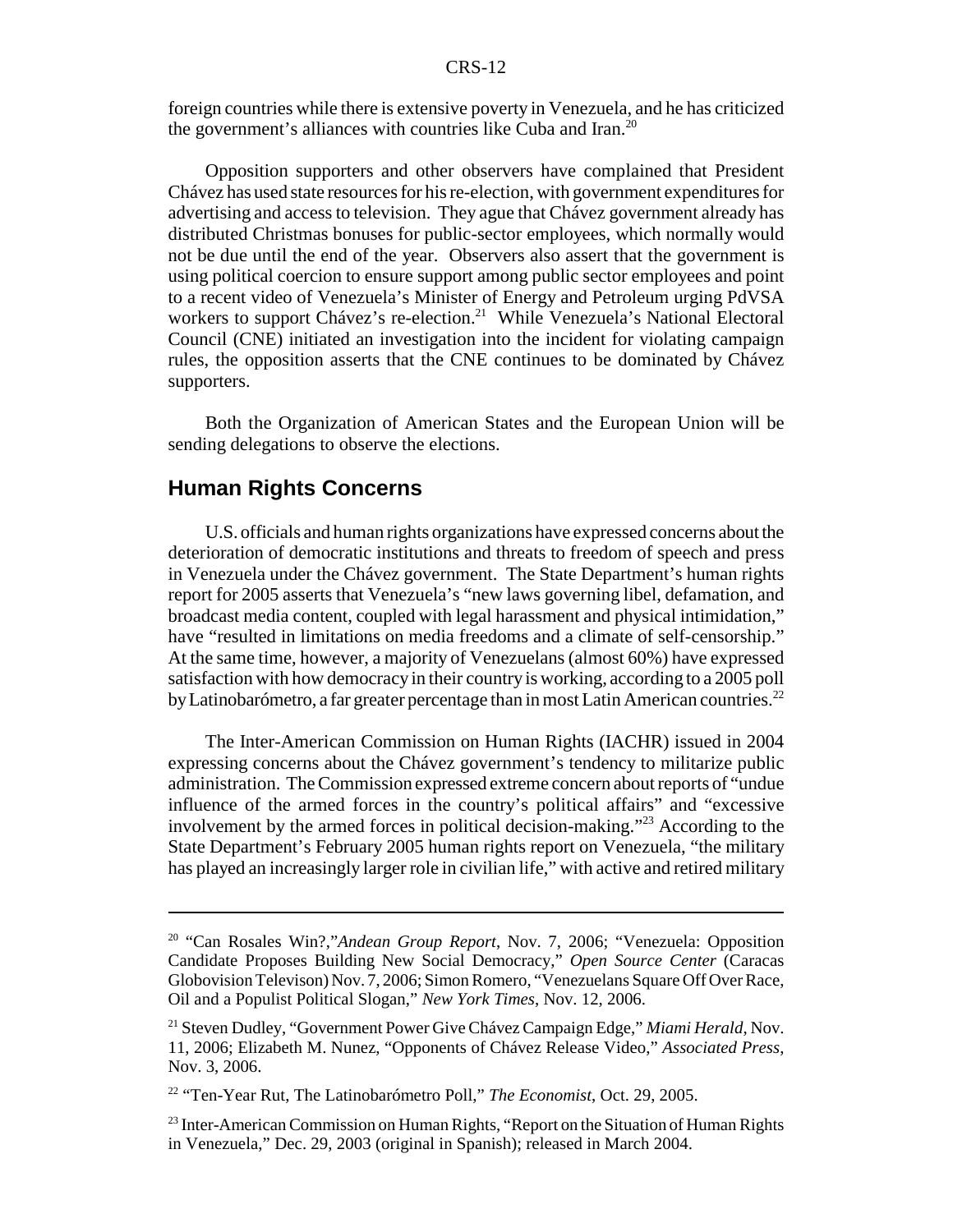officers holding high-ranking government positions. Under President Chávez, the military has also become involved in numerous public service and development projects. This coincides with Chávez's view of the "military as an instrument of social transformation," part of his so-called Bolivarian revolution.<sup>24</sup>

Some observers are concerned that Chávez is using his political strength to push toward authoritarian rule. Human Rights Watch maintains that the Chávez government dealt a severe blow to judicial independence by packing the Supreme Court with his supporters under a new law that expanded the court from 20 to 32 justices. The Chávez government enacted a broadcast media law in December 2004 that could allow the government to restrict news coverage that is critical of the government, while in March 2005 it amended Venezuela's criminal code to broaden laws that punish "disrespect for government authorities." The IACHR, human rights groups, and other observers have expressed concerns that these measures have restricted freedom of expression, with newspaper and broadcasters practicing selfcensorship.<sup>25</sup> The government has also reportedly used the tax code to intimidate media critics.26 In July 2006, a mission of the Inter American Press Association expressed concern about the government's coercive action against Venezuela radio and television stations.<sup>27</sup> Other observers, however, assert that freedom of the press and assembly thrive in Venezuela, and that allegations of threats to Venezuelan judicial independence are grossly exaggerated.<sup>28</sup> As some human rights groups have noted, even before the Chávez government took office, Venezuela's Supreme Court was highly politicized and undermined by chronic corruption.<sup>29</sup>

The IACHR has also expressed concerns about acts of violence and persecution against human rights activists. In 2005 testimony before the Commission, members of several Venezuelan human rights organizations asserted that the government has labeled members of human rights groups as traitors and coup plotters. One example is Carlos Ayala, a former president of the IACHR, who has been charged with supporting the April 2002 coup against Chávez even though he had opposed the coup attempt. The charges were filed after Ayala initiated human rights cases against the government.<sup>30</sup>

<sup>24</sup> Michael Shifter, "Chávez Should Not Steer U.S. Policy," *Financial Times*, Apr. 7, 2005.

<sup>25</sup> Inter-American Commission on Human Rights, "IACHR Reports on Human Rights Situation at the Conclusion of its Session," Press Release, Oct. 28, 2005; Danna Harman, "Latin Strongman Rebels Against U.S.-Centric News," *Christian Science Monitor*, May 13, 2005

<sup>26</sup> Foreign Broadcast Information Service, "Analysis: Venezuela: Government Using Laws to Harass Media Critics," Nov. 4, 2005.

<sup>&</sup>lt;sup>27</sup> Inter American Press Association, "IAPA Says State of Press Freedom in the Americas Far from Ideal," Press Release, July 21, 2006.

<sup>28</sup> Mark Weisbrot, "Chavez is Admired in Latin America," *Augusta Chronicle*, June 20, 2005; "U.S. Criticism of Chávez Unfounded," *Miami Herald*, Dec. 20, 2004.

 $29$  "Freedom in the World 2005, Country Reports," Freedom House, p. 700.

<sup>30 &</sup>quot;Venezuela's Conscience," *Washington Post*, Oct. 30, 2005.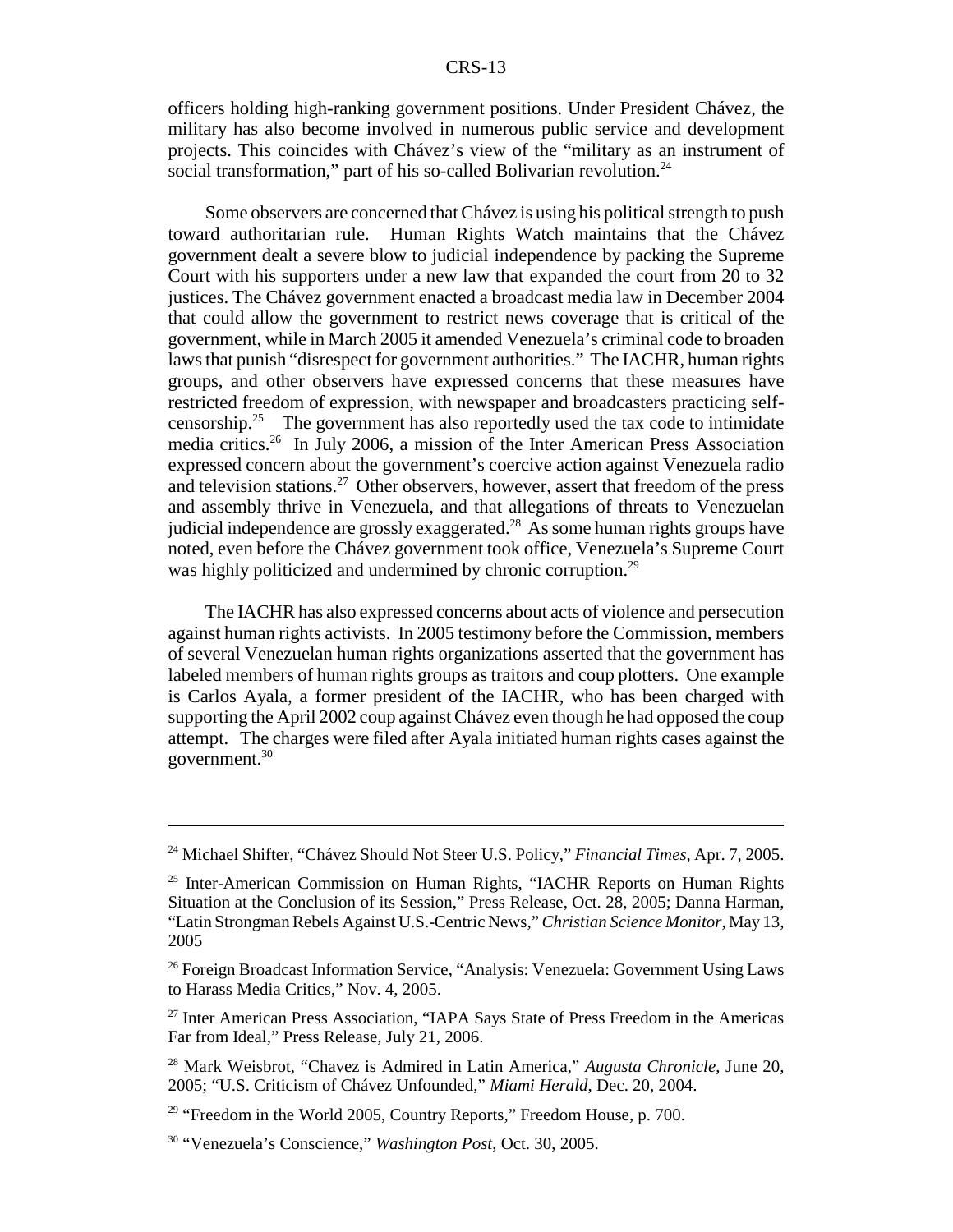Human rights groups and the Bush Administration have criticized Venezuela's charges against four leaders of the Venezuelan civic group Súmate (Join Up) for accepting U.S. foreign assistance for a program to encourage citizen participation in the presidential recall referendum. The four, including María Corina Machado who met with President Bush in May 2005, are charged with conspiring against the government and could face up to 16 years in prison. Súmate asserts that there are more than 200 political prisoners in Venezuela today, and that there is targeted political retribution and discrimination against those who signed a petition in favor of having the 2004 presidential recall referendum.<sup>31</sup>

There has been increasing concern about the Venezuelan government's expropriations of large land holdings and private companies that observers see as a violation of property rights and due legal process. In August 2005, the government expropriated *Empresas Polar*, the country's largest food and beer company, for reportedly underutilizing its land and capital. In early September 2005, the government seized a tomato processing plant belonging to H.J. Heinz, a U.S. company. The Venezuelan government reportedly is reviewing some 700 large land holdings and companies to see if they are underutilized, as part of a campaign to turn them into productive enterprises for poor farmers and workers. $32$ 

**Trafficking in Persons.** Venezuela has been on the State Department's Tier 3 list for trafficking in persons since 2004, which means that the government is categorized as one that has failed to make significant efforts to bring itself into compliance with the minium standards for the elimination of trafficking in persons. The State Department's June 2006 Trafficking in Persons (TIP) Report maintains that Venezuela is a source country, transit, and destination country for women and children trafficked for sexual exploitation and forced labor. The report asserted that the Venezuelan government has made some clear improvements in anti-trafficking activities, such as training officials and undertaking public awareness efforts, but that it has made no progress in prosecuting traffickers.<sup>33</sup> The Venezuelan government rejected the findings of the TIP report as ignoring its efforts to combat trafficking, including the prosecution of 21 individuals in human trafficking in 2005 and the hosting of an OAS meeting on human trafficking in March 2006.<sup>34</sup> (Also see CRS) Report RL33200, *Trafficking in Persons in Latin America and the Caribbean*, by Clare M. Ribando.)

<sup>&</sup>lt;sup>31</sup> House International Relations Committee, Subcommittee on the Western Hemisphere, Hearing on Democracy in Venezuela, Statement of Ana Julia Jatar, Súmate, Nov. 17, 2005.

<sup>32</sup> Jens Gould, "Chávez Now Aims for Corporate-Owned Land," *Christian Science Monitor*, Nov. 1, 2005.

<sup>&</sup>lt;sup>33</sup> U.S. Department of State, "Trafficking in Persons Report," June 5, 2006.

<sup>&</sup>lt;sup>34</sup> Embassy of the Bolivarian Republic of Venezuela in the United States of America, "Venezuela Rejects State Department Human Trafficking Designation," Statement, June 5, 2006.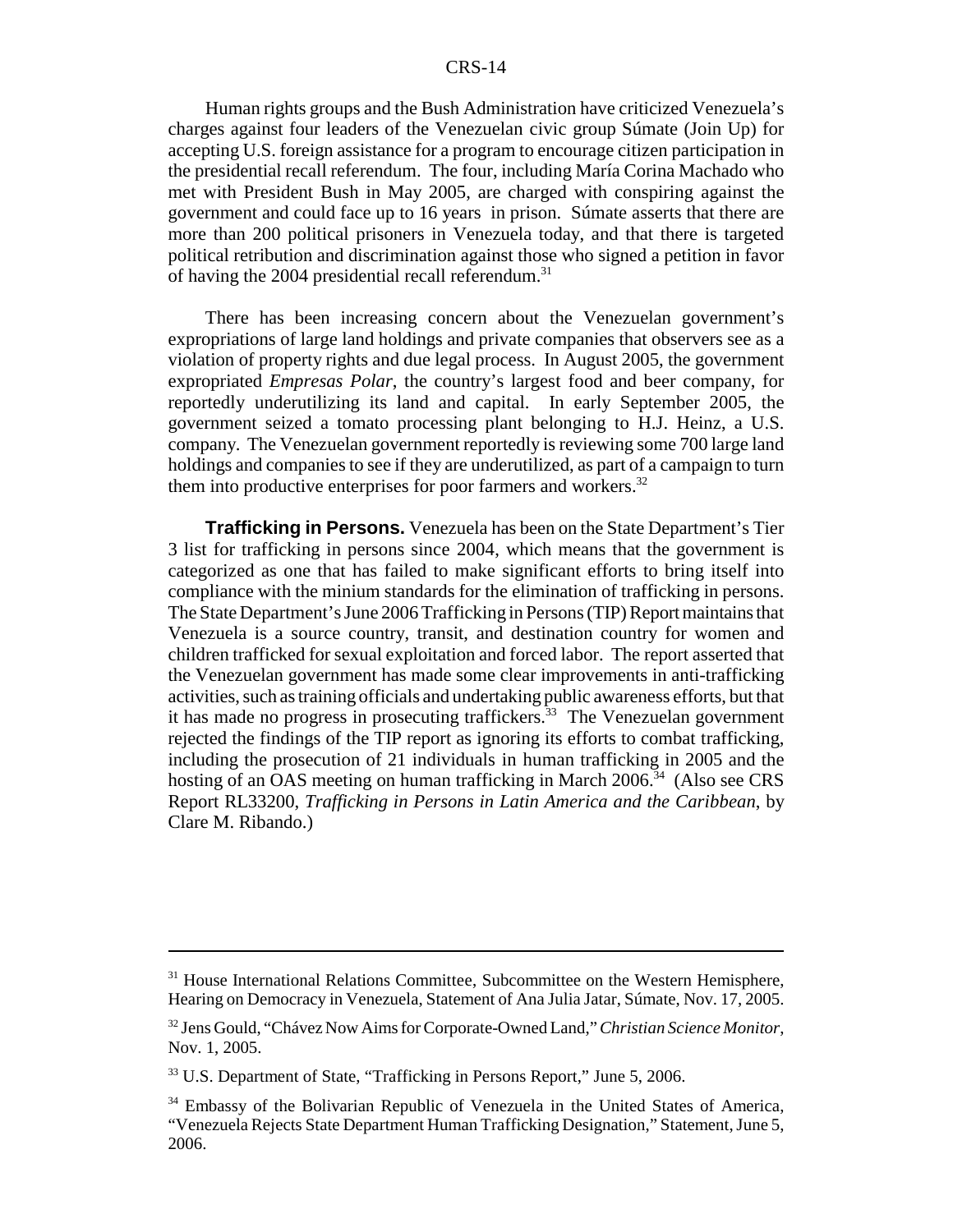# **Economic Conditions**

Venezuela's major economic sector is petroleum, which accounts for one-third of its gross domestic product and 80% of exports. The country is classified by the World Bank as an upper middle income developing country because of its relatively high per capita income of \$4,810 (2005). Despite the country's oil wealth, economic conditions in the country deteriorated in the 1990s. The percentage of Venezuelans living in poverty (income of less than \$2 a day) increased from 32.2% to 48.5% of the population between 1991 and 2000, while the percentage of the population in extreme poverty (income of less than \$1 a day) increased from 11.8% in 1990 to 23.5% in 2000.35

In 2002-2003, the country's political instability and polarization between the government and the opposition contributed to a poor investment climate, capital flight, and declines in GDP. The national strike orchestrated by the opposition from late 2002 to early 2003 contributed to a contraction of the national economy by almost 9% in 2002 and 7.7% in 2003.

Since 2004, however, the economy has rebounded, with a growth rate over of almost 18% in 2004 and 9.3% in 2005, fueled by the windfall in international oil prices. A growth rate over 9% is forecast in 2006.<sup>36</sup> Given this positive outlook, the Chávez government has moved ahead with economic goals that fit into his "Bolivarian revolution." These include the expansion of a state-led development model, land reform, renegotiation of contracts with large foreign investors (especially in the petroleum sector), the restructuring of operations at the state oil company, and diversification of trade and investment partners. The government has used windfall oil profits to boost social spending and programs to fight poverty. Social programs, known as *misiones,* offer services like food subsidies, medical and dental services, eye surgery, literacy programs, and access to technical and higher education.

# **U.S. Policy**

# **Background and Overview**

Although the United States has traditionally had close relations with Venezuela, characterized by an important trade and investment relationship and cooperation in combating the production and transit of illegal narcotics, there has been friction and tension in relations with the Chávez government. In the aftermath of the September 11 terrorist attacks, U.S. officials became far less tolerant of President Chávez's anti-American rhetoric.

After Chávez's brief ouster in April 2002, the United States expressed solidarity with the Venezuelan people, commended the Venezuelan military for refusing to fire on peaceful demonstrators, and maintained that undemocratic actions committed or

<sup>35</sup> World Bank, "Venezuela Country Brief," August 2004.

<sup>36</sup> Economist Intelligence Unit, "Venezuela Country Report," November 2006.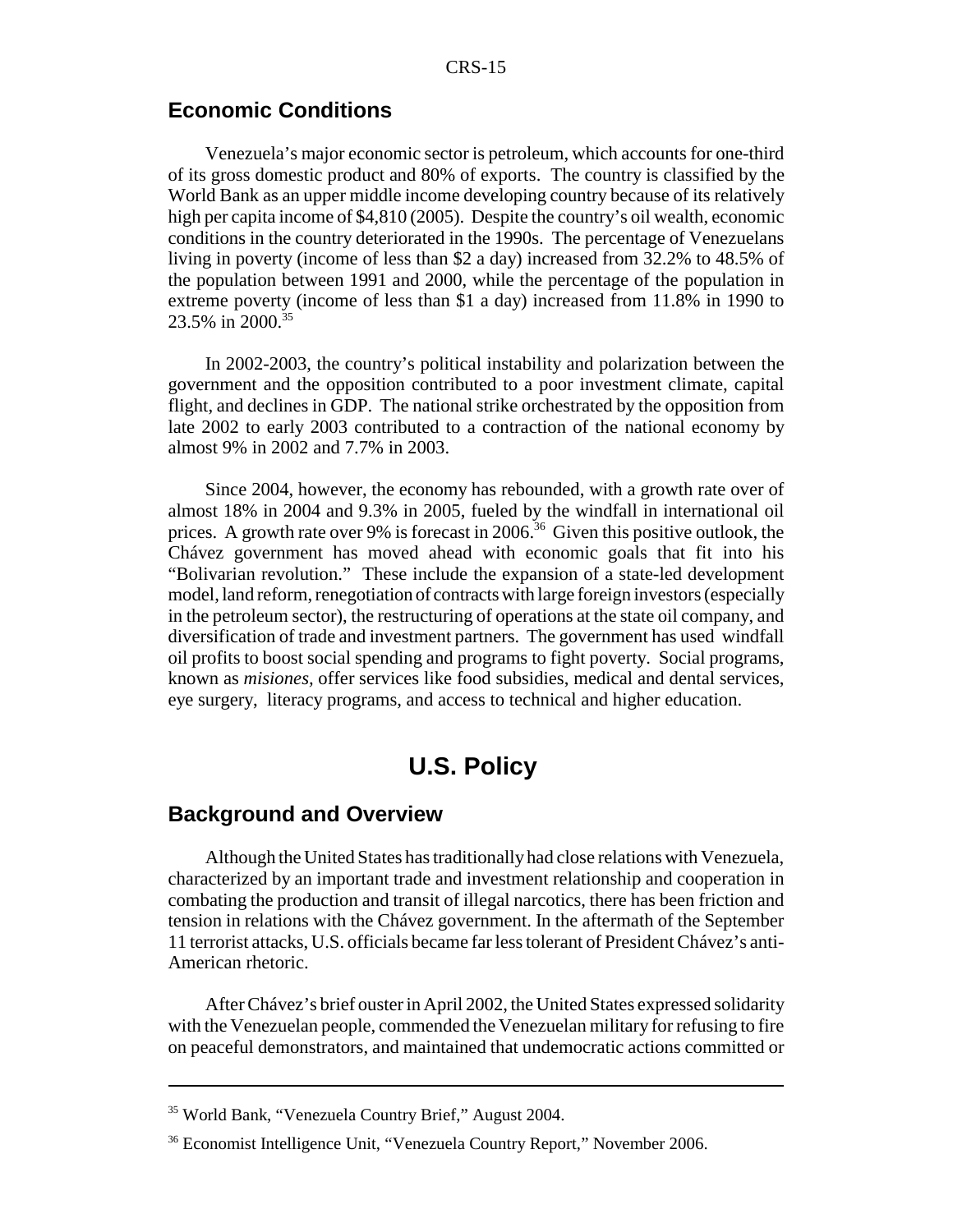encouraged by the Chávez administration provoked the political crisis.<sup>37</sup> With Chávez's return to power, the United States called on President Chávez to heed the message sent by the Venezuelan people by correcting the course of his administration and "governing in a fully democratic manner."38 In contrast, many Latin American nations condemned the overthrow of Chávez, labeling it a coup. Venezuelan allegations of U.S. involvement in the attempted overthrow of President Chávez have contributed to strained relations. U.S. officials have repeatedly rejected the charges that the United States was involved.<sup>39</sup> In the aftermath of Chávez's temporary ouster, the Department of State's Office of the Inspector General undertook a review of U.S. policy toward Venezuela and concluded that the Department of State had not played any role in President Chávez's overthrow.40

The Bush Administration expressed strong support for the work of the OAS to bring about a resolution to the crisis. With U.S. support, the OAS approved a resolution on December 16, 2002, that rejected any attempt at a coup or interruption of the constitutional democratic order in Venezuela, fully supported the work of the Secretary General in facilitating dialogue, and urged the Venezuelan government and the Democratic Coordinator "to use good faith negotiations to bring about a constitutional, democratic, peaceful, and electoral solution..." Beginning in January 2003, the United States joined with five other nations — Brazil, Chile, Mexico, Spain, and Portugal, in establishing a group known as the "Friends of Venezuela" to lend support to the OAS Secretary General's efforts. U.S. officials welcomed the May 2003 accord ultimately signed, and maintained that the United States would continue to work to facilitate a peaceful, constitutional, democratic, and electoral solution to Venezuela's political impasse.

Comments by Venezuelan and some U.S. officials at times exacerbated tensions in the bilateral relationship. In the lead-up to the "repair" period held in late May 2004, Assistant Secretary of State for Western Hemisphere Affairs Roger Noriega maintained that it was already clear that "the requisite number of people supported the [recall] petition."41 Venezuelan Vice President Jose Vicente Rangel strongly criticized Noriega's statement as prejudging the outcome of the "repair" period. President Chávez, who has often used anti-American rhetoric to shore up his domestic support, maintained that President Bush would be his greatest rival in the

<sup>37</sup> U.S. Dept. of State, "Venezuela: Change of Government," Press Statement, Apr. 12, 2002.

<sup>38</sup> U.S. Dept. of State, International Information Programs, "White House Calls on Venezuela's Chávez to Preserve Peace, Democracy," *Washington File*, Apr. 14, 2002.

<sup>39</sup> U.S. Dept. of State, International Information Programs, *Washington File*, "U.S. Again Rejects Charges of Meddling in Venezuelan Affairs," Apr. 19, 2004.

<sup>40</sup> U.S. Department of State and the Broadcasting Board of Governors, Office of Inspector General, "A Review of U.S. Policy Toward Venezuela November 2001 — April 2002," Report Number 02-OIG-003, July 2002.

<sup>&</sup>lt;sup>41</sup> David R. Sands, "U.S. Casts Wary Eye on Venezuela Vote; Action Promised if Vote is Rigged," *Washington Times*, May 26, 2004.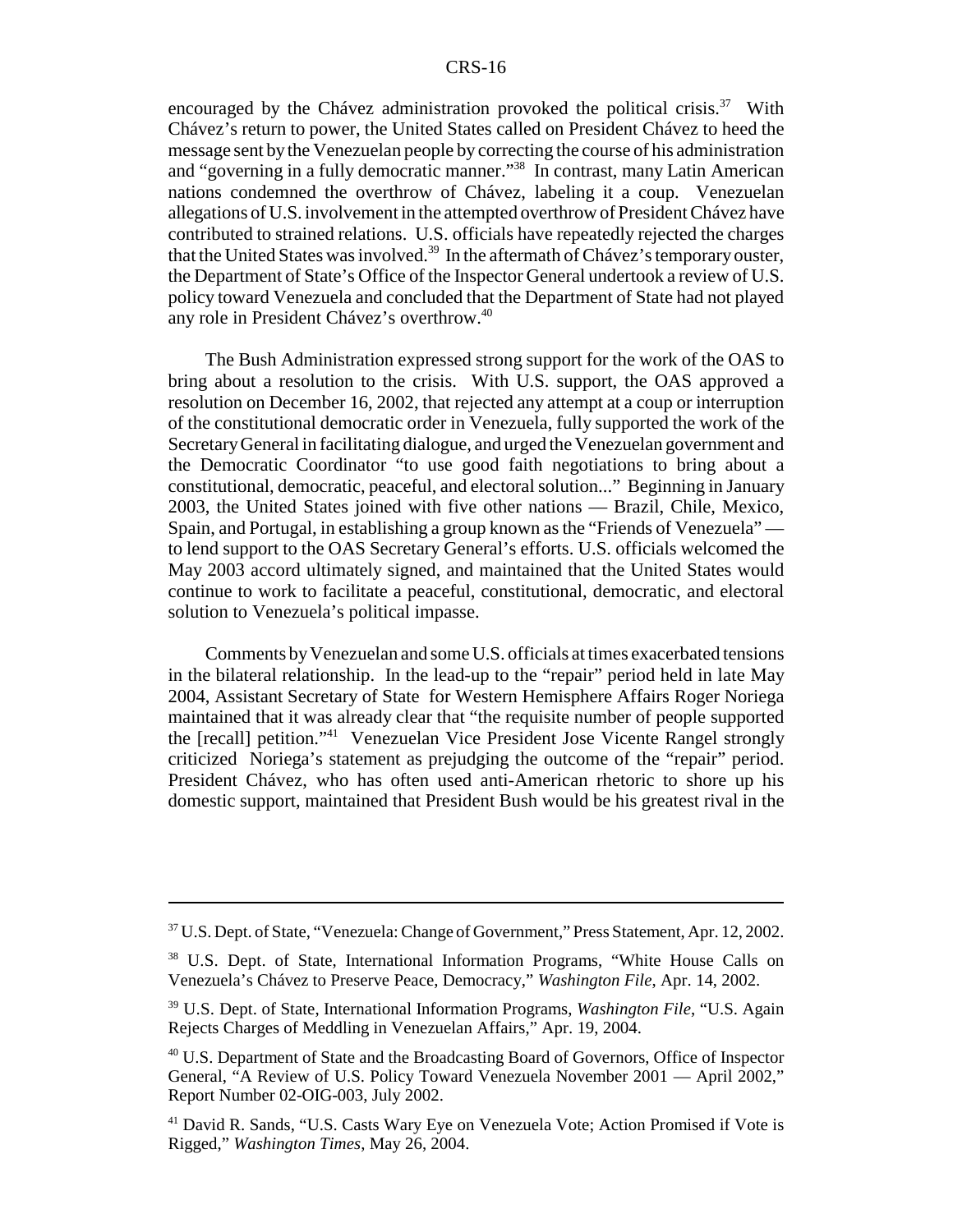recall referendum, and that the United States would "govern" in Venezuela if the opposition wins the recall referendum and subsequent election.42

After the August 2004 recall referendum, the Administration congratulated the Venezuelan people for their commitment to democracy and commended the work of the OAS and Carter Center. At the same time, U.S. officials stressed the importance of reconciliation on the part of the government and the opposition in order to resolve their political differences peacefully.

**Tensions Increase in 2005.** In 2005, however, Administration officials voiced increasing concern about President Chávez, and tensions increased in U.S.- Venezuelan relations, with elevated rhetoric on both sides. In both March and September 2005, State Department officials testified to Congress that President Chávez's "efforts to concentrate power at home, his suspect relationship with destabilizing forces in the region, and his plans for arms purchases are causes of major concern." They asserted that the United States "will support democratic elements in Venezuela so they can fill the political space to which they are entitled."43 Secretary of Defense Donald Rumsfeld expressed concerns in March about Venezuela's plan to buy 10 military helicopters and 100,000 AK-47 rifles from Russia and questioned why Venezuela needs the weapons.<sup>44</sup> U.S. officials have also expressed concerns about Venezuela's plans to buy patrol boats and military transport aircraft from Spain as well as a decision by Venezuela in April 2005 to cancel a U.S.-Venezuelan bilateral military exchange program.

On May 31, 2005, President Bush met with Maria Corina Machado, the founder of Súmate, a Venezuelan civic group that was involved in the signature drive for the August 2004 recall referendum. The meeting exacerbated the already tense U.S.- Venezuelan bilateral relations. Machado is facing charges in Venezuela for conspiring against the government by accepting U.S. funding from the National Endowment for Democracy for Súmate's activities leading up to the recall referendum. U.S. officials and some Members of Congress have strongly defended the NED's activities in Venezuela and have criticized the Venezuelan government's efforts to intimidate the leaders of Súmate. (See *U.S. Funding for Democracy Projects*, below.)

In early August 2005, Venezuela suspended its cooperation with the U.S. Drug Enforcement Administration (DEA) because it alleged that DEA agents were spying on Venezuela. U.S. officials asserted that the accusations were "baseless and outrageous" but also indicated that the United States would like to improve U.S.

<sup>42</sup> Alice M. Chacon, "Venezuelan President Says His Greatest Rival is George W. Bush," *Associated Press*, June 12, 2004.

<sup>&</sup>lt;sup>43</sup> House International Relations Committee, Subcommittee on the Western Hemisphere, Hearing on "The State of Democracy in Latin America," Testimony of Roger F. Noriega, Assistant Secretary of State for Western Hemisphere Affairs, Mar. 9, 2005; Hearing on "Keeping Democracy on Track: Hotspots in Latin America," Testimony of Charles A. Shapiro, Principal Deputy Assistant Secretary of State, Sept. 28, 2005.

<sup>44</sup> Todd Benson, "Rumsfeld in Brazil, Criticizes Venezuela on Assault Rifles," *New York Times*, Mar. 24, 2005.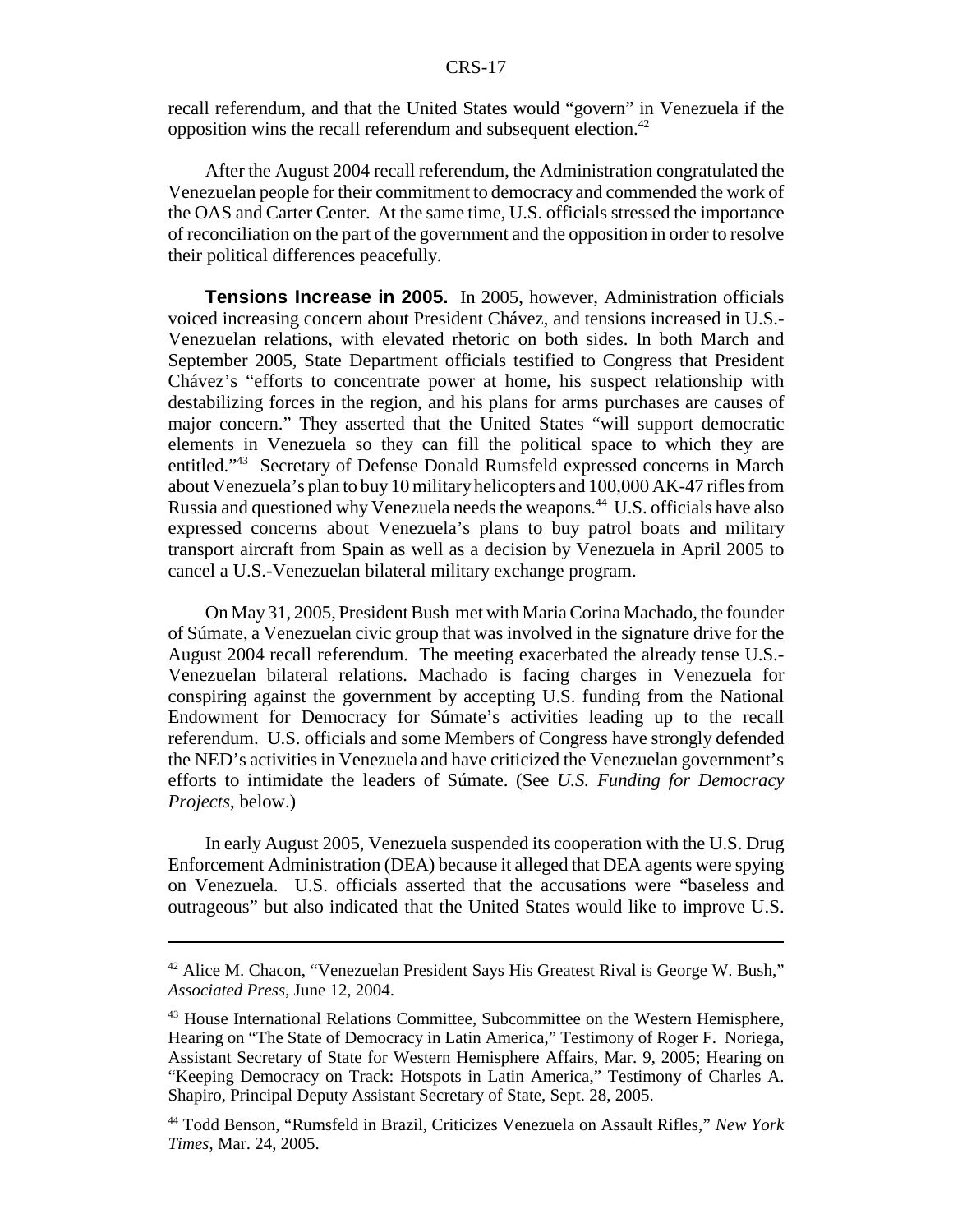relations with Venezuela and reverse the negative trend in relations over the past few months.<sup>45</sup>

While traveling in South America in August 2005, Secretary of State Donald Rumsfeld asserted that "there certainly is evidence that both Cuba and Venezuela have been involved in the situation in Bolivia in unhelpful ways."<sup>46</sup> Some Members of Congress, such as Senator Arlen Specter, reportedly called for the Secretary to tone down his rhetoric.<sup>47</sup> Specter met with President Chávez and Venezuelan ministers in mid-August 2005 to discuss cooperation on drug interdiction. Subsequently, on September 15, 2005, President Bush designated Venezuela as a country that has "failed demonstrably during the previous 12 months to adhere to their obligations under international counternarcotics agreements." At the same time, the President waived economic sanctions that would have curtailed U.S. assistance for democracy programs in Venezuela. (Also see *Counternarcotics Cooperation* below.)

On August 22, 2005, the comments of TV evangelist Pat Robertson that the United States should "assassinate" Chávez evoked a strong response from Venezuelan officials and from many U.S. policymakers. The State Department responded by labeling Robertson's comments as "inappropriate."48 (For further information on the U.S. prohibition against assassination, see CRS Report RS21037, *Assassination Ban and E.O. 12333: A Brief Summary*, by Elizabeth B. Bazan.)

In testifying to Congress on November 17, 2005, the new Assistant Secretary of State for Western Hemisphere Affairs Thomas Shannon asserted that there is "a growing hemispheric and international consensus that democracy in Venezuela is in grave peril." He stated that the United States was working multilaterally and bilaterally with Latin American and European nations to support Venezuelan civil society, speak out against abuses of democracy, and hold Venezuela accountable to its commitments under the Inter-American Democratic Charter. He described U.S. funding for democracy projects in Venezuela as "working to preserve political and civic space for increasingly at-risk groups."49 Reflecting an escalation of the Venezuelan President's harsh rhetoric, Chávez responded to Shannon's comments by calling President Bush a "crazy, genocidal killer."50

48 U.S. Department of State, Daily Press Briefing, Aug. 23, 2005.

<sup>45</sup> Lauren Monsen, "United States Hopes for Improved Cooperation," Washington File, U.S. Department of State, Aug. 19, 2005.

<sup>46</sup> Josh White, "Rumsfeld in Latin America, Voices Democracy Concerns," *Washington Post*, Aug. 17, 2005.

<sup>47</sup> Holly Yeager, "Senator Takes Rumsfeld to Task Over Chavez Criticism," *Financial Times*, Aug. 20, 2005.

<sup>49</sup> House International Relations Committee, Subcommittee on the Western Hemisphere, Hearing on Democracy in Venezuela, Statement by Asst. Sec. of State Thomas A. Shannon, Nov. 17, 2005.

<sup>50 &</sup>quot;Venezuela: Chávez Responds to Shannon's Criticism," *Latinnews Daily*, Nov. 18, 2005.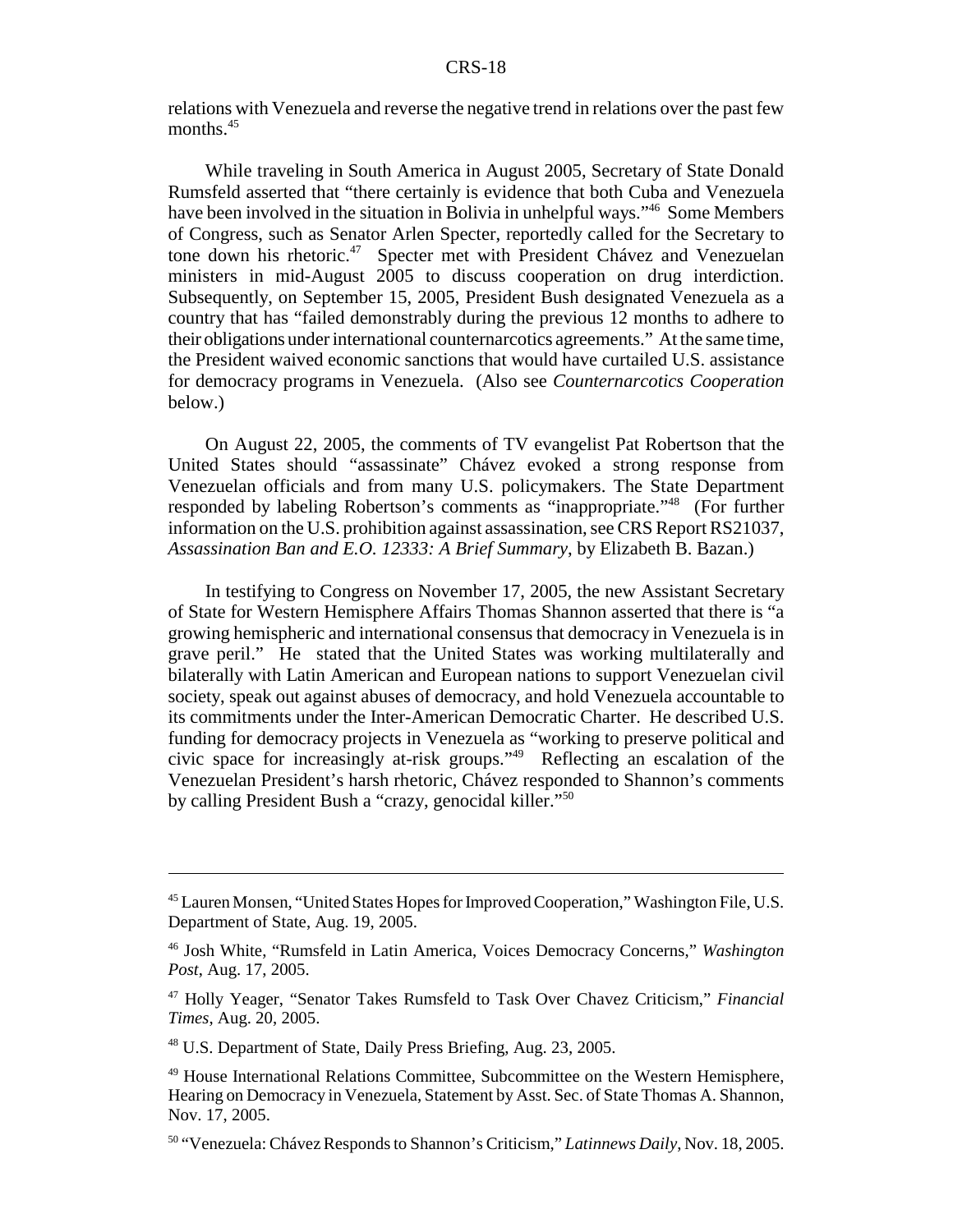U.S. reaction to the Venezuelan elections on December 5, 2005, was restrained, with a State Department spokesman indicating that United States would wait until the OAS and EU observers make their reports. Nevertheless, the State Department did point to the high voter abstention rate in the election and maintained that it reflected "a broad lack of confidence in the impartiality and transparency of the electoral process."51 (There was a 75% abstention rate in the December legislative election, compared to an abstention rate of 44% in the last legislative election in July 2000, which occurred at the same time that voters elected a president and state and local officials. $52$ )

**Developments in 2006.** U.S.-Venezuelan relations have continued to be tense in 2006, with several incidents and rhetoric exacerbating the poor state of relations. On February 2, 2006, Secretary of Defense Donald Rumsfeld compared President Chávez to Adolf Hitler in terms of someone who was elected legally and then consolidated power.<sup>53</sup> Chávez responded by referring to President Bush as Hitler and as a madman, with plans to invade Venezuela. On February 2, 2006, President Chávez announced that his government would expel a U.S. naval attache for spying, which U.S. officials strongly denied. In response, the United States expelled a Venezuelan diplomat based in Washington.

Administration testimony before Congress in February 2006 highlighted U.S. concern about Venezuela's foreign relations. In February 16, 2006 congressional testimony, Secretary of State Condoleezza Rice stated that one of the biggest problems for the United States in Latin America was Venezuela, which she characterized as "attempting to influence its neighbors away from democratic processes." Secretary Rice also expressed concerns about Venezuela's relationship with Cuba, describing it as "a particular danger to the region," and also referred to both countries as Iran's "sidekicks" in reference to those countries' votes in the International Atomic Energy Agency against reporting Iran to the U.N. Security Council over its uranium enrichment program.<sup>54</sup> Also in February 2006 congressional testimony, Director of National Intelligence John Negroponte expressed concern that President Chávez "is seeking closer economic, military, and diplomatic ties with Iran and North Korea."55

In late April 2006, the State Department issued its annual *Country Reports on Terrorism*, which asserted that "Venezuela virtually ceased its cooperation in the global war on terror, tolerating terrorists in its territory and seeking closer relations with Cuba and Iran, both state sponsors of terrorism." This was followed up in mid-May 2006, with a State Department announcement that, pursuant to Section 40A of

<sup>51</sup> U.S. Department of State, Daily Press Briefing, Dec. 5, 2005.

<sup>52 &</sup>quot;State Department Holds Fire on Election Result," *Latinnews Daily*, Dec. 6, 2005.

<sup>53 &</sup>quot;Donald H. Rumsfeld Delivers Remarks at the National Press Club," *CQ Transcriptions*, Feb. 2, 2006.

<sup>54</sup> House International Relations Committee, Hearing on the Fiscal Year 2007 International Affairs Budget, Testimony of Secretary of State Condoleezza Rice, Feb. 16, 2006.

<sup>55</sup> Senate Select Intelligence Committee, Hearing on World Wide Threats, Testimony of Director of National Intelligence John Negroponte, Feb. 2, 2006.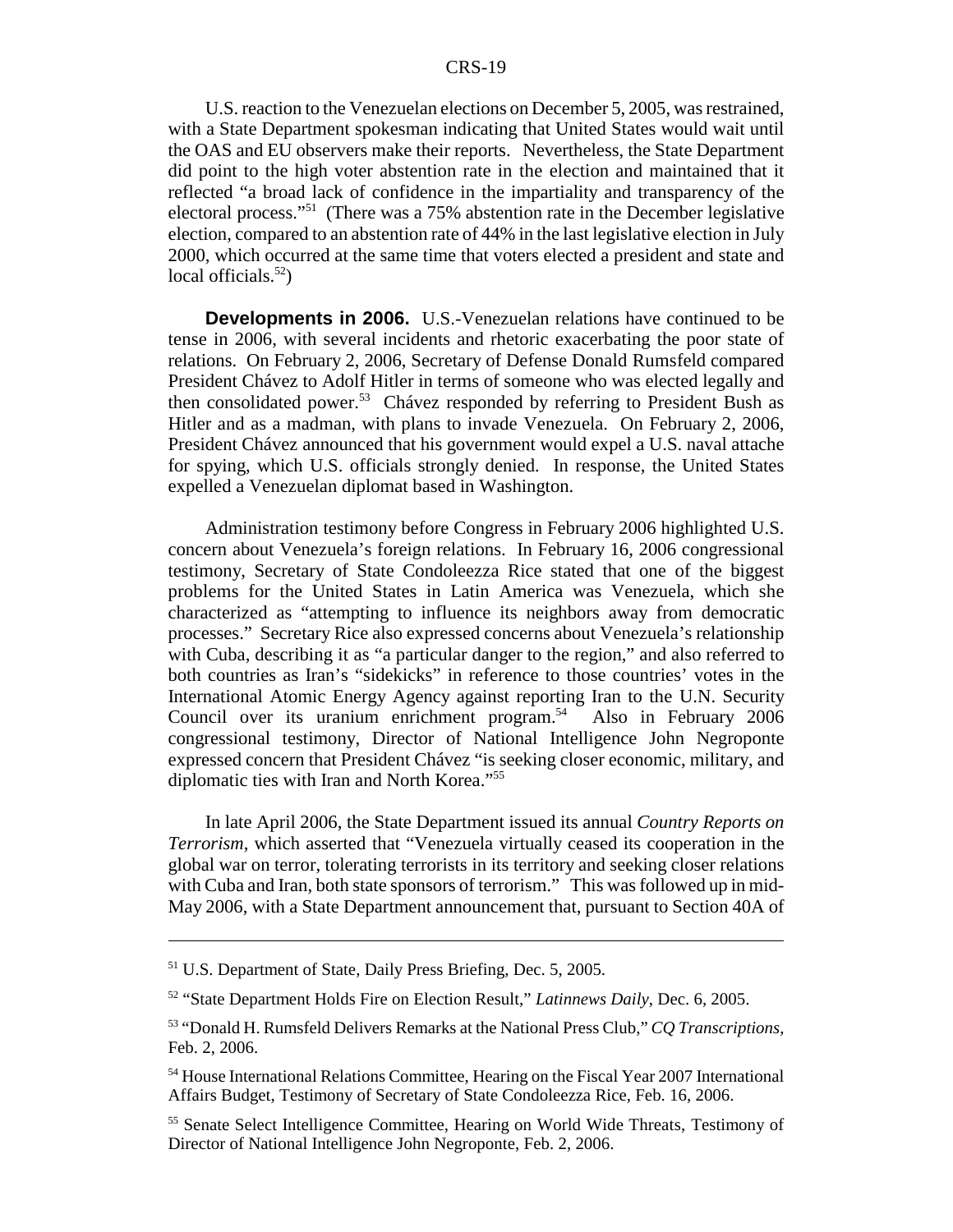the Arms Export Control Act, it was prohibiting the sale or license of defense articles and services to Venezuela because of its lack of cooperation on antiterrorism efforts. The State Department asserted that the determination was based on Venezuela's near lack of antiterrorism cooperation over the last year, citing its support for Iraqi insurgents and Iran's development of nuclear capabilities, the country's status as a safe haven for Colombian and Basque terrorist groups, and its effort to derail hemispheric efforts to advance counter-terrorism policies in the OAS. In July 13, 2006, congressional testimony, the State Department's Principal Deputy Coordinator for Counterterrorism, Frank Urbancic, asserted that Venezuelan travel and identification documents are easy to obtain for persons not entitled to them, including non-Venezuelans, and maintained that the United States was detaining increasing numbers of third-country aliens at its borders carrying falsified or fraudulently issued Venezuelan documents.56

On August 18, 2006, U.S. Director of National Intelligence John Negroponte announced the establishment of the position of Mission Manager for Cuba and Venezuela responsible for integrating collection and analysis on the two countries across the Intelligence Community. Venezuelan officials responded that they would reconsider signing an anti-drug cooperation agreement negotiated between the two countries. Press reports in June and July had indicated that the two countries were on the verge of signing such an agreement.

In speaking before the U.N. General Assembly on September 20, 2006, President Chávez strongly criticized U.S. foreign policy and spoke pejoratively of President Bush. President Chávez repeatedly referred to President Bush as the "Devil" and asserted that "the hegemonic pretension of U.S. imperialism ... puts at risk the very survival of the human species."57

In response to President Chávez's comments, Secretary of State Condoleezza Rice maintained his remarks "were not becoming of a head of state," while U.S. Ambassador to the United Nations John Bolton said that the Administration would "not address this sort of comic-strip approach to international affairs."58 State Department spokesman Tony Casey said that he would "leave it to the Venezuelan people to determine whether President Chávez represented them and presented them in a way they would have liked to have seen."59 President Chávez's remarks at the U.N. are not the first time that the Venezuelan president has spoken disparagingly of President Bush or other U.S. officials or criticized U.S. policy. He routinely refers

<sup>56</sup> House International Relations Committee, Subcommittee on International Terrorism and Nonproliferation, Hearing on "Venezuela: Terrorism Hub of South America?," July 13, 2006.

<sup>57 &</sup>quot;Venezuela's Chávez Says World Faces Choice Between U.S. Hegemony and Survival," Venezuelanalysis.com, Sept. 20, 2006 [includes transcript of President Chávez's speech before the U.N. General Assembly].

<sup>58</sup> U.S. Department of State, Secretary of State Condoleezza Rice, "Remarks After the United Nations Security Council Meeting on the Middle East Process," Sept. 21, 2006; Pablo Bachelet, "Chávez Bashes Bush on U.N. Stage," *Miami Herald*, Sept. 21, 2006.

<sup>59</sup> U.S. Department of State, Daily Press Briefing, Sept. 20, 2006.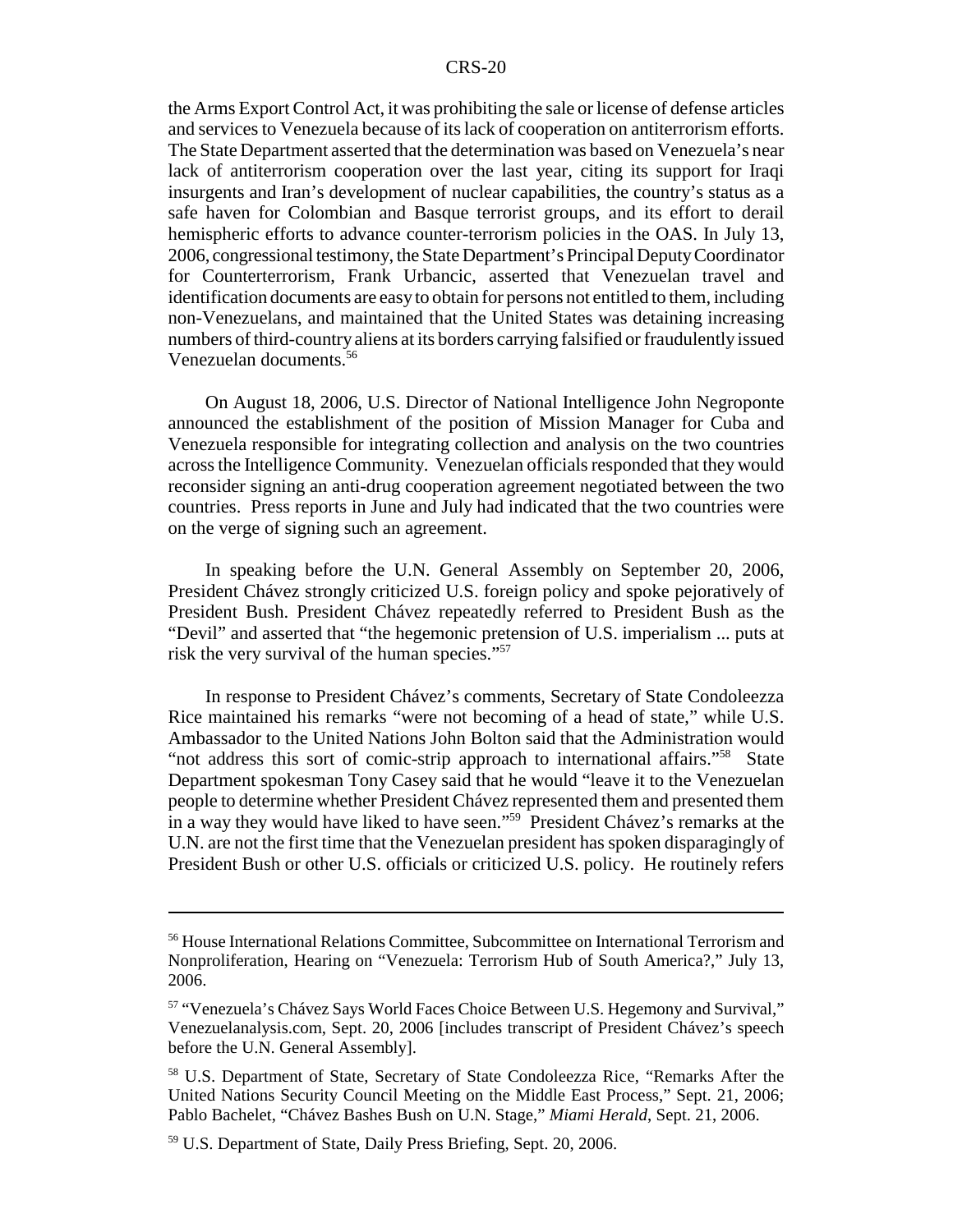to President Bush as a "donkey," "Mr. Danger," or other pejorative terms.<sup>60</sup> U.S. officials appear largely to have refrained from responding to such personal charges or criticisms leveled by President Chávez and instead have focused on the negative aspects of his policies, such as the status of democracy and human rights under his government, the extent of Venezuela's military purchases, or President Chávez's efforts to influence political events in other Latin American countries. Several Members of Congress criticized President Chávez for his anti-American rhetoric and introduced resolutions (H.Res. 1033, S.Res. 607, S.Res. 587) condemning his statements.

# **General Policy Approaches**

A dilemma for U.S. policymakers has been how to press the Chávez government to adhere to democratic principles without appearing to interfere in Venezuelan domestic affairs or taking sides in the country's polarized political conflict. The appearance of U.S. interference in Venezuela could result in increased popular support for the Chávez government. In the lead up to the recall referendum, the Chávez government portrayed the opposition as supported by the U.S. government and the United States as Venezuela's main adversary. As noted above, for the most part, the Bush Administration worked through the OAS and the Carter Center from 2002-2004 to help resolve the country's political crisis. At the same time, U.S. officials have not refrained from criticizing the Chávez government on various occasions for its anti-democratic actions.

According to press reports, the Administration was involved in a major reassessment of policy toward Venezuela in the spring of 2005, with the policy review resulting in a two-prong strategy to increase support to civil groups in Venezuela and to convince other countries that Chávez should be viewed as a troublesome meddler in other countries' affairs.<sup>61</sup> Some observers, however, have expressed concerns that a more aggressive approach will create further estrangement and tension in the bilateral relationship.

There are other schools of thought about the appropriate U.S. policy toward Venezuela. Some maintain that the United States should work to normalize relations with the Chávez government and attempt to work cooperatively on issues of mutual concern, such as drug trafficking. Some also maintain that United States should

<sup>60</sup> For example, see "President Hugo Chávez Travels the World," *Voice of America News*, Sept. 15, 2006; "Danger, Danger George Bush," *Washington Post*, Aug. 6, 2006; Christopher Toothaker, "U.S. Ambassador Urges Venezuela to Consider Dialogue, Leave Insults Aside," Associated Press, Mar. 30, 2006; "Venezuela's Chávez Calls Bush "Coward" Over Iraq," *BBC Worldwide Monitoring*, Mar. 20, 2006; "Hugo Chávez to Condi Rice: Don't Mess with Me, Girl," *Agence France Presse*, Feb. 19, 2006.

<sup>61</sup> Pablo Bachelet, "U.S. Tries Everything, But Can't Slow Chávez," *Miami Herald*, Sept. 7, 2005; Pablo Bachelet, "U.S. Exploring Taming Chávez," *Miami Herald*, Mar. 18, 2005; Juan Forero "U.S. Considers Toughening Stance Toward Venezuela," *New York Times*, Apr. 26, 2005.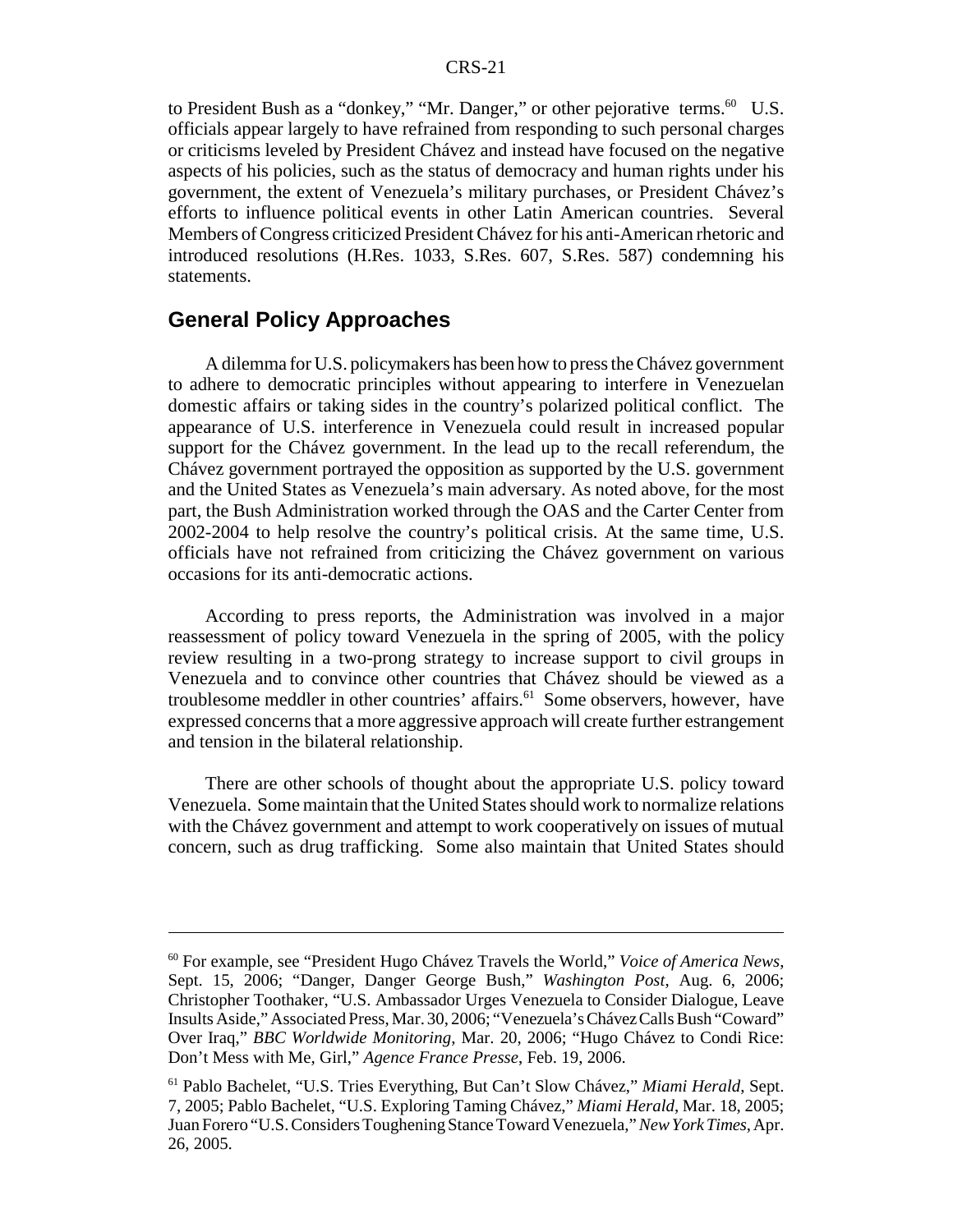ensure that no U.S. funding goes to any groups headed by individuals who participated in the April 2002 ouster of President Chávez or to any partisan groups.<sup>62</sup>

Another longer-term policy approach advocated by some is that the United States should work to address the circumstances that led to the rise to power of Chávez. This policy approach pertains not just to Venezuela, but to other countries in Latin America struggling with high levels of unemployment, crime, and political corruption. $63$ 

# **U.S. Funding for Democracy Projects**

The United States has provided funding for democracy projects in Venezuela through the National Endowment for Democracy (NED) since 1992, but the level of funding has increased over the past several years under the Chávez government. In the FY2006 Foreign Operations appropriations measure (P.L. 109-102), Congress provided \$2 million in Democracy Funds for NED for democracy programs in Venezuela. In FY2005, NED provided \$902,000 for 16 democracy projects in Venezuela. Prior to that, NED funded 13 democracy projects with about \$874,000 in FY2004, and funded 15 democracy projects with \$1.05 million in FY2003.

In addition to the NED funding, the United States has provided Economic Support Funds (ESF) for democracy-related projects in Venezuela. For FY2007, the Administration requested \$1.5 million in ESF for Venezuela democracy initiatives. The House-passed version of the FY2007 foreign operations appropriation bill, H.R. 5522, did not specifically earmark ESF democracy assistance for Venezuela, although the Senate Appropriations Committee report to the bill (S.Rept. 109-277) recommends fully funding the Administration's \$1 million ACI and ESF requests for Venezuela. For FY2006, although the Administration requested \$500,000 in ESF for such projects, it did not allocate any ESF for Venezuela. In FY2005, \$2.4 million in ESF was provided, while \$1.497 million (including \$1 million in reprogrammed funds to support political reconciliation) was provided in FY2004, and \$470,000 in FY2003.

The U.S. Agency for International Development (USAID), through its Office of Transition Initiatives (OTI) has been a third source of U.S. funding for democracy projects in Venezuela. According to USAID, its OTI program in Venezuela began in 2002 with the goals of strengthening democratic institutions, promoting space for dialogue, and encouraging citizens' participation in democratic processes. OTI funding in recent years was \$5 million in FY2005, \$3.6 million in FY2006, and is projected to be \$1.7 million in FY2007. According to USAID, the funding supports projects implemented by five U.S. organizations: Development Alternatives Inc, which focuses on dialogue, public debate, citizen participation and leadership

 $62$  Testimony of Mark Weisbrot, Center for Economic and Policy Research, at a hearing of the Senate Foreign Relations Committee on "The State of Democracy in Venezuela," June 24, 2004.

<sup>&</sup>lt;sup>63</sup> Testimony of Miguel Diaz, Center for Strategic and International Studies, at a hearing of the Senate Foreign Relations Committee on the "The State of Democracy in Venezuela," June 24, 2004.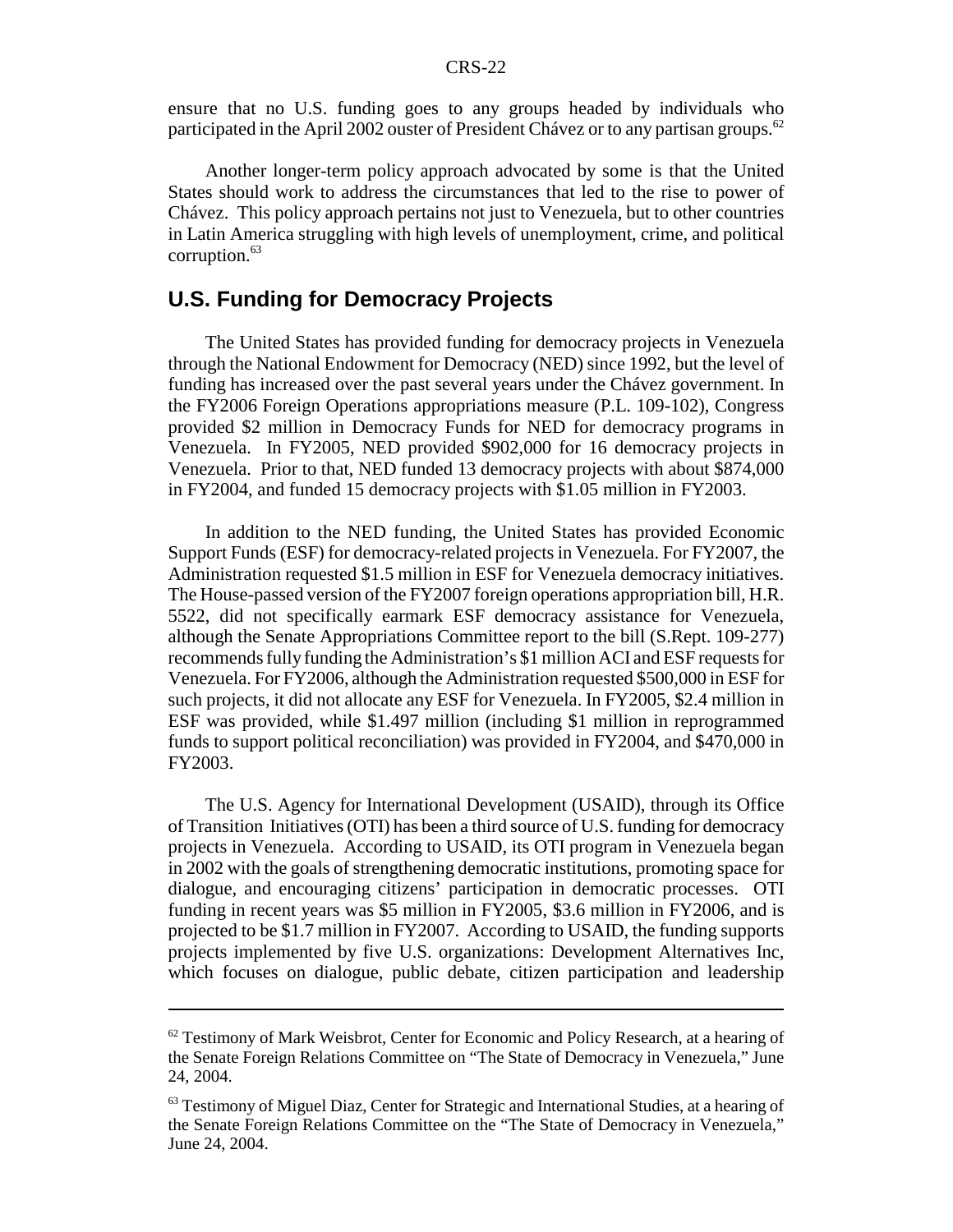training; the International Republican Institute and the National Democratic Institute, which offer technical assistance for political parties; Freedom House, which provides technical support to human rights groups; and the Pan-American Development Foundation, which provides support to civil society.<sup>64</sup>

In other legislative action in the  $109<sup>th</sup>$  Congress, the House-passed version of the FY2006 and FY2007 Foreign Relations Authorization Act, H.R. 2601 (H.Rept. 109- 168), would authorize \$9 million in Economic Support Funds for each of FY2006 and FY2007 to fund support for a variety of activities in support of democratic and accountable governance in Venezuela.

The Venezuelan government and some other critics have criticized NED's funding of opposition groups. $65$  They maintain that the NED has funded groups headed by people involved in the overthrow of Chávez in April 2002 as well as a group, Súmate, involved in the signature collecting process for the recall referendum campaign. Critics argue that Súmate led the signature drive for the recall referendum, and question whether the NED should have funded such a group.

U.S. officials and some Members of Congress strongly defended the NED's activities in Venezuela and have criticized the Venezuelan government's efforts to intimidate the leaders of Súmate by charging them with conspiring against the government. The State Department asserts that the charges are without merit, and constitute an attempt "to intimidate members of civil society for exercising their democratic rights."66

According to the NED, its program in Venezuela "focuses on promoting citizen participation in the political process, civil and political rights, freedom of expression and professional journalism, and conflict mediation." The NED asserts that all of the Venezuelan programs that it funds operate on a non-partisan basis. It maintains that Súmate, which received a grant of \$53,400 in September 2003, mobilized a citizen campaign to monitor the signature collection process and that the money was used "in developing materials to educate citizens about the constitutional referendum process and to encourage citizens to participate."<sup>67</sup> NED officials also assert that they did not fund the Democratic Coordinator for the development of its July 2004 consensus platform. The NED points out that it did fund a consensus building project in 2002 for one of the NED's core institutions, the Center for International Private Enterprise (CIPE). For the project, CIPE partnered with a Venezuelan group, the Center for the Dissemination of Economic Information (CEDICE) to work with

<sup>64</sup> U.S. Agency for International Development, USAID/OTI Venezuela Field Report, April-June 2006.

<sup>&</sup>lt;sup>65</sup> Testimony of Mark Weisbrot, Center for Economic and Policy Research, at a hearing of the Senate Foreign Relations Committee on "The State of Democracy in Venezuela," June 24, 2004.

<sup>66 &</sup>quot;United States Rejects Venezuelan Decision to Try Civic Group," Department of State, Washington File, July 8, 2005.

<sup>67</sup> National Endowment for Democracy, "NED Venezuela Programs FAQ," available online at [http://www.ned.org/grants/venezuelaFacts.html].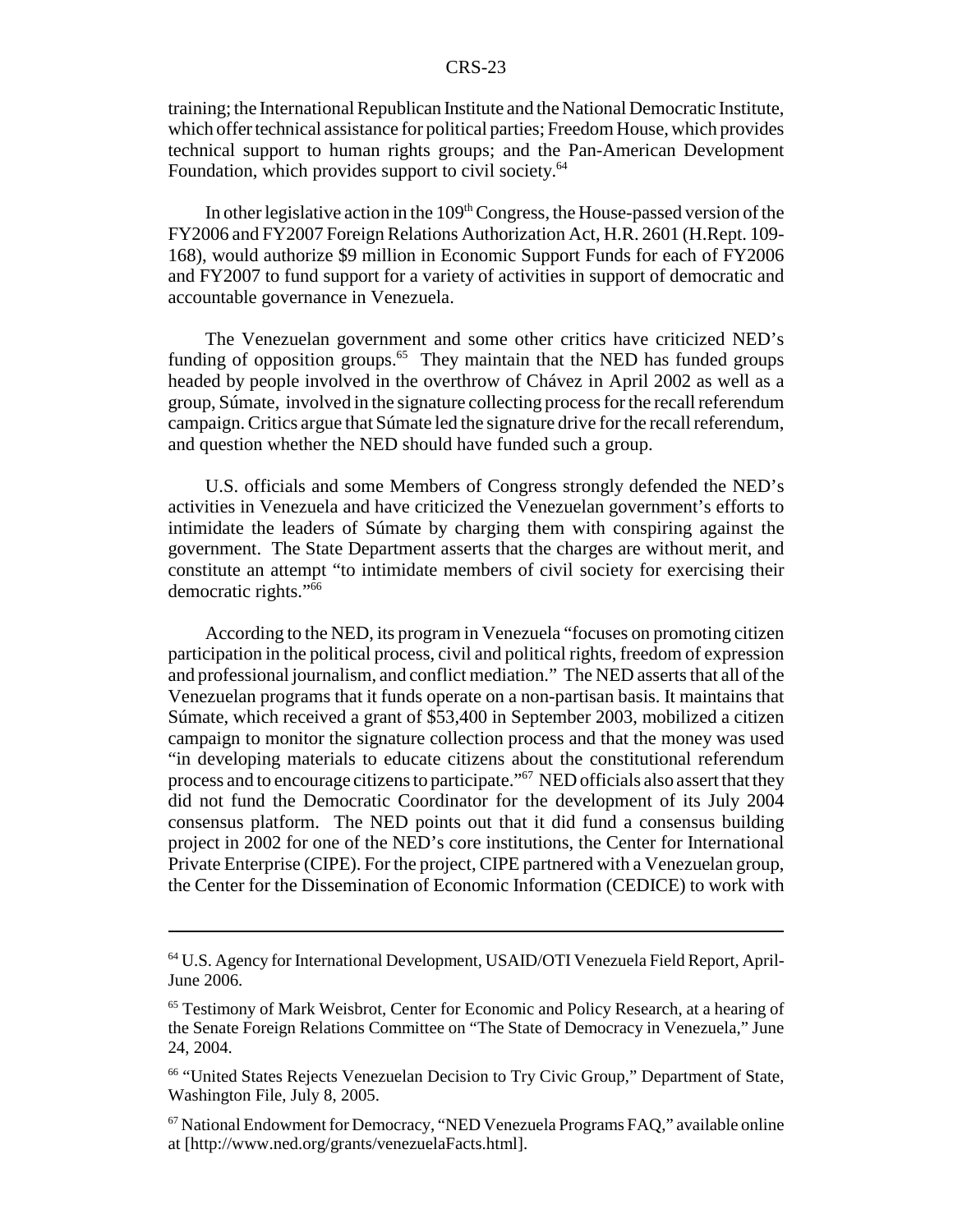several Venezuelan nongovernmental organizations and the business sector for the development of a broad-based consensus.<sup>68</sup> In early September 2005, the board of the NED approved a new \$107,000 grant to Súmate for a program to train thousands of people on their electoral rights.<sup>69</sup>

As a result of the controversy, the conference report to the FY2005 Consolidated Appropriations Act (Division B of P.L. 108-447, H.Rept. 108-792) required a comprehensive report on NED's activities in Venezuela since FY2001, and reaffirmed NED's duty to ensure that all sponsored activities adhere to core NED principles. The reporting requirement had first been included in the report to the House version of the FY2005 Commerce, Justice, and State Appropriations bill (H.R. 4754, H.Rept. 108-576).

### **Oil Issues**

Since Venezuela is a major supplier of foreign oil to the United States (the fourth major foreign supplier in 2005, after Canada, Mexico, and Saudi Arabia), providing about 12% of U.S. crude oil imports, a key U.S. interest has been ensuring the continued flow of oil exports. Some 68% of Venezuela's oil exports are destined for the United States, highlighting the dependency of Venezuela on the U.S. market, and oil exports account for the overwhelming majority of Venezuela's exports to the United States. In 2005, Venezuela's total exports destined for the United States amounted to almost \$34 billion, with oil products accounting for \$31.6 billion, or 93% of the total.<sup>70</sup> The December 2002 strike orchestrated by the opposition reduced Venezuela's oil exports, but by May 2003, Venezuelan officials maintained that overall oil production returned to the pre-strike level. Venezuelan officials maintain that national production currently amounts to about 3 million barrels per day but independent analysts assert that the figure is about 2.6 million barrels per day.<sup>71</sup> Venezuela's state-run oil company, PdVSA, owns CITGO, which operates three crude oil refineries and a network of some 14,000 retail gasoline stations in the United States.

The Chávez government has benefitted from the rise in world oil prices, which has increased government revenues and sparked an economic boom. As a result, Chávez has been able to increase government expenditures on anti-poverty and other social programs associated with his populist agenda. By the end of 2005, the Venezuelan government had completed the conversion of 32 operating agreements with foreign oil companies to joint ventures, with the Venezuelan government now holding a majority share of between 60-70% in the ventures. PdVSA is a minority owner in four extra-heavy oil Orinoco River Basin projects involving six foreign

 $68$  Telephone conversation with NED official July 15, 2004; also see Andres Oppenheimer, U.S. Group's Funds Aid Democracy, *Miami Herald*, July 15, 2004.

<sup>69</sup> Pablo Bachelet, "Citizens Group to Get U.S. Funds," *Miami Herald*, Sept. 13, 2005.

<sup>&</sup>lt;sup>70</sup> Department of Commerce statistics, as presented by World Trade Atlas.

<sup>71</sup> Economist Intelligence Unit, "Country Report: Venezuela," June 2006; Andres Oppenheimer, "Venezuela's Oil Production Still a Big Question Mark," *Miami Herald*, June 22, 2006.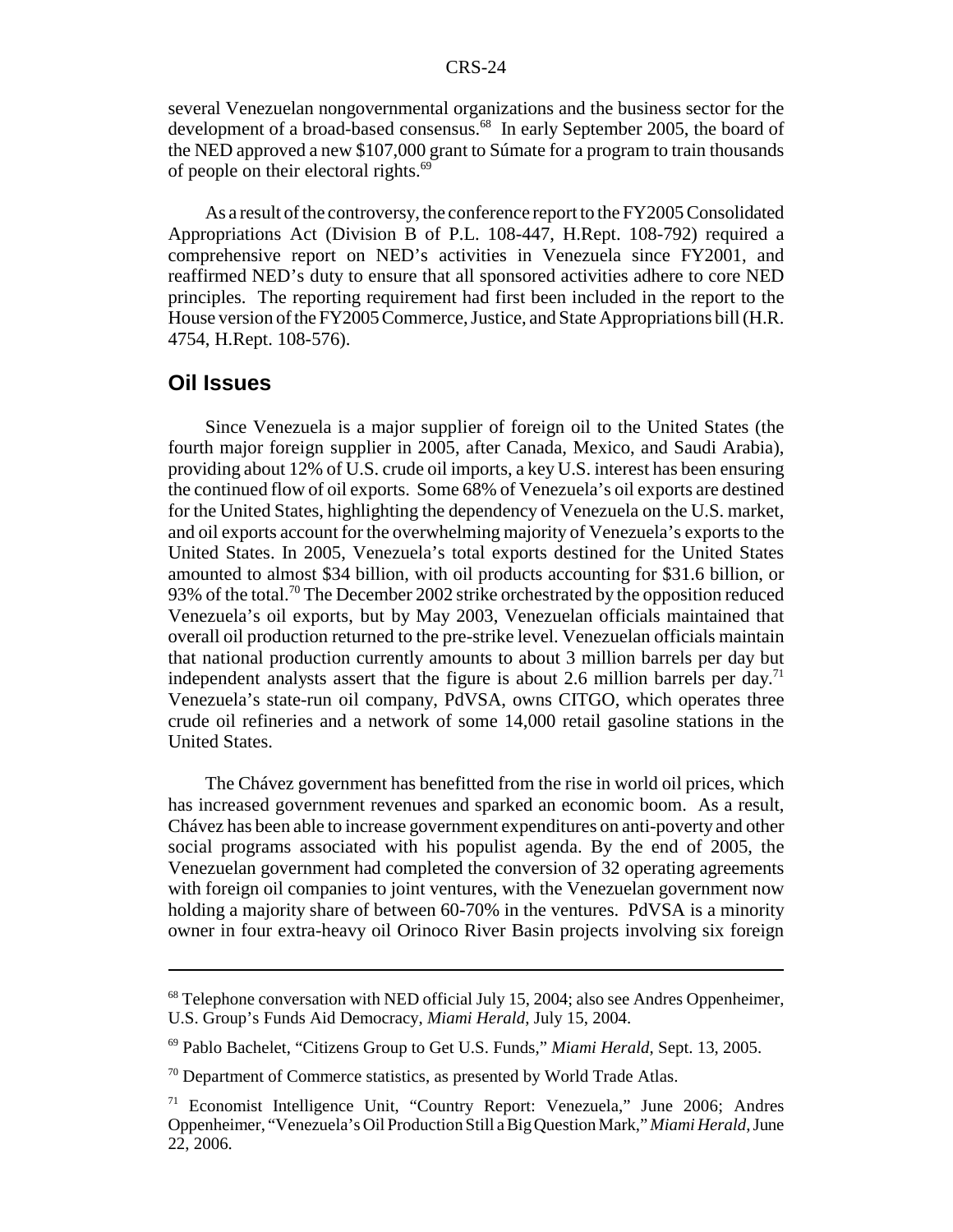companies, but the Venezuelan government has plans to bring these projects under its control. It is seeking to increase PdVSA control to at lease 51% by the end of  $2006<sup>72</sup>$  Majority state ownership in the oil sector fulfills a policy goal of the Chávez government to assert greater control over the country's oil reserves, but has reportedly slowed the rate of foreign investment. Production has reportedly not been able to recover from the firing of some 18,000 PdVSA employees in early 2003 and from continued underinvestment in maintenance and repairs.<sup>73</sup>

Despite notable frictions in bilateral relations, Venezuela continues to be a major supplier of oil to the United States. Even though Venezuela opposed the U.S. war in Iraq, the Chávez government announced before the military conflict that it would be a reliable wartime supplier of oil to the United States. At various junctures, however, Chávez has threatened to stop selling oil to the United States. In February 2006, he asserted that the "U.S. government should know that, if it crosses the line, it will not get Venezuelan oil."<sup>74</sup> In April 2006, he warned that his government would blow up its oil fields if the United States ever were to attack.<sup>75</sup> On November 4, 2006 (amid Venezuela's presidential election campaign), President Chávez asserted that Venezuela would "not send one more drop of oil to the U.S." if the United States or its " lackeys" in Venezuela try a "new coup," fail to recognize the elections, or try to overthrow the oil industry. Venezuela's Ambassador to the United States asserted in late July 2006 that oil-cutoff comments by Venezuelan officials, including President Chávez, only reflect what would be Venezuela's response against aggression initiated by the U.S. government.<sup>76</sup> Many observers believe Chávez's threats have been merely part of his rhetoric that is designed to bolster his domestic political support.

Some observers, however, have raised questions about the security of Venezuela as a major supplier of foreign oil. There are also concerns that Venezuela is looking to develop China as a replacement market, although Venezuelan officials maintain that they are only attempting to diversify Venezuela's oil markets. In June 2006, the Government Accountability Office (GAO) issued a report, requested by Senate Foreign Relations Committee Chairman Richard Lugar, on the issue of potential Venezuelan oil supply disruption. The GAO report concluded that a sudden loss of all or most Venezuelan oil from the world market could raise world prices up to \$11 per barrel and decrease U.S. gross domestic product by about \$23 billion. It also concluded that if Venezuela does not maintain or expand its current level of oil

 $72$  Christopher Toothaker, "Venezuela to Take State Majority in Heavy Oil Project by Year's End," *Associated Press*, Aug. 29, 2006.

<sup>73</sup> Danna Harman, "Venezuela's Oil Model: Is Production Rising or Falling,?" *Christian Science Monitor*, May 31, 2006.

<sup>74 &</sup>quot;U.S. Warned to Back off or Risk Losing Oil Supply," *Miami Herald*, Feb. 18. 2006; "Chávez Threatens To Cut Oil in Case U.S. 'Crosses Line,'" Open Source Center, Foreign Broadcast Information Service, Feb. 18, 2006.

<sup>75 &</sup>quot;Chávez Says He'll Blow up Oil Fields If U.S. Attacks," *Miami Herald,* Apr. 20, 2006.

<sup>76</sup> Andy Webb-Vidal, "Venezuela Will Not Cut Off Oil Despite Hostile U.S. Attitude," *Financial Times*, Aug. 1, 2006.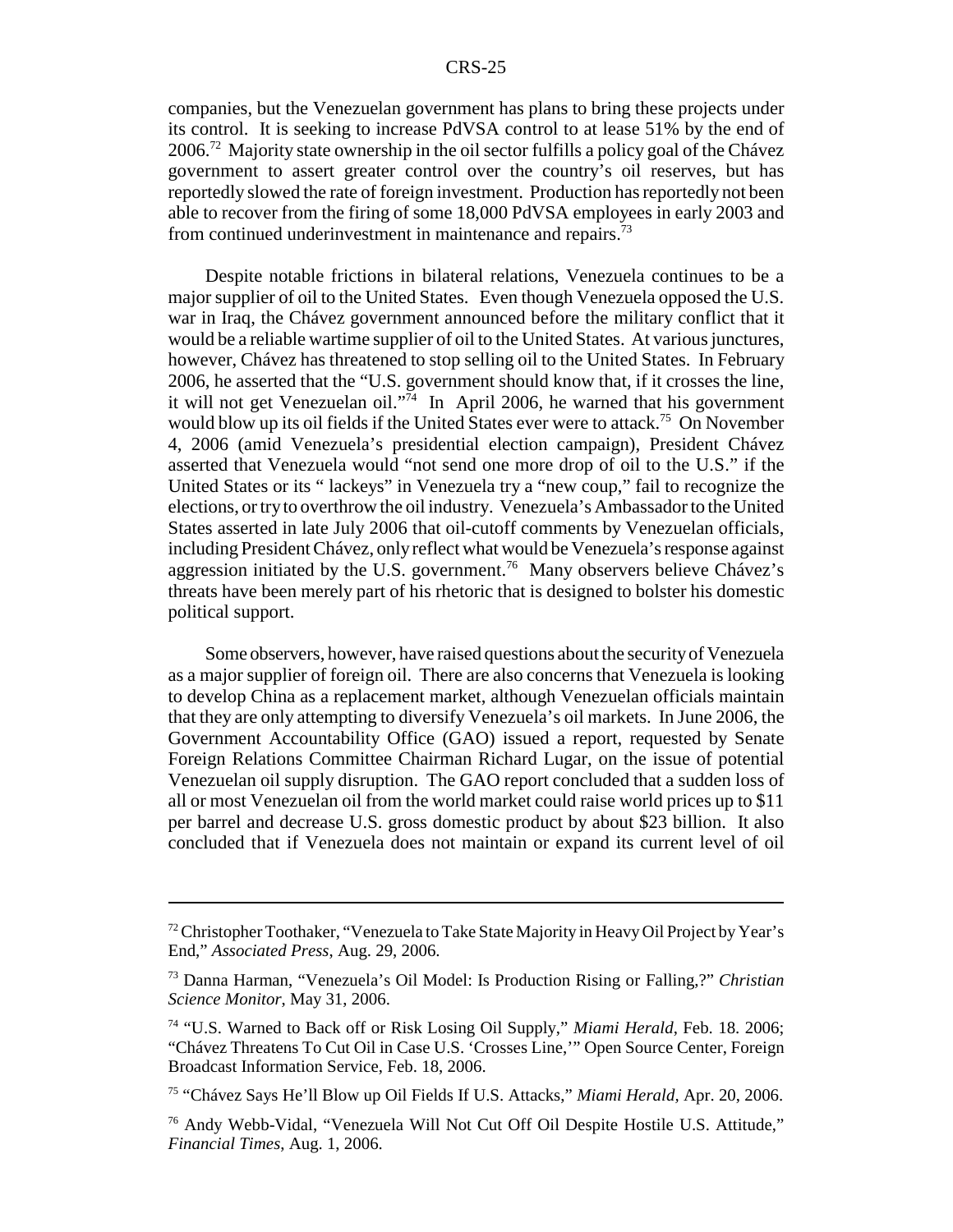production, then the world oil market may become even tighter than it is now, putting pressures on both the level and volatility of energy prices.<sup>77</sup>

For additional information, see CRS Report RL33693, *Latin America: Energy Supply, Political Developments, and U.S. Policy Approaches*, by Mark P. Sullivan and Clare M. Ribando.

# **Counternarcotics Cooperation**

Because of Venezuela's extensive 1,370-mile border with Colombia, it is a major transit route for cocaine and heroin destined for the United States. As noted above, Venezuela suspended its cooperation with the U.S. DEA in early August 2005 because it alleged that DEA agents were spying on Venezuela. U.S. officials maintained that the charges were baseless. In September 2005, and again in September 2006, President Bush designated Venezuela, pursuant to international drug control certification procedures set forth in the Foreign Relations Authorization Act, FY2003 (P.L. 107-228), as a country that has failed demonstrably to adhere to its obligations under international narcotics agreements, although he waived economic sanctions that would have curtailed U.S. assistance for democracy programs in Venezuela. Small amounts of U.S. counter-narcotics assistance to Venezuela under the Andean Counter-drug Initiative will also continue.

Press reports in late June and July 2006 indicated that the United States and Venezuela were on the verge of signing an anti-drug cooperation agreement that would allow the DEA to continue working with the Venezuelan government, but approval of the agreement has still not taken place.<sup>78</sup> In August, Venezuelan officials said that they were reconsidering signing the agreement in response to the announcement by U.S. Director of National Intelligence John Negroponte on the establishment of a new position of Mission Manager for Cuba and Venezuela. According to the Bush Administration's September 2006 justification for determining that Venezuela had "failed demonstrably" to adhere to counternarcotics obligations, "the role and status of the DEA in Venezuela remains in limbo since the host country refuses to sign a memorandum of understanding authorizing" a DEA presence "even after successfully concluding a lengthy process of negotiation with U.S. officials."<sup>79</sup> On July 26, 2006, the House approved H.Con.Res. 400 (Burton), which, among other provisions, condemns Venezuela's failures to stem the flow of narcotics through its territory and calls for, among other measures, steps to restore cooperation between Venezuela and the DEA.

<sup>77</sup> U.S. Government Accountability Office, "Energy Security: Issues Related to Potential Reductions in Venezuelan Oil Production," GAO-06-668, June 2006.

<sup>78 &</sup>quot;DEA to Continue Working with Venezuela," *Latin American Regional Report, Andean Group*, July 2006; "Venezuela, U.S. to Sign Anti-drug Agreement," *Miami Herald*, June 27, 2006.

<sup>79</sup> U.S. Department of State, "Memorandum of the Secretary of State: Presidential Determination on Major Drug Transit or Major Illicit Drug Producing Countries for Fiscal Year 2007," Presidential Determination No. 2006-24, White House Press Release, Sept. 15, 2006.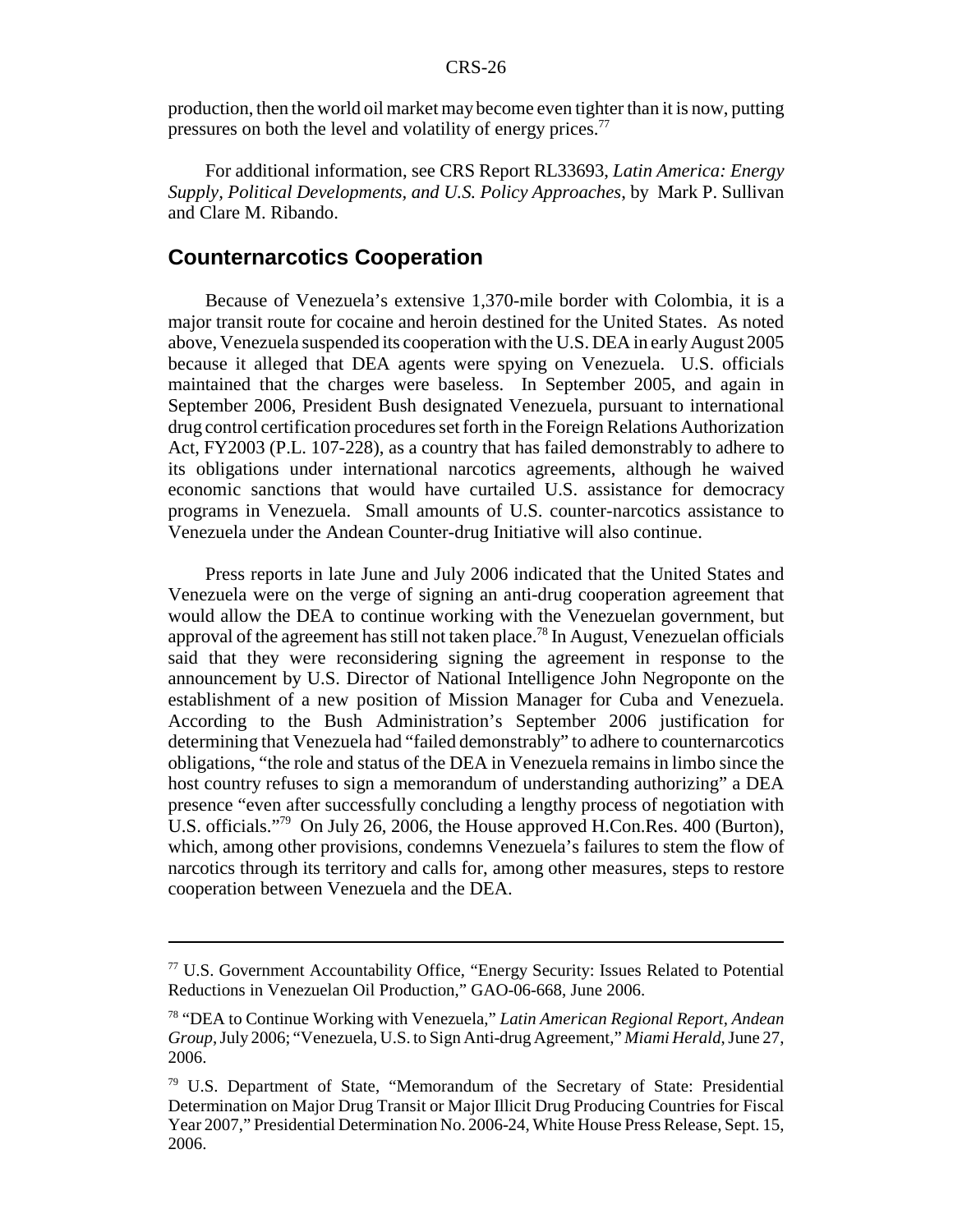According to the President's September 2006 determination on Venezuela, the country's "importance as a transshipment point for drugs bound for the United States and Europe has continued to increase in the past 12 months, a situation both enabled and exploited by corrupt Venezuelan officials." The determination also maintained that, according to DEA, seizures of illegal drugs transiting Venezuela have fallen. It also asserted that the number of suspected drug flights departing Venezuela and going to the Caribbean more than doubled in 2005 and continued to rise in the first half of 2006. According to the determination, Venezuela was designated as having "failed demonstrably" in counternarcotics cooperation in part "because it ended most air interdiction cooperation, refused to grant U.S. counternarcotics overflights of Venezuela, curtailed most military and law enforcement counternarcotics cooperation, replaced its most effective counternarcotics officials, and failed to effectively implement its own money laundering and organized crime legislation."<sup>80</sup>

However, the Department of State, in its March 2006 *International Narcotics Control Strategy Report* (INCSR), maintained that despite political tensions in U.S.- Venezuelan relations, continued DEA work with Venezuelan law enforcement led to record cocaine seizures by Venezuela in 2005. The report noted that DEA estimated that cocaine seizures in the first eight months of 2005 amounted to approximately 30 metric tons, well ahead of 2004 seizures. During the same time period, the Venezuelan government reported that 54 metric tons of cocaine were seized, but this figure included seizures made by third countries in international waters that were returned to Venezuela. The report also noted Venezuela's promulgation of two significant anti-drugs laws in October 2005, the "Law against Organized Crime" and the "Law against the Trafficking and Consumption of Narcotics and Psychotropic Substances" and noted that these law put Venezuelan law in line with the 1988 U.N. Drug Convention.

Over the past several years, Venezuela has received small amounts of U.S. assistance under the Administration's Andean Counterdrug Initiative: \$5 million in FY2002; \$2.075 million in FY2003; \$5 million in FY2004; almost \$3 million in FY2005; and an estimated \$2.229 million in FY2006. The FY2007 request is for \$1 million in ACI funding for Venezuela. ACI programs in Venezuela focus on counternarcotics cooperation and judicial reform support. ACI funds will also help complete a Port Security Container Inspection facility in Puerto Cabello. The Housepassed version of the FY2007 foreign operations appropriation bill, H.R. 5522, would provide no ACI funding for Venezuela, while the Senate Appropriations Committee report to the bill (S.Rept. 109-277) recommends fully funding the Administration's \$1 million ACI request. President Bush's September 2006 drug cooperation determination on Venezuela stated that Venezuela had not yet signed a letter of agreement to make almost \$3 million in FY2005 assistance available for U.S. counternarcotics assistance. (For further information, see CRS Report RL33370, *Andean Counterdrug Initiative (ACI) and Related Funding Programs: FY2007 Assistance*, by Connie Veillette.)

Venezuelan officials maintain that President Bush's decision to designate Venezuela was purely political because of the overall state of U.S.-Venezuelan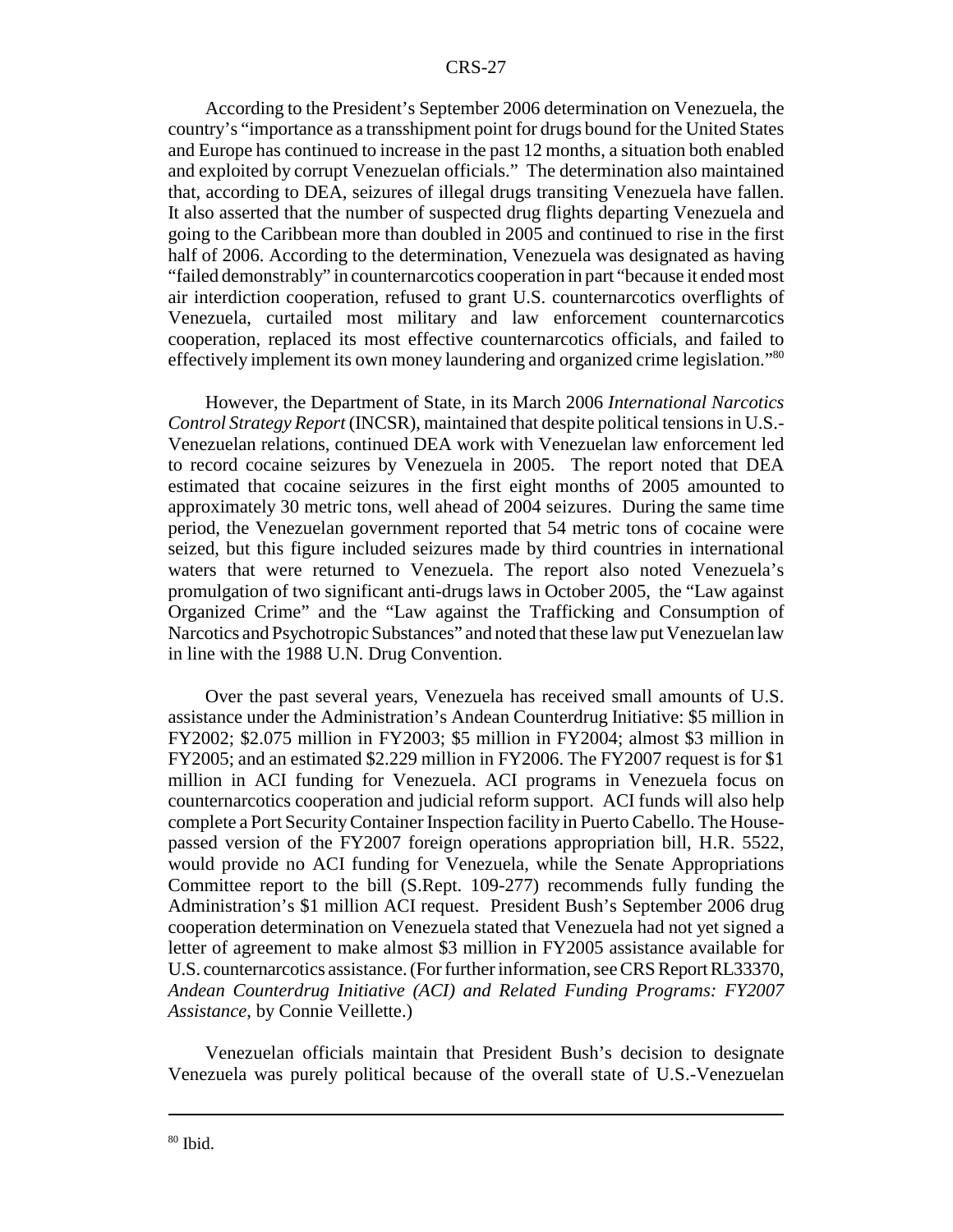relations. They assert that Venezuela has made considerable counternarcotics efforts that have been lauded in the State Department's annual *International Narcotics Control Strategy Report.*<sup>81</sup>

# **Concerns about Venezuela's Military Purchases**

As noted above, the Bush Administration has expressed concerns about Venezuela's purchases of military equipment. On January 13, 2006, the State Department indicated that the United States had denied licenses — required by the Arms Export Control Act — to transfer U.S. technology for use in 12 military transport planes that Spanish companies had contracted to sell to Venezuela. According to a State Department spokesman, the proposed sale could contribute to de-stabilization in Latin America. Spain initially responded by indicating that it would go ahead with the sale of the airplanes utilizing non-U.S. technology, but in mid-October 2006, Spain's Foreign Minister announced that such an alternative was not economically feasible and the deal was cancelled.<sup>82</sup> Venezuela responded to the U.S. action by labeling it as "imperialist." The State Department official also indicated that the United States had expressed similar concerns to Brazil about military sales to Venezuela. Venezuela expressed interested in purchasing at least a dozen light-attack aircraft, manufactured by Embrarer, that contain U.S. technology. 83

President Chávez has vowed to continue with his nation's military purchases, asserting that he was acquiring the minimum equipment for Venezuela to defend itself from the United States. Venezuela is buying significant amounts of military equipment from Russia. This includes contracts to buy 30 Sukhoi Su-30 fighter jets, 53 military helicopters, 100,000 Kalashnikov assault rifles, a license to build a factory to produce Kalashnikov rifles in Venezuela, and potentially 2 to 3 submarines.<sup>84</sup> The Venezuelan government maintains that it is buying the Russian fighter jets because the United States is refusing to sell the country spare parts for its aging fleet of F-16 fighters that it purchased in the 1980s. Defense analysts predict that Venezuela will speed up it arms procurement plans from Russia and China in light of U.S. efforts to block countries like Spain from selling it military equipment.<sup>85</sup>

<sup>&</sup>lt;sup>81</sup> Ian James, "Venezuela Says U.S. Move to Call Country Uncooperative on Drugs is Pure Politics," *Associated Press*, Sept. 16, 2005.

<sup>82</sup> Renwick McLean, "U.S. Objections Lead Spain to End Venezuela Deal," *New York Times*, Oct. 19, 2006.

<sup>83</sup> U.S. Department of State, Daily Press Briefing, Jan. 13, 2006; Phil Gunson and Pablo Bachelet, "Spain's Planes for Chávez Can't Use U.S. Components," *Miami Herald*, Jan. 14, 2006; Leslie Crawford and Andy Webb-Vidal, "Spain to Defy U.S. over Military Sale to Venezuela," *Financial Times*, Jan. 14, 2006.

<sup>&</sup>lt;sup>84</sup> Neil Buckley and Andy Webb-Vidal, "Chavez Seeks to Link Putin with Anti-U.S. Alliance," *Financial Times*, July 26, 2006.

<sup>85</sup> Andy Webb-Vidal, "Caracas Eyes Arms from China, Russia," *Financial Times*, Oct. 19, 2006.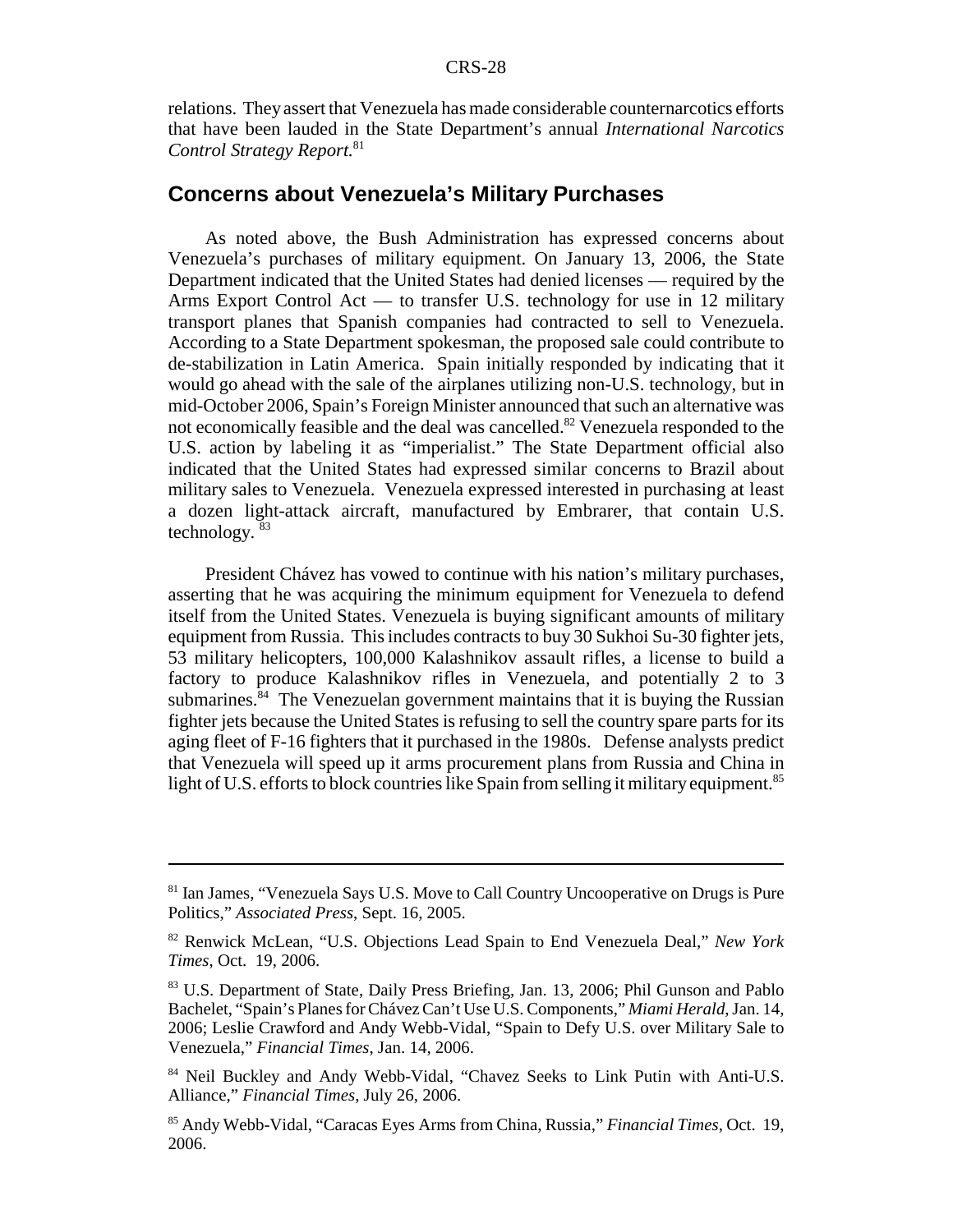Defense Intelligence Agency Director Lt. Gen. Michael Maples expressed concern in February 2006 congressional testimony about Venezuela's arms purchases, maintaining that Venezuela was seeking to increase their capability for their own defense and to operate elsewhere in Latin America and the Gulf area.<sup>86</sup> State Department officials maintain that Venezuela's military purchases from Russia go far beyond what the country needs for self-defense. Secretary of State Donald Rumsfeld cited concerns among neighboring Latin American countries about Venezuela's military purchases and also a concern that the assault rifles could end up in the hands of terrorist groups like the  $FARC<sup>87</sup>$  President Chávez criticized Secretary Rumsfeld for suggesting that countries such as Colombia are concerned about Venezuela's military purchases.

### **Concerns About Venezuela's Activities in Latin America**

President Chávez's popularity has grown throughout Latin America, in part because of his strong stance toward the United States and also because of his socalled "oil diplomacy." He has launched a Bolivarian Alternative for the Americas (ALBA) as an alternative to the Free Trade Area of the Americas. ALBA advocates a socially oriented trade block that would include mechanisms for poverty reduction. At the June 2005 OAS meeting held in Florida, Latin American governments refrained from supporting a U.S. proposal that would have established a permanent committee to monitor democracy in the region. They viewed it as an attempt to monitor Venezuela through the OAS. During the Fourth Summit of the Americas held in November 2005 in Argentina, President Chávez, while participating in a counter-summit, denounced the FTAA and strongly criticized the Bush Administration. Some observers fear that the network will spread Chávez's populist and anti-U.S. rhetoric throughout the hemisphere.

President Chávez is providing oil to Latin American and Caribbean nations on preferential terms, and there has been some U.S. concern that these programs could increase Venezuela's influence in the region. In the Caribbean, Venezuela is offering oil on preferential terms in a new program known as PetroCaribe. Since 1980, Caribbean nations have benefitted from preferential oil imports from Venezuela and Mexico under the San José Pact, and since 2001, Venezuela has provided additional support for Caribbean oil imports under the Caracas Energy Accord. PetroCaribe, however, goes further with the goal of putting in place a regional supply, refining, and transportation and storage network, and establishing a development fund for those countries participating in the program. Under the program, Venezuela announced that it would supply 190,000 barrels per day of oil to the region, with countries paying market prices for 50% of the oil within 90 days, and the balance paid over 25 years at an annual interest rate of 2%. When the price of crude oil is

<sup>86</sup> Senate Armed Services Committee, Hearing on Worldwide Threats to U.S. National Security, Testimony of Lt. Gen. Michael D. Maples, Direction, DIA, Feb. 28, 2008.

<sup>87</sup> U.S. Department of Defense, "Media Availability with Secretary of Defense Donald Rumsfeld After the First Day of Meetings with Western Hemisphere Defense Ministers from Managua, Nicaragua," Oct. 2, 2006.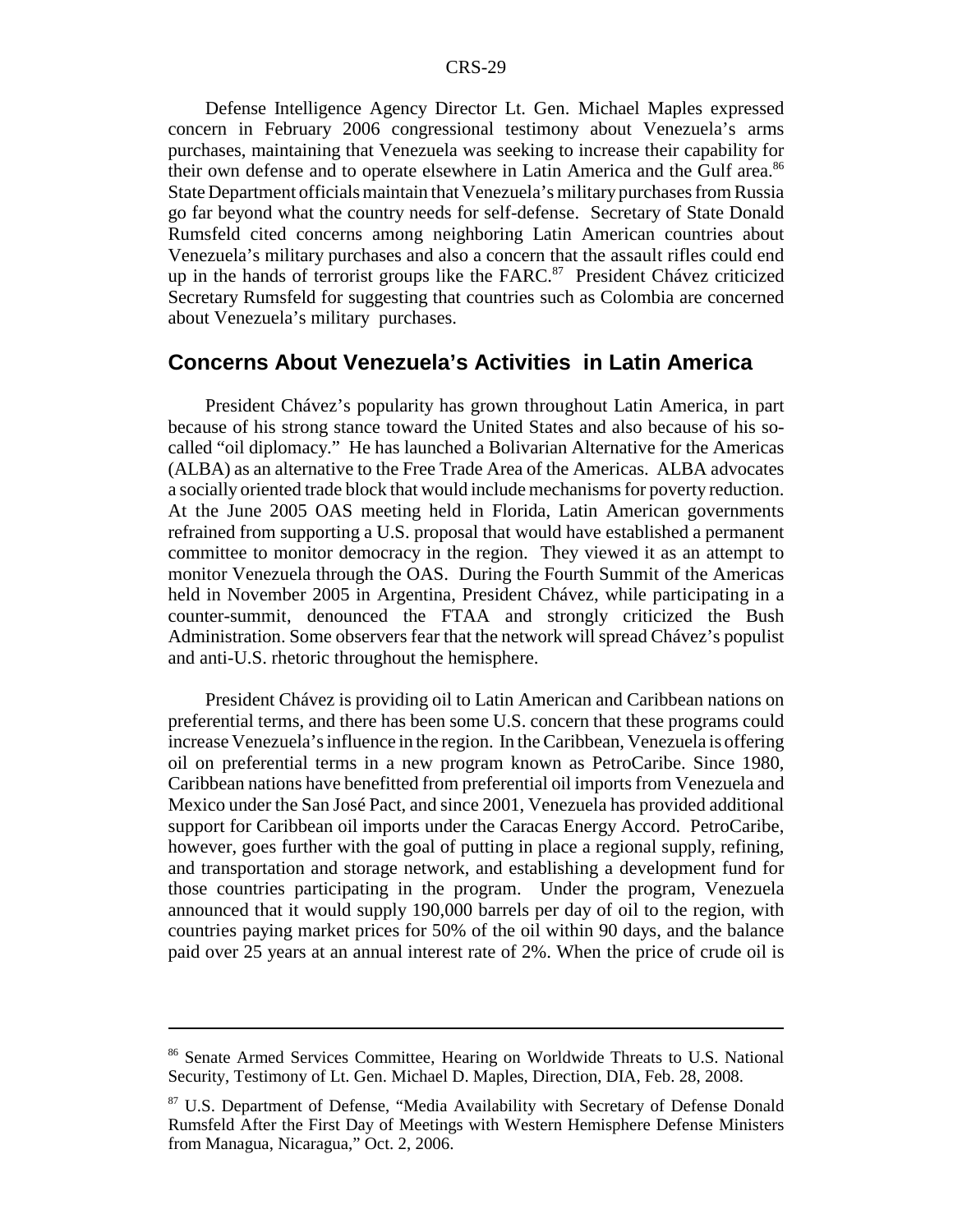over \$50 a barrel, the interest rate is cut to 1%.<sup>88</sup> In Central America, the Honduran government has expressed interest in securing oil on a preferential basis from Venezuela, while in Nicaragua, a group of leftist mayors signed an agreement in late April to provide their communities with cheap oil.<sup>89</sup> Venezuela is also moving ahead with additional preferential oil agreements in the Andean region (known as PetroAndina) and elsewhere in South America (PetroSur), and in the United States, Venezuela has provided subsidized oil to low-income families in several states through Citgo, a subsidiary of PdVSA.

In addition to these preferential oil arrangements, Venezuela is investing in energy sectors in several Latin American countries. Chávez has pledged to invest \$1.5 billion in Bolivia's gas industry, and Ecuador and Venezuela have signed agreements for joint development in oil, gas, refining, and petrochemical sectors. In 2005, PdVSA signed an agreement to build an oil refinery in northeastern Brazil. Colombia and Venezuela signed an agreement in July 2006 initiating a gas pipeline project that would initially supply gas to Venezuela from northern Colombia, and then reverse the flow once Venezuela develops its own natural gas reserves. In Cuba, PdVSA is involved in refurbishing an unfinished oil refinery in Cienfuegos and recently signed an exploration and production agreement with Cupet, Cuba's state-oil company.

There also have been U.S. concerns about President Chávez's attempts to export his brand of populism to other Latin America countries. He strongly supports Bolivia's President Evo Morales and offered assistance for development projects and assistance to help Bolivia re-write its constitution and implement radical reforms to the economy. In Peru's presidential elections, Chávez openly supported the presidential candidacy of Ollanta Humala in Peru, a nationalist former army colonel who had led a failed uprising against former President Fujimori in 2000. Humala's defeat by Alan Garcia in a second presidential round held in June 2006 allayed concerns about the future of Peruvian democracy and Venezuela's influence on the government. In Nicaragua, there were concerns about President Chávez's support for Sandinista candidate Daniel Ortega in the November 5, 2006, presidential election.

Despite Chávez's advances throughout the region, there has been friction at times with various countries and leaders. A diplomatic row in November 2005 with Mexican President Vicente Fox led to the two countries recalling their ambassadors. President Chávez had referred to Fox as a "puppy" of the United States, while Fox accused Chávez of intolerance at the recent Summit of the Americas in Argentina.<sup>90</sup> In early January 2006, Peru withdrew its ambassador from Venezuela and accused Chávez of meddling in Peru's internal affairs because of his meeting with populist

<sup>88 &</sup>quot;Venezuela: Caribbean Will Receive 190,000 bpd," *Latinnews Daily*, Sept. 8, 2005.

<sup>89</sup> In response, the Nicaraguan government has asked President Chávez, who publicly supports Sandinista leader Daniel Ortega in the country's presidential election this year, to stop meddling in its internal affairs. "Nicaragua to Chávez: Quit Meddling in Our Country," *Orlando Sentinel*, May 6, 2006.

<sup>90</sup> Phil Gunson, "Venezuela, Mexico Rift Widens in War of Words," *Miami Herald*, Nov. 15, 2005.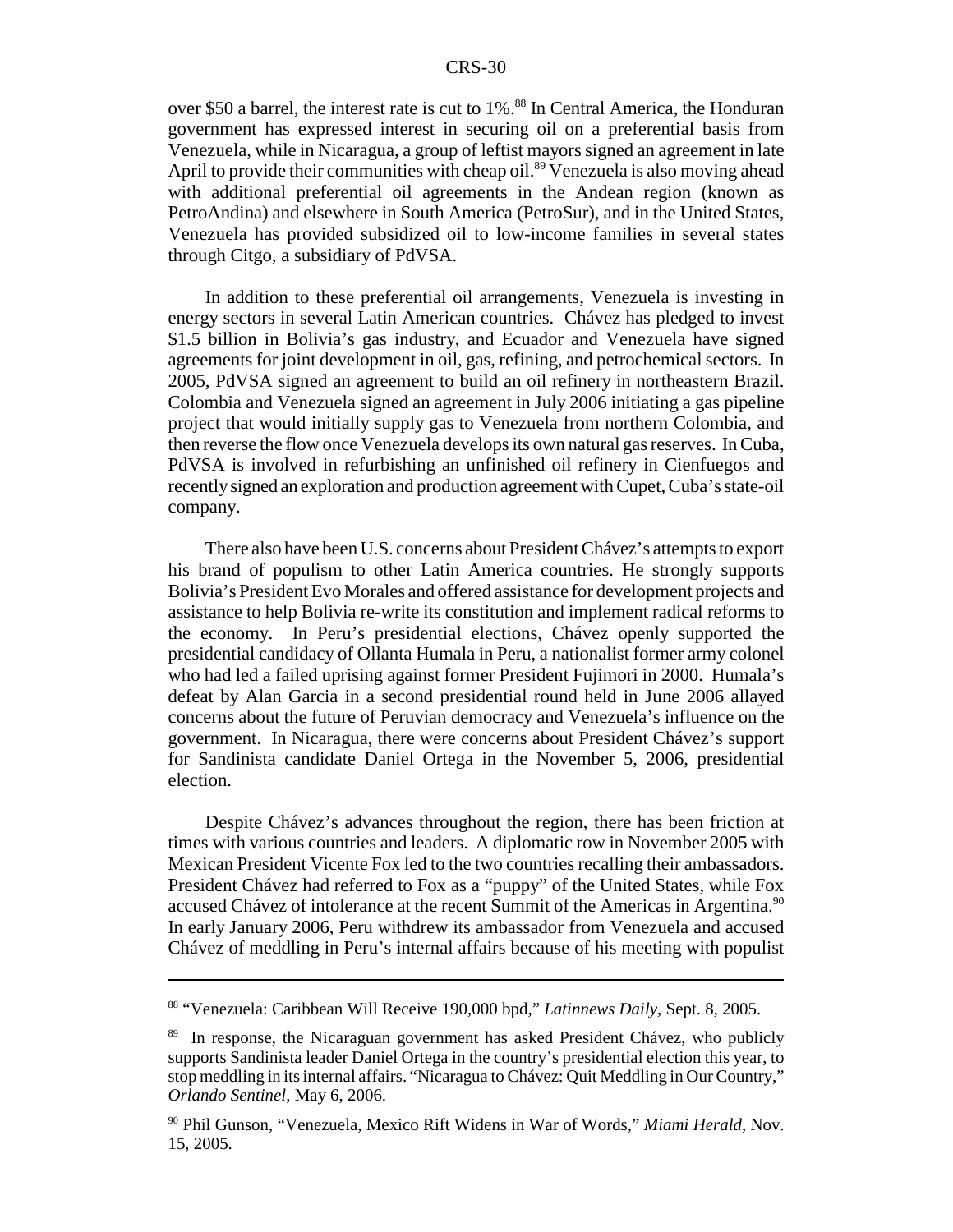presidential candidate Ollanta Humala. Current President Alan Garcia has publicly complained about President Chávez's use of petrodollars and insult, maintaining that the Venezuelan President divides rather than unites Latin America. Officials in both Peru and Paraguay have expressed concerns about a pact that calls for Venezuela to provide assistance to construct military bases in Bolivia.

In early November 2006, President Chávez also lost a hard-fought effort to secure a two-year rotating Latin America seat for Venezuela on the U.N. Security Council. Venezuela had been pitted against Guatemala — supported by the United States — in 47 rounds of voting. Guatemala received about 25-30 votes more than Venezuela during most of the voting rounds, but neither country received the twothirds vote needed for the seat. Ultimately, both countries turned to Panama as a compromise candidate. The failure of President Chávez to secure the seat for Venezuela can be attributed in part to his strong anti-American speech at the United Nations in September 2006 in which he spoke disparagingly of President Bush.

## **Terrorism Issues**

In late April 2006, the State Department issued its annual *Country Reports on Terrorism*, which asserted that "Venezuela virtually ceased its cooperation in the global war on terror, tolerating terrorists in its territory and seeking closer relations with Cuba and Iran, both state sponsors of terrorism." This was followed up in mid-May 2006, with a State Department determination that, pursuant to Section 40A of the Arms Export Control Act, it was prohibiting the sale or license of defense articles and services to Venezuela because of its lack of cooperation on antiterrorism efforts. Other countries on the Section 40A list include Cuba, Iran, North Korea, and Syria, not to be confused with the "state sponsors of terrorism" list under Section 6(j) of the Export Administration Act of 1979, which currently includes Cuba, Iran, Libya, North Korea, Sudan, and Syria. The State Department asserted that the Section 40A determination was based on Venezuela's near lack of antiterrorism cooperation over the last year, citing its support for Iraqi insurgents and Iran's development of nuclear capabilities, the country's status as a safe haven for Colombian and Basque terrorist groups, and its effort to derail hemispheric efforts to advance counter-terrorism policies in the OAS.

According to the State Department terrorism report, Venezuelan citizenship, identity, and travel documents are easy to obtain, making the country a potentially attractive way-station for terrorists. In July 13, 2006, congressional testimony, the State Department's Principal Deputy Coordinator for Counterterrorism, Frank Urbancic, asserted that the United States was detaining increasing numbers of thirdcountry aliens at its borders carrying falsified or fraudulently issued Venezuelan documents.

There have been long-held suspicions that Chávez has supported leftist Colombian guerrillas, although Chávez denies such support. The State Department's terrorism report maintains that Colombia's three terrorist groups — the leftist Revolutionary Armed Forces of Colombia (FARC) and the National Liberation Army (ELN), and the rightist United Self-Defense Forces of Colombia (AUC) — reportedly exploit the Venezuelan side of the border as a safe area to tranship arms and drugs, rest, secure logistical supplies, and commit kidnappings. The report maintained,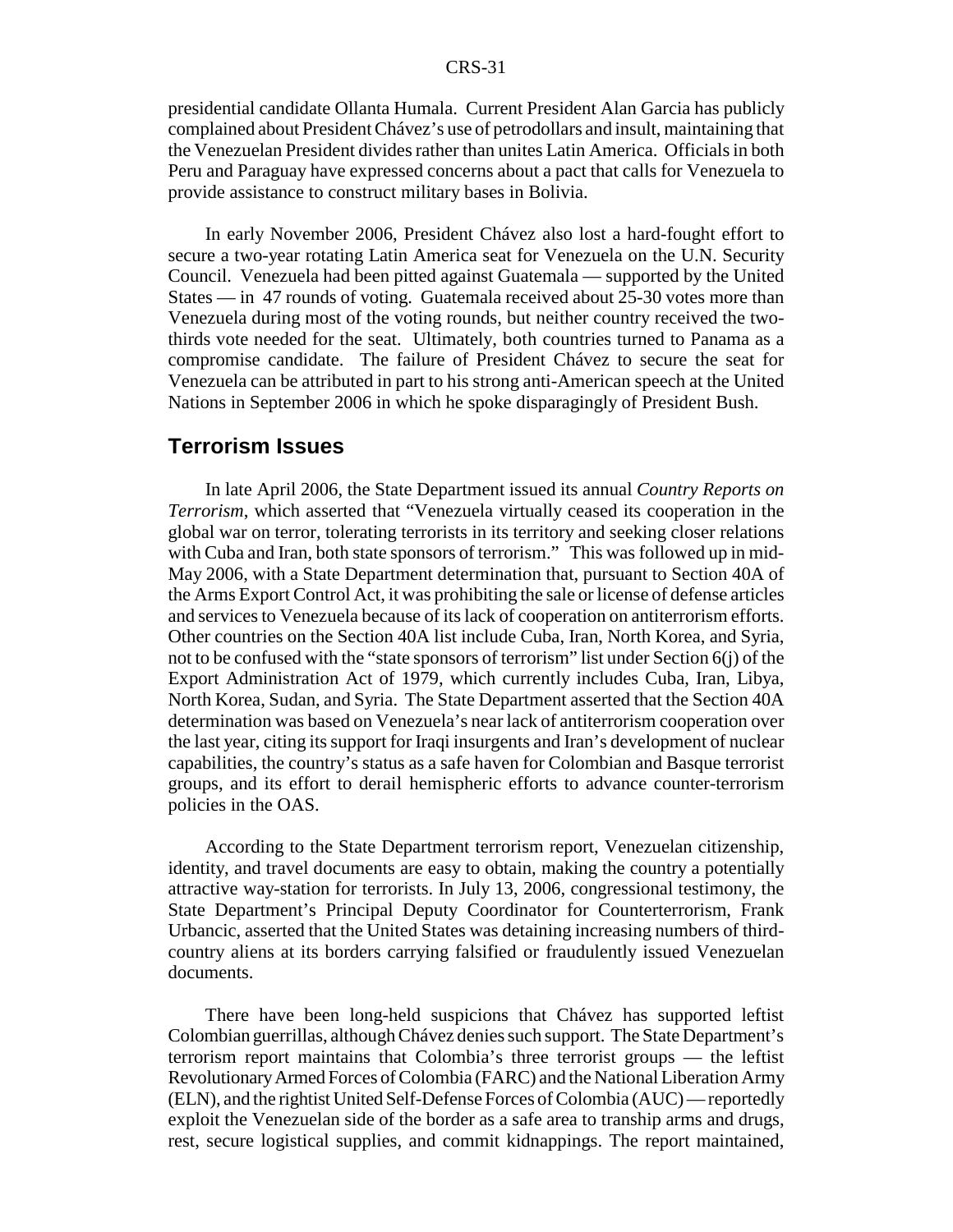however, that "it is unclear to what extent the Venezuelan Government provided material support to Colombian terrorists and at what level."

U.S. officials also have expressed concerns about President Chávez's close relationship with Cuba's Fidel Castro, but Chávez defends his relationship with Cuba. Venezuela supplies oil to Cuba on a concessionary basis, which in 2005 increased from 53,000 to 90,000 barrels per day. In return, Venezuela has received support from thousands of Cuban health care workers and sports instructors in the country. During an April 2005 trip to Cuba, Presidents Chávez and Castro announced commercial deals worth over \$400 million, including a joint shipyard to build small navy ships and a joint housing construction company.

Beyond Latin America, the Bush Administration has expressed concerns with Venezuela's growing relations with Iran. In February 2006, Secretary of State Rice referred to Venezuela, along with Cuba, as "sidekicks" of Iran in reference to those countries' votes in the International Atomic Energy Agency against reporting Iran to the U.N. Security Council over its uranium enrichment program.<sup>91</sup> In testimony before the Senate Select Intelligence Committee in early February, Director of National Intelligence John Negroponte expressed concern that President Chávez "is seeking closer economic, military, and diplomatic ties with Iran and North Korea."<sup>92</sup> Iran and Venezuela signed an agreement for a \$200 million fund to finance joint investment and social projects, and commercial agreements in the early stages include plans for a cement factory, oil exploration in the Orinoco River belt, and a joint operation to build oil and liquid natural gas tankers. $93$ 

# **Venezuela's Extradition Requests**

Venezuela requested the extradition of three of its citizens from the United States in two controversial terrorism cases. In early 2004, the Chávez government requested the extradition of two former Venezuelan National Guard lieutenants, José Antonio Colina and German Rodolfo Varela, charged with the February 2003 bombings of the Spanish Embassy and the Colombian Consulate in Caracas. Both applied for political asylum because they claimed that they would be executed or tortured if returned to Venezuela. They were held from December 2003 until April 2006 by U.S. Immigration and Customs Enforcement (ICE). In February 2005, a U.S. immigration judge denied them asylum because of "serious reasons for believing" that they were involved in the bombings but prohibited the United States from deporting them to Venezuela because of the likelihood of being tortured.<sup>94</sup> The

<sup>91</sup> Pablo Bachelet, "Rice Bashes Venezuelan Leader, Politics," *Miami Herald*, Feb. 17, 2006; House International Relations Committee, Hearing on the Fiscal Year 2007 International Affairs Budget, Testimony of Secretary of State Condoleezza Rice, Feb. 16, 2006.

 $92$  Senate Select Intelligence Committee, Hearing on World Wide Threats, Testimony of Director of National Intelligence John Negroponte, Feb. 2, 2006.

<sup>93</sup> Steven Dudley, "Chávez's Wooing of Iran Called Troubling," *Miami Herald*, Mar. 2, 2006.

<sup>94</sup> Gerardo Reyes and Alfonso Chardy, "Wanted Chavez Foes Flee to South Florida," *Miami* (continued...)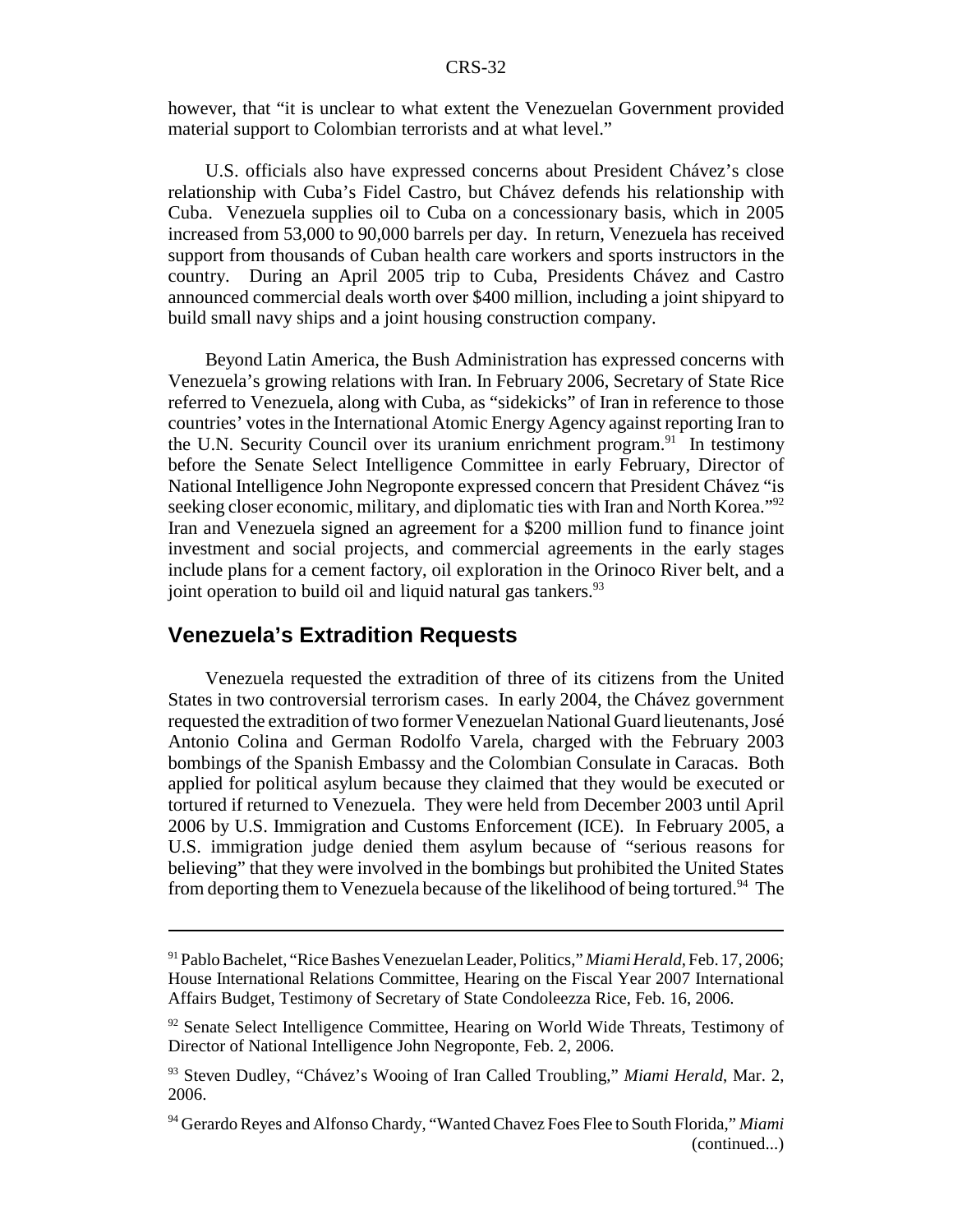Department of Homeland Security (DHS) asked an immigration appeals court to deport the two Venezuelans, arguing that they would not be tortured if returned home. As evidence, they cite the treatment of a former general arrested in Venezuela for the same case.<sup>95</sup>

In late December 2005, Colina and Varela — on a hunger strike for a month in protest of being held by U.S. immigration — were transferred from Florida to Houston for medical treatment. They ended their 33-day hunger strike in early January 2006. In April 2006, ICE reversed its stance on the deportation case and joined with the attorneys for Colina and Varela in filing a joint motion asking the immigration appeals court to dismiss the case, whereupon they were released. Lawyers for the two former officers maintain that the State Department's March 2006 human rights report on Venezuela played a role in ICE's decision to abandon its efforts to deport Colina and Varela.<sup>96</sup> The report cited accusations that a military general imprisoned in Venezuela for alleged involvement in the bombings had been subject to sensory deprivation and psychological torture. The Venezuelan government condemned the release of Colina and Varela, maintaining that the United States had become a "sanctuary for terrorists."97

In another controversial case, Venezuela has requested the extradition of anti-Castro activist Luis Posada Carriles for his alleged role in the 1976 bombing of a Cuban airliner that killed 73 people.<sup>98</sup> In April 2005, Posada's lawyer announced that Posada had entered the United States illegally from Mexico and would apply for asylum because he has a "well-founded fear of persecution" for his opposition to Fidel Castro.<sup>99</sup> Posada had been imprisoned in Venezuela for the bombing of the Cuban airliner but reportedly was allowed to "escape" from prison in 1985 after his supporters paid a bribe to the prison warden. $100$  He had been acquitted for the bombing but remained in prison pending a prosecutorial appeal. Posada also reportedly admitted, but later denied, involvement in a string of bombings in Havana in 1997, one of which killed an Italian tourist.<sup>101</sup> More recently, Posada was imprisoned for several years in Panama for his involvement in an alleged plot in November 2000 to kill Fidel Castro. He was convicted on weapons charges in the

96 Alfonso Chardy, "2 Officers Won't Be Sent Home," *Miami Herald*, Apr. 12, 2006.

<sup>97</sup> Christopher Toothaker, "Venezuela's Chávez Says Bush 'Demolishing' U.S. Democracy, Threatening Peace," *Associated Press*, May 24, 2006.

<sup>98</sup> Also see CRS Report RL32730, *Cuba: Issues for the 109<sup>th</sup> Congress*, by Mark P. Sullivan.

99 Alfonso Chardy and Nancy San Martin, "Lawyer Expects Posada to Show Soon," *Miami Herald*, Apr. 14, 2005.

100 Ann Louise Bardach, "Our Man's in Miami. Patriot or Terrorist?," *Washington Post*, Apr. 17, 2005.

<sup>101</sup> Oscar Corral and Alfonso Chardy, "Victim's Kin Oppose Posada Bid for Asylum," *Miami Herald*, May 7, 2005.

 $94$  (...continued)

*Herald*, Apr. 5, 2005.

<sup>95</sup> Alfonso Chardy, "Deport Venezuelan Bombing Suspects, U.S. Urges Court," *Miami Herald*, Mar. 25, 2005.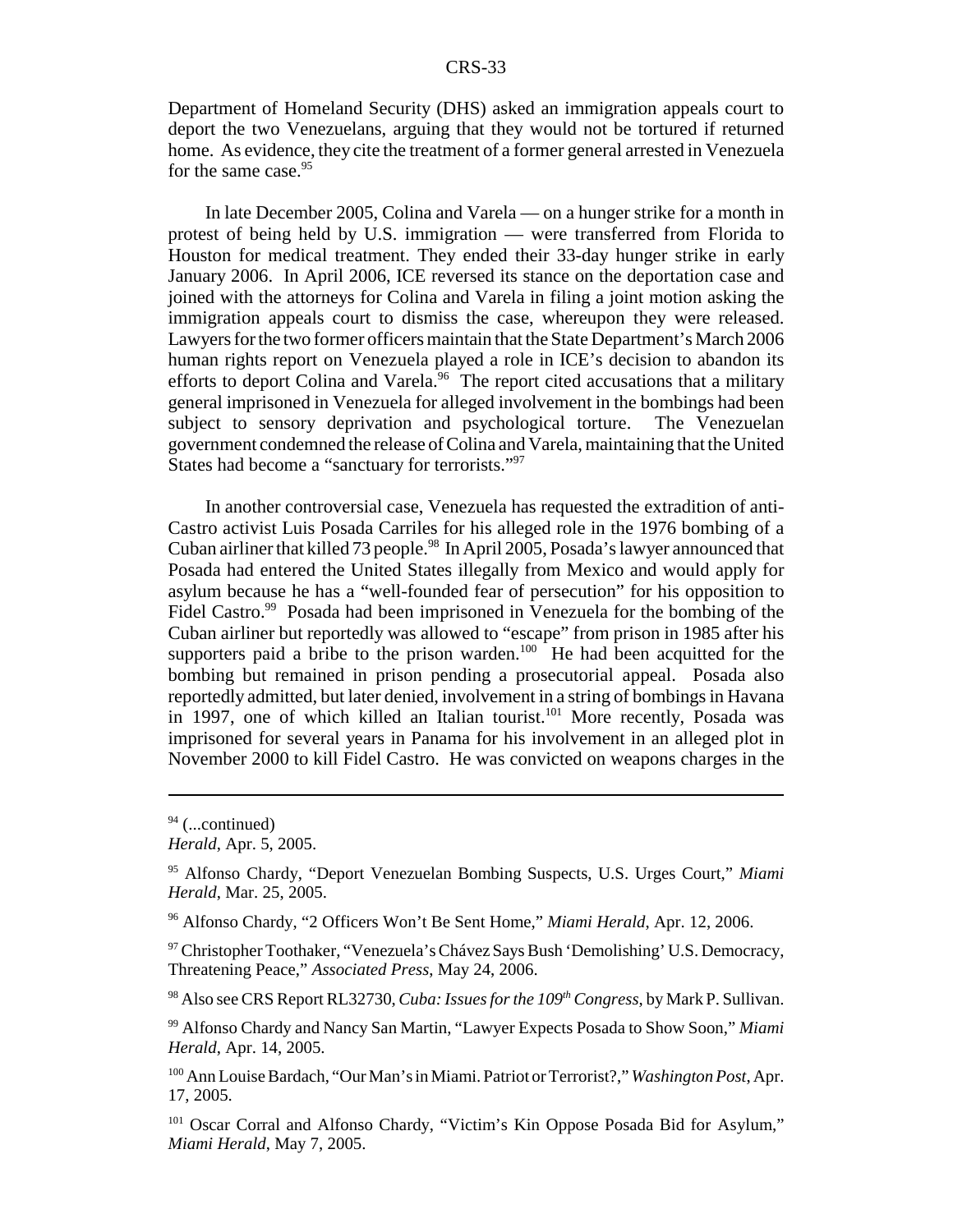case and sentenced to eight years in prison, but ultimately was pardoned by outgoing President Mireya Moscoso in August 2004.

ICE arrested Posada on May 17, 2005, and subsequently charged him with illegally entering the United States. A DHS press release indicated that ICE does not generally deport people to Cuba or countries believed to be acting on Cuba's behalf.102 Venezuela has pledged that it would not hand Posada over to Cuba, but on September 26, 2005, a U.S. immigration judge ruled that Posada cannot be deported to Venezuela because he could be tortured.<sup>103</sup> ICE reviewed the case and determined on March 22, 2006, that Posada would not be freed from a federal immigration facility in El Paso, Texas.<sup>104</sup>

In early November 2006, however, a U.S. federal judge, who is considering Posada's plea that he be released, ordered the government to supply evidence, by February 1, 2007, justifying his continued detention. Federal grand juries are reportedly investigating Posada's activities that could lead to his indictment and justify his continued detention. In Texas, a grand jury reportedly is focusing on "whether he lied about how he sneaked into" the United States, while in New Jersey, a grand jury is examining Posada's alleged role in the 1997 bombings in Cuba.<sup>105</sup>

## **Legislative Initiatives**

**108th Congress.** In the 108th Congress, Members of Congress had expressed concerns about the political situation in Venezuela. The Senate Foreign Relations Committee held hearing in June 2004 on the status of democracy in Venezuela and the August recall referendum.<sup>106</sup> As noted above (U.S. Funding for Democracy Projects), the conference report to the FY2005 Consolidated Appropriations Act (Division B of P.L. 108-447, H.Rept. 108-792) required a comprehensive report on NED's activities in Venezuela since FY2001 and reaffirmed NED's duty to ensure that all sponsored activities adhere to core NED principles.

Also in the  $108<sup>th</sup>$  Congress, two resolutions were introduced in the House, but no action was taken on these measures. H.Res. 716, introduced by Representative Elton Gallegly on July 14, 2004, would, among other provisions, have encouraged Venezuelans to participate in a constitutional, peaceful, democratic, and electoral solution to the political crisis in Venezuela, and appealed to the Venezuelan government and the opposition to support a free, fair, and transparent recall

<sup>&</sup>lt;sup>102</sup> Department of Homeland Security, Office of Public Affairs, Statement, May 17, 2005.

<sup>&</sup>lt;sup>103</sup> Alicia Caldwell, "Judge Says Cuban Militant Can't Be Deported to Venezuela," *Associated Press*, Sept. 28, 2005.

<sup>104</sup> Oscar Corral, "Cuban Exile Militant Luis Posada Denied Release," *Miami Herald*, Mar. 22, 2006.

<sup>105</sup> Alfonso Chardy and Jay Weaver, "Posada a Target of New Federal Probes," *Miami Herald*, Nov. 12, 2006.

<sup>106</sup> Senate Foreign Relations Committee, Subcommittee on Western Hemisphere, Peace Corps, and Narcotics Affairs, "The State of Democracy in Venezuela," Hearing, June 24, 2004.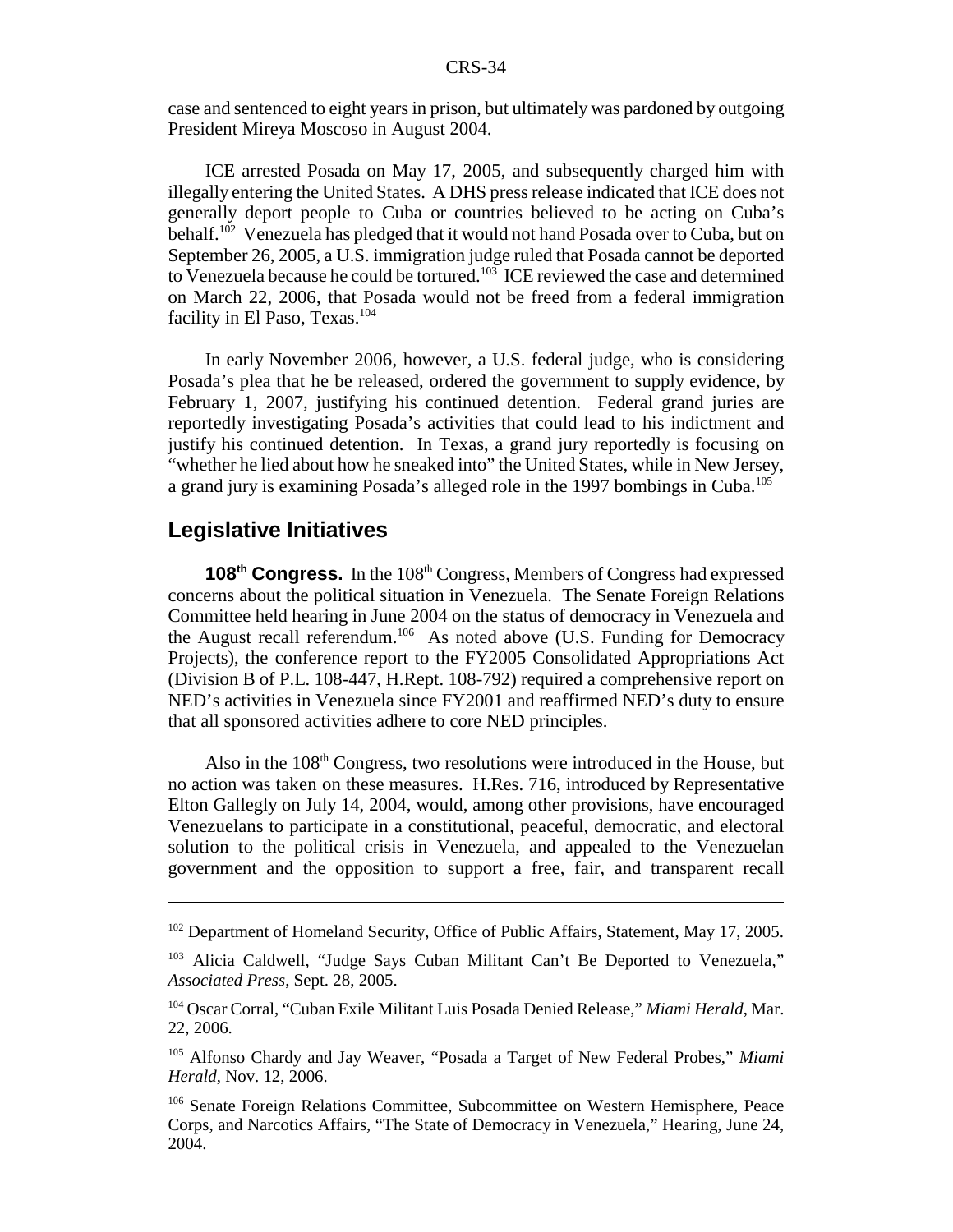referendum in accordance with the Venezuelan Constitution. H.Res. 867, introduced by Representative Tom Lantos on November 20, 2004, would have expressed support for the National Endowment for Democracy in Venezuela. The resolution would have expressed the view that charges against Súmate were politically motivated. As noted above, Súmate is a Venezuelan civic organization involved in voter education and electoral observation that received funding from the National Endowment of Democracy. The resolution also would have welcomed the dropping of charges by the Venezuelan government against Súmate. Earlier in the year, in a July 12, 2004, letter to President Chávez, the House International Relations Committee expressed serious concern about the treatment of the leaders of Súmate.

**109<sup>th</sup> Congress.** In the 109<sup>th</sup> Congress, there has been legislative action on several initiatives on Venezuela and oversight hearings have been held in both houses. The FY2006 Foreign Operations appropriations measure (P.L. 109-102, H.R. 3057, H.Rept. 109-265) appropriated \$2 million in Democracy Funds for the NED for democracy programs in Venezuela and \$2.252 million in funding under the Andean Counterdrug Initiative (ACI), although slightly less will be provided because of a 1% across- the-board rescission in the Defense Department appropriations measure (P.L. 109-148) that affected Foreign Operations funding. The Administration also had requested \$500,000 in Economic Support Funds (ESF) for Venezuela, although no specific earmark was provided in the conference report to P.L. 109-102, and the Administration ultimately did not allocate the assistance.

For FY2007, the Administration has requested \$1 million in ACI funding, \$1.5 million in ESF for democracy initiatives, and \$45,000 for International Military Education and Training (IMET). The House-passed version of the FY2007 foreign operations appropriation bill, H.R. 5522, would provide no ACI funding for Venezuela. The Senate Appropriations Committee report to the bill recommends fully funding the Administration's \$1 million ACI and ESF requests for Venezuela.

In other action, the House-passed version of H.R. 2601 (H.Rept. 109-168), the FY2006 and FY2007 Foreign Relations Authorization Act, has a provision (Section 1025) that would authorize \$9 million in Economic Support Funds for each of FY2006 and FY2007 "to fund activities which support political parties, the rule of law, civil society, an independent media, and otherwise promote democratic, accountable governance in Venezuela." H.R. 2601 also has a provision, in Section 106(5), that would authorize funds for the "Broadcasting Board of Governors to carry out broadcasting to Venezuela for at least 30 minutes per day of balanced, objective, and comprehensive television news programming, radio news programming, or both."

With regard to counternarcotics cooperation with Venezuela, the House approved H.Con.Res. 400 (Burton), by voice vote on July 26, 2006, which expresses the sense of Congress that Venezuela should actively support strategies for ensuring secure airport facilities that meet international certifications to prevent trafficking of controlled substances, narcotics, and laundered money. The resolution also condemns Venezuela's failures to stem the flow of narcotics through its territory and calls for, among other measures, steps to restore cooperation between Venezuela and the DEA.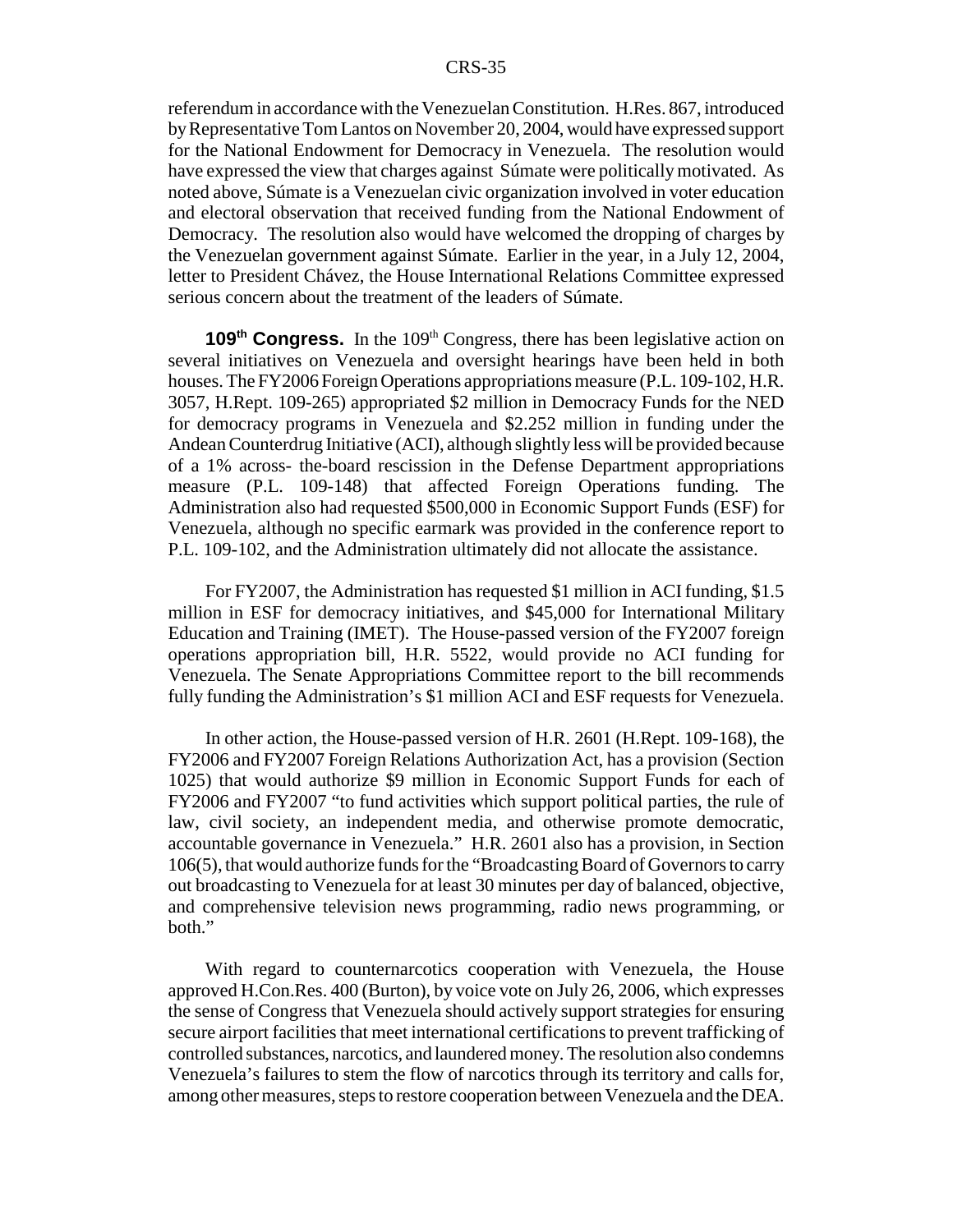With regard to the human rights situation in Venezuela, H.Con.Res. 224 (Fortuño), introduced July 28, 2005, calls on the Venezuelan government to uphold the human rights and civil liberties of the people of Venezuela. H.Con.Res. 328 (Mack), introduced December 18, 2005, condemns "the anti-democratic actions of Venezuelan President Hugo Chávez "and expresses the sense of Congress that the United States should strongly support aspirations of the democratic forces in Venezuela."

Another pending initiative is S. 2435 (Lugar), the Energy Diplomacy and Security Act of 2006, introduced March 16, 2006, which, among other provisions, would increase hemispheric cooperation on energy issues, including cooperation among the governments of Brazil, Canada, Mexico, the United States, and Venezuela.

In the aftermath of President Chávez's use of strong anti-American rhetoric in his September 20, 2006, remarks at the United Nations, resolutions were introduced in both houses that would condemn the remarks: H.Res. 1033 (Graves), introduced September 21, 2006, and S.Res. 607 (Bunning), introduced September 30, 2006. In addition, S.Res. 587 (Santorum), introduced September 26, 2006, would condemn the anti-democratic actions and "misguided, irrational, and outrageous statements" of the leaders of Iran, Cuba, and Venezuela and express concern about the national security implications of the relationships between those leaders.

Several oversight hearings have been held in the  $109<sup>th</sup>$  Congress dealing with Venezuela policy issues. On November 17, 2005, the House International Relations Committee, Subcommittee on the Western Hemisphere, held a hearing on the status of democracy in Venezuela. Earlier in the year, the subcommittee held hearings on March 9 and September 28, 2005, regarding the state of democracy in the Latin America, both of which touched on Venezuela. In 2006, the full House International Relations Committee held a June 21 hearing on the status of democracy in Latin America that covered Venezuela, while the House Subcommittee on International Terrorism and Nonproliferation held a July 13, 2006, hearing specifically on Venezuela and terrorism issues. In terms of energy security in the Western Hemisphere, the House Subcommittee on the Western Hemisphere held a hearing on March 2, 2006, while the Senate Foreign Relations Committee held a hearing on June 22, 2006.